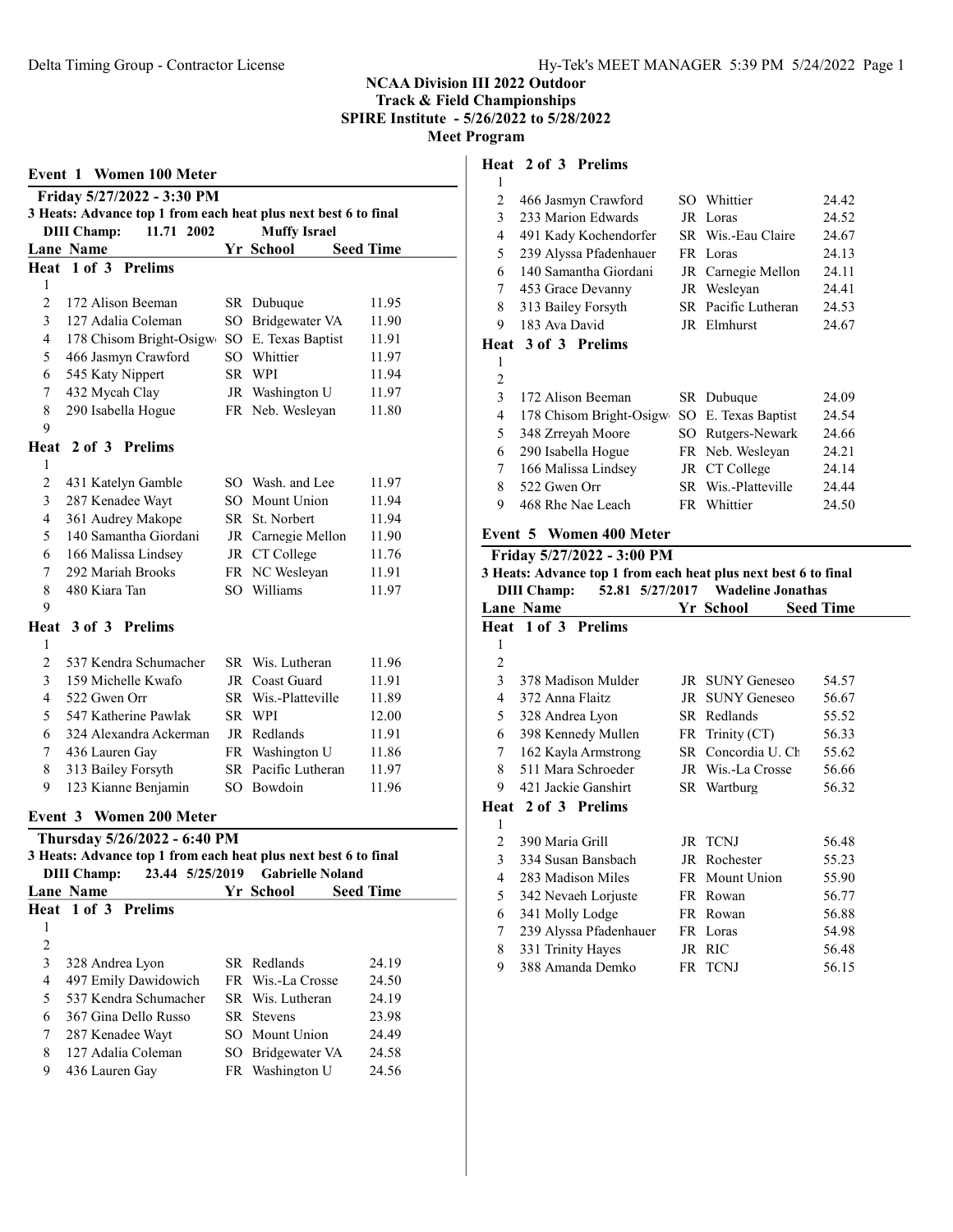# NCAA Division III 2022 Outdoor

Track & Field Championships SPIRE Institute - 5/26/2022 to 5/28/2022

Meet Program

# Heat 3 of 3 Prelims...(Event 5 Women 400 Meter)

| 2 |                        |                     |       |
|---|------------------------|---------------------|-------|
| 3 | 223 Lauren Phillips    | FR Johns Hopkins    | 56.46 |
| 4 | 418 Mackenzie Mix      | FR Utica            | 56.76 |
| 5 | 453 Grace Devanny      | JR Weslevan         | 54.58 |
| 6 | 213 Katelyn Hutchison  | JR Ithaca           | 56.18 |
|   | 528 Grace Maurer       | SO Wis.-Stout       | 56.60 |
| 8 | 360 Maddie LeBrun      | SR St. Norbert      | 55.89 |
| 9 | 339 Madeline O'Connell | <b>JR</b> Rochester | 55.35 |

#### Event 7 Women 800 Meter

Friday 5/27/2022 - 4:00 PM

|                               |  | 3 Heats: Advance top 2 from each heat plus next best 3 to final |
|-------------------------------|--|-----------------------------------------------------------------|
| DIII Champ: 2:02.52 5/29/2021 |  | <b>Esther Seeland</b>                                           |

|                | <b>Lane Name</b>       |          | Yr School           | <b>Seed Time</b> |
|----------------|------------------------|----------|---------------------|------------------|
|                | Heat 1 of 3 Prelims    |          |                     |                  |
| 1              |                        |          |                     |                  |
| $\overline{2}$ |                        |          |                     |                  |
| 3              | 251 Cassie Kearney     |          | SR Middlebury       | 2:08.05          |
| 4              | 112 Elise Lambert      | SR.      | <b>Bates</b>        | 2:11.94          |
| 5              | 137 Delaney Sall       |          | SO Calvin           | 2:09.20          |
| 6              | 203 Alexandra Maddux   |          | JR Hamline          | 2:10.93          |
| 7              | 412 Maya Ordonez       |          | JR U. of Chicago    | 2:11.57          |
| 8              | 516 Zanzie Demco       |          | SR Wis.-Oshkosh     | 2:10.31          |
| 9              | 371 Tess Duignan       | JR       | <b>SUNY Geneseo</b> | 2:12.31          |
| Heat           | 2 of 3 Prelims         |          |                     |                  |
| 1              |                        |          |                     |                  |
| $\overline{c}$ |                        |          |                     |                  |
| 3              | 291 Reagan Janzen      |          | JR Neb. Wesleyan    | 2:11.32          |
| 4              | 454 Maeve Hoffman      |          | JR Wesleyan         | 2:12.17          |
| 5              | 546 Sydney Packard     |          | SR WPI              | 2:12.01          |
| 6              | 246 Esther Seeland     | $SO^-$   | Messiah             | 2:03.66          |
| 7              | 394 Allison Uhl        | SR -     | <b>TCNJ</b>         | 2:10.27          |
| 8              | 250 Nicky Johnson      |          | SR Middlebury       | 2:09.48          |
| 9              | 434 Aoife Dunne        |          | JR Washington U     | 2:11.10          |
|                | Heat 3 of 3 Prelims    |          |                     |                  |
| 1              |                        |          |                     |                  |
| $\overline{2}$ | 446 Alessia Sarussi    |          | SO Washington U     | 2:12.80          |
| 3              | 133 Margaret Trautner  | SR       | Caltech             | 2:08.43          |
| 4              | 439 Emma Kelley        | $SO_{-}$ | Washington U        | 2:08.06          |
| 5              | 402 Hannah Neilon      | JR       | Tufts               | 2:11.83          |
| 6              | 181 Kelty Oaster       | $SO_{-}$ | Elizabethtow        | 2:10.91          |
| 7              | 532 Paige Fassbender   |          | FR Wis.-Whitewater  | 2:11.78          |
| 8              | 386 Rose Teszler       | JR       | Swarthmore          | 2:12.58          |
| 9              | 200 Elizabeth Donnelly | SO       | Gustavus Adolph     | 2:10.56          |

| Event 9 Women 1500 Meter |                                                              |    |                          |                  |
|--------------------------|--------------------------------------------------------------|----|--------------------------|------------------|
|                          | Thursday 5/26/2022 - 5:35 PM                                 |    |                          |                  |
|                          | 2 Heats: Advance top 4 from each heat plus next best 4 times |    |                          |                  |
|                          | DIII Champ: 4:13.69 5/27/2021                                |    | <b>Emily Pomainville</b> |                  |
|                          | <b>Lane Name</b>                                             |    | Yr School                | <b>Seed Time</b> |
|                          | Heat 1 of 2 Prelims                                          |    |                          |                  |
| 1                        | 136 Sadie Heeringa                                           |    | JR Calvin                | 4:30.66          |
| 2                        | 133 Margaret Trautner                                        |    | SR Caltech               | 4:27.35          |
| 3                        | 415 Kaitlyn Van Baalen                                       |    | SR U. of Chicago         | 4:34.65          |
| $\overline{4}$           | 191 Annika Urban                                             |    | SO Emory                 | 4:34.48          |
| 5                        | 479 Abby Scott                                               |    | JR Williams              | 4:30.61          |
| 6                        | 152 Natalie Bitetti                                          |    | SO CMS                   | 4:33.69          |
| 7                        | 246 Esther Seeland                                           |    | SO Messiah               | 4:18.28          |
| 8                        | 414 Sarika Temme-Bapat                                       |    | SR U. of Chicago         | 4:32.59          |
| 9                        | 516 Zanzie Demco                                             |    | SR Wis.-Oshkosh          | 4:27.14          |
| 10                       | 288 Megan Wertz                                              |    | FR Mount Union           | 4:35.03          |
| 11                       | 502 Maddie Hannan                                            |    | SO Wis.-La Crosse        | 4:32.73          |
|                          | Heat 2 of 2 Prelims                                          |    |                          |                  |
| 1                        | 476 Lucy Gagnon                                              |    | SO Williams              | 4:33.64          |
| 2                        | 111 Hope Murphy                                              |    | FR Baldwin Wall          | 4:26.27          |
| 3                        | 493 Carolyn Shult                                            |    | SO Wis.-Eau Claire       | 4:31.31          |
| 4                        | 194 Brenna Sclair                                            |    | SO George Fox            | 4:34.55          |
| 5                        | 158 Laura Zimmer                                             | SO | <b>CMS</b>               | 4:34.53          |
| 6                        | 408 Maddie Kelly                                             |    | SO U. of Chicago         | 4:32.58          |
| 7                        | 251 Cassie Kearney                                           |    | SR Middlebury            | 4:26.64          |
| 8                        | 441 Emily Konkus                                             |    | JR Washington U          | 4:29.28          |
| 9                        | 282 Brittany McCauley                                        |    | SR Mount Union           | 4:33.60          |
| 10                       | 276 Gillian Roeder                                           |    | FR MIT                   | 4:35.19          |
| 11                       | 370 Windsor Ardner                                           | FR | <b>SUNY Geneseo</b>      | 4:30.07          |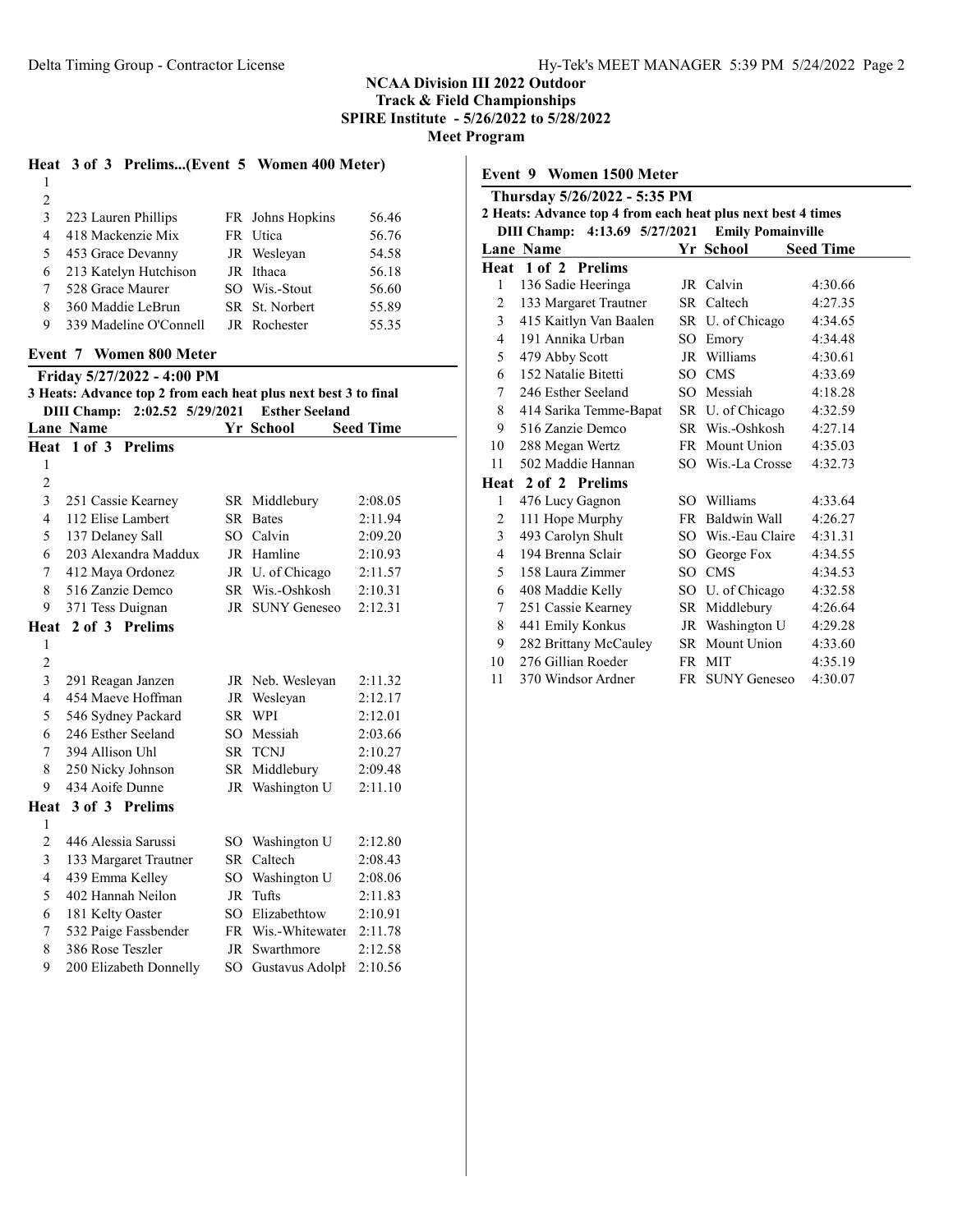| Event 11 Women 5000 Meter |                              |      |                     |                  |  |  |  |
|---------------------------|------------------------------|------|---------------------|------------------|--|--|--|
|                           | Saturday 5/28/2022 - 3:00 PM |      |                     |                  |  |  |  |
|                           | Final only. Random draw.     |      |                     |                  |  |  |  |
|                           | Double Waterfall (15/7)      |      |                     |                  |  |  |  |
|                           | DIII Champ: 15:51.23 2003    |      | <b>Missy Buttry</b> |                  |  |  |  |
|                           | <b>Lane Name</b>             |      | Yr School           | <b>Seed Time</b> |  |  |  |
|                           | Section 1 of 1 Finals        |      |                     |                  |  |  |  |
| 1                         | 426 Riley Mayer              |      | SR Wartburg         | 16:55.15         |  |  |  |
| 2                         | 156 Riley Harmon             | SR   | <b>CMS</b>          | 16:54.25         |  |  |  |
| 3                         | 352 Fiona Smith              | SO   | St. Benedict        | 16:16.54         |  |  |  |
| 4                         | 449 Emma Walter              |      | SR Washington U     | 16:58.10         |  |  |  |
| 5                         | 220 Ella Baran               | JR   | Johns Hopkins       | 15:49.09         |  |  |  |
| 6                         | 191 Annika Urban             | SО   | Emory               | 16:50.93         |  |  |  |
| 7                         | 154 Emily Clarke             | SR - | <b>CMS</b>          | 16:45.76         |  |  |  |
| 8                         | 518 Ashton Keene             |      | SR Wis.-Oshkosh     | 16:57.27         |  |  |  |
| 9                         | 226 Lina Spjut               | JR   | Johns Hopkins       | 16:41.83         |  |  |  |
| 10                        | 138 Clara Mayfield           | SO   | Carleton            | 16:33.04         |  |  |  |
| 11                        | 106 Sophia Wolmer            |      | JR Amherst          | 16:50.39         |  |  |  |
| 12                        | 441 Emily Konkus             |      | JR Washington U     | 16:56.88         |  |  |  |
| 13                        | 420 Aubrie Fisher            | SO.  | Wartburg            | 16:48.24         |  |  |  |
| 14                        | 227 Sara Stephenson          | SO.  | Johns Hopkins       | 17:01.02         |  |  |  |
| 15                        | 395 Evie Miller              | SR.  | Trine               | 16:26.99         |  |  |  |
| 16                        | 452 Ari Marks                |      | SR Wellesley        | 16:26.08         |  |  |  |
| 17                        | 224 Alex Ross                | JR   | Johns Hopkins       | 16:41.14         |  |  |  |
| 18                        | 210 Anastasia Tucker         | JR   | Hope                | 16:36.95         |  |  |  |
| 19                        | 240 Stephanie Burnett        | SR   | Lynchburg           | 16:55.27         |  |  |  |
| 20                        | 136 Sadie Heeringa           | JR   | Calvin              | 16:41.17         |  |  |  |
| 21                        | 238 Kassie Parker            |      | JR Loras            | 16:09.66         |  |  |  |
| 22                        | 126 Erin Magill              | SO   | <b>Brandeis</b>     | 16:52.26         |  |  |  |

| Event 13 Women 10000 Meter                        |                              |      |                              |                  |  |  |  |
|---------------------------------------------------|------------------------------|------|------------------------------|------------------|--|--|--|
|                                                   | Thursday 5/26/2022 - 8:30 PM |      |                              |                  |  |  |  |
|                                                   | Final only. Random draw.     |      |                              |                  |  |  |  |
|                                                   | Double Waterfall (15/7)      |      |                              |                  |  |  |  |
| DIII Champ: 33:50.32 1983<br><b>Debra Thometz</b> |                              |      |                              |                  |  |  |  |
|                                                   | <b>Lane Name</b>             |      | Yr School                    | <b>Seed Time</b> |  |  |  |
|                                                   | <b>Section 1 of 1 Finals</b> |      |                              |                  |  |  |  |
| 1                                                 | 106 Sophia Wolmer            |      | JR Amherst                   | 34:59.86         |  |  |  |
| $\overline{2}$                                    | 526 Rachel Krouse            |      | FR Wis.-Stevens Pt. 35:21.11 |                  |  |  |  |
| 3                                                 | 413 Frances Schaeffler       |      | JR U. of Chicago             | 35:51.51         |  |  |  |
| 4                                                 | 138 Clara Mayfield           |      | SO Carleton                  | 34:41.51         |  |  |  |
| 5                                                 | 443 Kiera Olson              |      | SR Washington U              | 35:59.35         |  |  |  |
| 6                                                 | 306 Tessa Pitcovich          | SR - | Ohio Northern                | 36:08.18         |  |  |  |
| 7                                                 | 224 Alex Ross                |      | JR Johns Hopkins             | 34:57.80         |  |  |  |
| 8                                                 | 518 Ashton Keene             |      | SR Wis.-Oshkosh              | 35:43.87         |  |  |  |
| 9                                                 | 352 Fiona Smith              | SO.  | St. Benedict                 | 34:33.37         |  |  |  |
| 10                                                | 270 Izzi Gengaro             |      | SO MIT                       | 35:24.99         |  |  |  |
| 11                                                | 449 Emma Walter              |      | SR Washington U              | 35:21.49         |  |  |  |
| 12                                                | 225 Bridgid Selfors          |      | SR Johns Hopkins             | 35:54.04         |  |  |  |
| 13                                                | 452 Ari Marks                |      | SR Wellesley                 | 34:16.45         |  |  |  |
| 14                                                | 153 Meredith Bloss           |      | JR CMS                       | 34:35.52         |  |  |  |
| 15                                                | 218 Erica Esper              | FR - | John Carroll                 | 36:05.44         |  |  |  |
| 16                                                | 455 Amy O'Sullivan           |      | SR Westfield St              | 35:58.47         |  |  |  |
| 17                                                | 238 Kassie Parker            |      | JR Loras                     | 33:03.61         |  |  |  |
| 18                                                | 216 Cameron Bujaucius        |      | JR John Carroll              | 35:59.23         |  |  |  |
| 19                                                | 450 Sophie Young             |      | SR Washington U              | 35:45.79         |  |  |  |
| 20                                                | 210 Anastasia Tucker         |      | JR Hope                      | 35:19.33         |  |  |  |
| 21                                                | 481 Emma Tapscott            |      | JR Williams                  | 36:03.20         |  |  |  |
| 22                                                | 422 Shaelyn Hostager         |      | FR Wartburg                  | 35:53.55         |  |  |  |

### Event 15 Women 100 Meter Hurdles

#### Friday 5/27/2022 - 2:10 PM 3 Heats: Advance top 1 from each heat plus next best 6 to final Hurdles in all lanes.

|                | 13.60 1998<br><b>DIII</b> Champ: | <b>Bridget Cochran</b> |                  |
|----------------|----------------------------------|------------------------|------------------|
|                | Lane Name                        | Yr School              | <b>Seed Time</b> |
|                | Heat 1 of 3 Prelims              |                        |                  |
| 1              |                                  |                        |                  |
| $\mathfrak{D}$ | 120 Kelsie Sealock               | SO Bethel              | 14.06            |
| 3              | 548 Julia Pena                   | SO York (Pa.)          | 14.40            |
| 4              | 472 Amelia Hewson                | FR Whitworth           | 14.19            |
| 5              | 128 Jayci Andrews                | SR Bridgewater St      | 14.10            |
| 6              | 109 Katherine Jacobs             | SR Babson              | 14.18            |
| 7              | 201 Birgen Nelson                | FR Gustavus Adolph     | 13.71            |
| 8              | 405 Ren Brown                    | FR U. of Chicago       | 14.45            |
| 9              |                                  |                        |                  |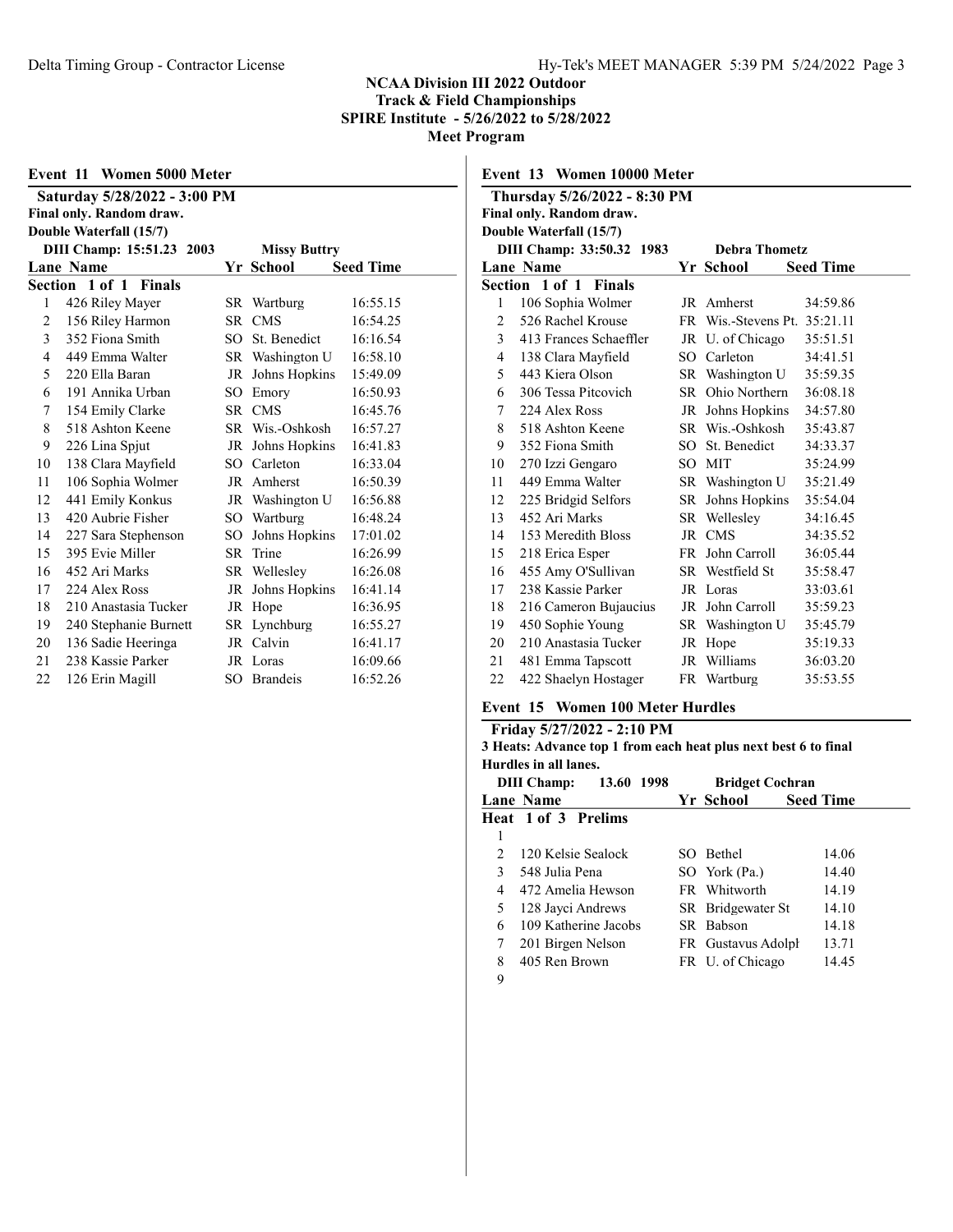SPIRE Institute - 5/26/2022 to 5/28/2022

Meet Program

|   | Heat 2 of 3 Prelims(Event 15 Women 100 Meter Hurdles) |      |                    |       |
|---|-------------------------------------------------------|------|--------------------|-------|
| 1 |                                                       |      |                    |       |
| 2 | 343 Nicole Notarianni                                 |      | SR Rowan           | 14.12 |
| 3 | 190 Nakala Nadeau                                     |      | FR Elmhurst        | 14.55 |
| 4 | 105 Eliza Cardwell                                    |      | FR Amherst         | 14.23 |
| 5 | 506 Emma Lawrence                                     |      | JR Wis.-La Crosse  | 13.94 |
| 6 | 551 Leah Bergey                                       |      | SO Lancaster Bible | 14.56 |
| 7 | 242 Aniya Seward                                      |      | SO Lynchburg       | 14.11 |
| 8 | 293 Julia Babinec                                     |      | SR North Central   | 13.94 |
| 9 | 302 Denise Partee                                     |      | SO North Central   | 14.29 |
|   | Heat 3 of 3 Prelims                                   |      |                    |       |
| 1 |                                                       |      |                    |       |
| 2 | 368 Laura Mathews                                     | SO.  | <b>Stevens</b>     | 13.82 |
| 3 | 380 Gwen Shepardson                                   |      | JR SUNY Geneseo    | 14.16 |
| 4 | 311 Gracie Dennison                                   | SO - | Otterbein          | 14.22 |
| 5 | 531 Hannah Zastrow                                    |      | FR Wis.-Stout      | 14.01 |
| 6 | 155 Caroline DelVecchio                               |      | JR CMS             | 14.50 |
| 7 | 212 Logan Bruce                                       |      | JR Ithaca          | 14.11 |
| 8 | 159 Michelle Kwafo                                    |      | JR Coast Guard     | 14.40 |
| 9 |                                                       |      |                    |       |

#### Event 17 Women 400 Meter Hurdles

Thursday 5/26/2022 - 6:10 PM

3 Heats: Advance top 1 from each heat plus next best 6 to final Hurdles in all lanes.

DIII Champ: 58.51 5/21/2015 Ashante Little Lane Name **Seed Time Seed Time Seed Time** Heat 1 of 3 Prelims  $\mathfrak{D}$  155 Caroline DelVecchio JR CMS 1:01.21 506 Emma Lawrence JR Wis.-La Crosse 59.98 377 Allyn Madden SR SUNY Geneseo 1:02.84 317 Janyll Barber JR Plattsburgh 1:01.38 524 Ashley Bartelt FR Wis.-Stevens Pt. 1:02.29 286 Michaelina Terranova JR Mount Union 1:02.77 128 Jayci Andrews SR Bridgewater St 1:02.25 Heat 2 of 3 Prelims  $\mathfrak{D}$  148 Grace Robinson FR Carthage 1:02.95 231 Elayna Bahl SR Loras 1:01.48 169 Darya Mikusova SO Dickinson 1:02.74 435 Ava Forman SR Washington U 1:02.06 427 Carson McSorley JR Wartburg 1:02.33 8 193 Bethany Schmidt JR George Fox 1:01.08 380 Gwen Shepardson JR SUNY Geneseo 1:00.19

#### Heat 3 of 3 Prelims

| . . | ۰.<br>$\overline{\phantom{a}}$ | - 7<br>I<br>۰. |
|-----|--------------------------------|----------------|
|     |                                |                |
|     |                                |                |
|     |                                |                |
|     |                                |                |

| $\mathcal{L}$  | 505 Melanie Kunze    | SO Wis.-La Crosse  | 1:01.70 |
|----------------|----------------------|--------------------|---------|
| 3              | 482 Camryn Taylor    | SO Williams        | 1:02.63 |
| 4              | 105 Eliza Cardwell   | FR Amherst         | 1:02.66 |
| 5 <sup>7</sup> | 165 Simone Wilson    | SR Concordia U. Ch | 1:00.41 |
| 6              | 333 Marissa Dispenza | SR RIT             | 1:02.99 |
|                | 508 Brooke McDowell  | SO Wis.-La Crosse  | 1:01.97 |
| 8              | 201 Birgen Nelson    | FR Gustavus Adolph | 1:00.64 |
| 9              | 115 Ayah Mustafa     | FR Benedictine     | 1:03.14 |

#### Event 19 Women 3000 Meter Steeplechase

|                                                              | Thursday 5/26/2022 - 7:10 PM                             |     |                             |                  |  |  |  |  |  |
|--------------------------------------------------------------|----------------------------------------------------------|-----|-----------------------------|------------------|--|--|--|--|--|
| 2 Heats: Advance top 4 from each heat plus next best 4 times |                                                          |     |                             |                  |  |  |  |  |  |
| <b>Single Waterfall</b>                                      |                                                          |     |                             |                  |  |  |  |  |  |
|                                                              | DIII Champ: 10:07.22 5/23/2019<br><b>Annie Rodenfels</b> |     |                             |                  |  |  |  |  |  |
|                                                              | <b>Lane Name</b>                                         |     | Yr School                   | <b>Seed Time</b> |  |  |  |  |  |
| Heat                                                         | 1 of 2 Prelims                                           |     |                             |                  |  |  |  |  |  |
| 1                                                            | 326 Isabella Glenn                                       |     | SR Redlands                 | 10:51.12         |  |  |  |  |  |
| 2                                                            | 249 Audrey Grimes                                        |     | JR Middlebury               | 10:51.12         |  |  |  |  |  |
| $\mathfrak{Z}$                                               | 185 Emily Gilligan                                       |     | SR Elmhurst                 | 10:54.22         |  |  |  |  |  |
| 4                                                            | 384 Nora Blodgett                                        |     | SR Swarthmore               | 10:57.84         |  |  |  |  |  |
| 5                                                            | 395 Evie Miller                                          |     | SR Trine                    | 10:06.26         |  |  |  |  |  |
| 6                                                            | 179 Mary Bernotas                                        |     | JR Eastern                  | 10:53.96         |  |  |  |  |  |
| $\tau$                                                       | 350 Bayleigh Redd                                        |     | FR S. Virginia              | 11:00.52         |  |  |  |  |  |
| 8                                                            | 161 Kendall Accetta                                      |     | SO Colorado Colleg 10:57.54 |                  |  |  |  |  |  |
| 9                                                            | 374 Rachel Hirschkind                                    |     | SO SUNY Geneseo             | 10:38.99         |  |  |  |  |  |
| 10                                                           | 110 Alyssa Laughner                                      |     | JR Baldwin Wall             | 10:38.11         |  |  |  |  |  |
| 11                                                           | 269 Einat Gavish                                         |     | SO MIT                      | 11:02.76         |  |  |  |  |  |
|                                                              | Heat 2 of 2 Prelims                                      |     |                             |                  |  |  |  |  |  |
| 1                                                            | 451 Maya Bradbury                                        |     | SR Welleslev                | 11:00.35         |  |  |  |  |  |
| 2                                                            | 507 Emma Malooly                                         |     | JR Wis.-La Crosse           | 10:44.18         |  |  |  |  |  |
| 3                                                            | 150 Caroline McMartin                                    |     | FR Central College          | 11:00.29         |  |  |  |  |  |
| 4                                                            | 252 Kate Kenny                                           |     | JR Middlebury               | 10:51.61         |  |  |  |  |  |
| 5                                                            | 227 Sara Stephenson                                      | SO. | Johns Hopkins               | 10:55.68         |  |  |  |  |  |
| 6                                                            | 420 Aubrie Fisher                                        |     | SO Wartburg                 | 10:21.64         |  |  |  |  |  |
| 7                                                            | 475 Molly Fitzgibbons                                    |     | SO Williams                 | 10:35.14         |  |  |  |  |  |
| 8                                                            | 134 Jenna Allman                                         |     | SO Calvin                   | 10:54.39         |  |  |  |  |  |
| 9                                                            | 428 Ellie Meyer                                          |     | FR Wartburg                 | 10:44.63         |  |  |  |  |  |
| 10                                                           | 355 Emma Palumbo                                         |     | FR St. Lawrence             | 10:53.49         |  |  |  |  |  |
| 11                                                           | 241 Kelsey Lagunas                                       |     | SO Lynchburg                | 11:03.36         |  |  |  |  |  |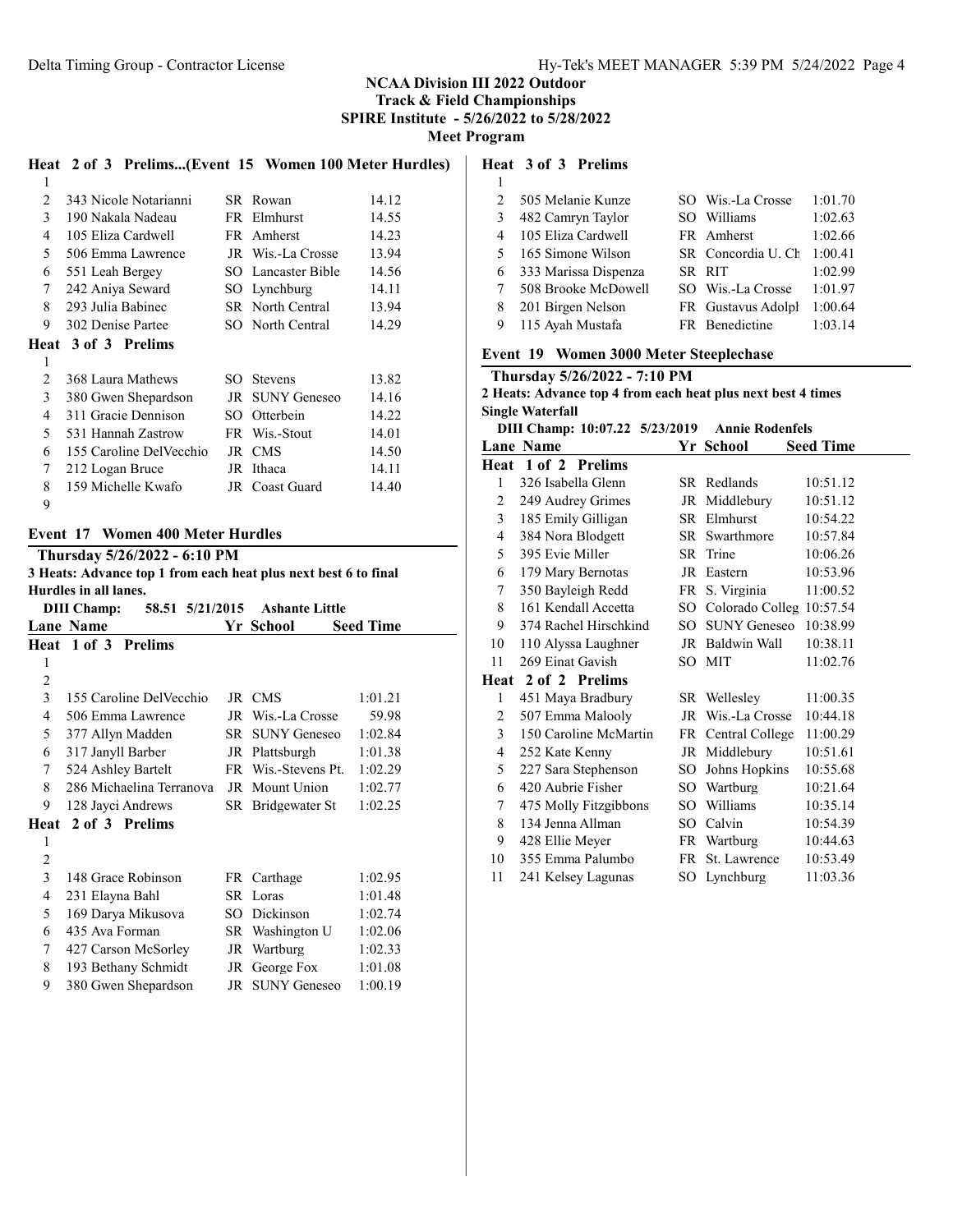| Event 21 Women 4x100 Meter Relay                                |                                           |       |                                 |  |  |  |
|-----------------------------------------------------------------|-------------------------------------------|-------|---------------------------------|--|--|--|
| Thursday 5/26/2022 - 5:15 PM                                    |                                           |       |                                 |  |  |  |
| 2 Heats: Advance top 2 from each heat plus next best 5 to final |                                           |       |                                 |  |  |  |
|                                                                 | 45.65 5/26/2012<br><b>DIII</b> Champ:     |       | <b>Methodist</b>                |  |  |  |
|                                                                 | A Chavis, E Powell, M Rodriquez, B Wilson |       |                                 |  |  |  |
|                                                                 | <b>Lane Team</b>                          | Relay | <b>Seed Time</b>                |  |  |  |
| Heat                                                            | 1 of 2 Prelims                            |       |                                 |  |  |  |
| 1                                                               |                                           |       |                                 |  |  |  |
| $\overline{2}$                                                  | Loras                                     | B     | 46.48                           |  |  |  |
|                                                                 | 1) #231 Elayna Bahl SR                    |       | 2) #239 Alyssa Pfadenhauer FR   |  |  |  |
|                                                                 | 3) #237 Stevie Lambe JR                   |       | 4) #236 Kelly Kohlhof FR        |  |  |  |
| 3                                                               | Whittier                                  |       | 46.96                           |  |  |  |
|                                                                 | 1) #466 Jasmyn Crawford SO                |       | 2) #470 Gabriella Torres Jouber |  |  |  |
|                                                                 | 3) #469 Mackenzie Reed SO                 |       | 4) #468 Rhe Nae Leach FR        |  |  |  |
| 4                                                               | Redlands                                  |       | 46.12                           |  |  |  |
|                                                                 | 1) #329 Courtney O'Neal SR                |       | 2) #324 Alexandra Ackerman Jl   |  |  |  |
|                                                                 | 3) #327 Sydney Harness FR                 |       | 4) #328 Andrea Lyon SR          |  |  |  |
| 5                                                               | Wis.-La Crosse                            | B     | 46.96                           |  |  |  |
|                                                                 | 1) #512 Jessica Stelzner JR               |       | 2) #500 Carley Elmhorst JR      |  |  |  |
|                                                                 | 3) #506 Emma Lawrence JR                  |       | 4) #497 Emily Dawidowich FR     |  |  |  |
| 6                                                               | Mount Union                               |       | 47.17                           |  |  |  |
|                                                                 | 1) #277 Cortni Arp SR                     |       | 2) #283 Madison Miles FR        |  |  |  |
|                                                                 | 3) #285 Lauren Roncone SO                 |       | 4) #287 Kenadee Wayt SO         |  |  |  |
| 7                                                               | <b>SUNY Geneseo</b>                       | B     | 47.41                           |  |  |  |
|                                                                 | 1) #383 Laura Zopf SR                     |       | 2) #382 Jenna Strickland SR     |  |  |  |
|                                                                 | 3) #378 Madison Mulder JR                 |       | 4) #376 Kate Koutsourades SO    |  |  |  |
| 8                                                               | Rochester                                 |       | 47.31                           |  |  |  |
|                                                                 | 1) #338 Kate Isaac SO                     |       | 2) #334 Susan Bansbach JR       |  |  |  |
|                                                                 | 3) #337 Ashley Heffernan SO               |       | 4) #339 Madeline O'Connell JR   |  |  |  |
| 9                                                               | Ramapo                                    |       | 47.16                           |  |  |  |
|                                                                 | 1) #320 Delilah Cruz SO                   |       | 2) #323 Meredith Yaskovic FR    |  |  |  |
|                                                                 | 3) #322 Rebecca Kneppel FR                |       | 4) #321 Gbarper Dwah FR         |  |  |  |

# Heat 2 of 2 Prelims

| 1              |                                |                              |
|----------------|--------------------------------|------------------------------|
| $\mathfrak{D}$ | Elmhurst                       | 47.65                        |
|                | 1) #186 Huda Hussaini JR       | 2) #184 Karmyn Flesch FR     |
|                | 3) #189 Hanna Matuszewski JR   | 4) #183 Ava David JR         |
| 3              | North Central                  | 46.81                        |
|                | 1) #301 Lindsey Novak SO       | 2) #293 Julia Babinec SR     |
|                | 3) #297 Marcedes Jackson SR    | 4) #302 Denise Partee SO     |
| 4              | Wheaton (Mass.)                | 47.21                        |
|                | 1) #465 Emily Zielinski FR     | 2) #463 Schyler Wyse SO      |
|                | 3) #460 Alexandra Case SR      | 4) #462 Margaret Walker SR   |
| 5              | Dubuque                        | 46.98                        |
|                | 1) #173 Annika Braaten FR      | 2) #172 Alison Beeman SR     |
|                | 3) #171 Ya'Mia Ailes-Primes JF | 4) #176 Emma Seipel FR       |
| 6              | <b>WPI</b>                     | 46.83                        |
|                | 1) #547 Katherine Pawlak SR    | 2) #544 Janelle Knight SR    |
|                | 3) #543 Jazmyn Ewing SO        | 4) #545 Katy Nippert SR      |
| 7              | Washington U                   | 46.07                        |
|                | 1) #432 Mycah Clay JR          | 2) #447 Natalie Swinehart SO |
|                | 3) #438 Lauren Hamilton JR     | 4) #436 Lauren Gay FR        |
| 8              | <b>TCNJ</b>                    | 47.13                        |
|                | 1) #391 Ashlyn MacLure JR      | 2) #388 Amanda Demko FR      |
|                | 3) #390 Maria Grill JR         | 4) #393 Valandra Riggins SO  |
| 9              | Wis.-Eau Claire                | 47.31                        |
|                | 1) #484 Megan Best SO          | 2) #491 Kady Kochendorfer SR |
|                | 3) #492 Gianna Kornaus FR      | 4) #489 Erin Johnson JR      |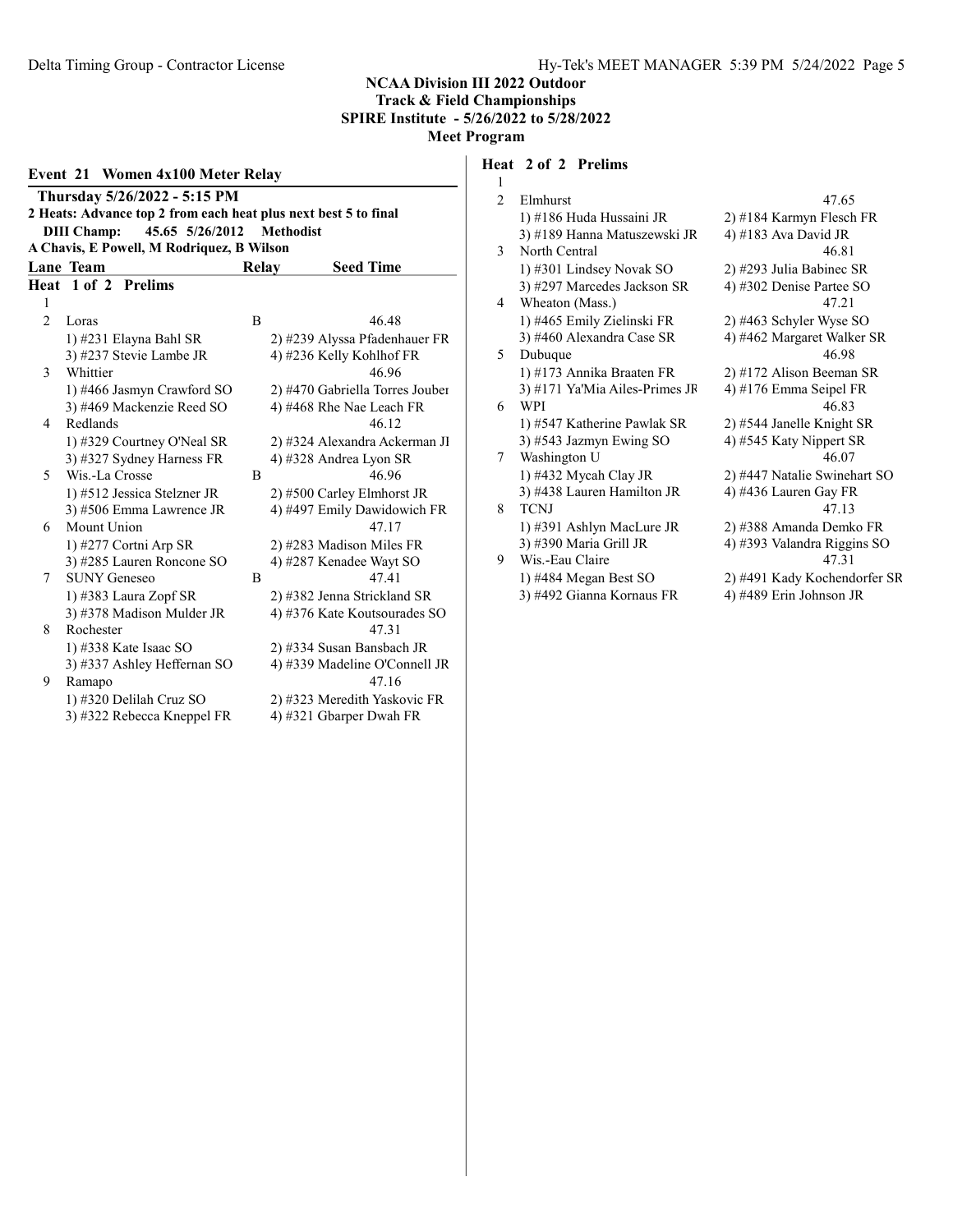#### Event 23 Women 4x400 Meter Relay Thursday 5/26/2022 - 8:00 PM 2 Heats: Advance top 2 from each heat plus next best 5 to final DIII Champ: 3:40.76 1988 Mass.-Boston Larts, James, Durant, Eddins Lane Team Relay Seed Time Heat 1 of 2 Prelims 1 2 Wis.-La Crosse 3:47.81 1) #503 Amber Johnson SO 2) #495 Katie Banie JR 3) #515 Hannah Zenkovich JR  $4$ ) #511 Mara Schroeder JR 3 Wis. Lutheran 3:50.16 1) #536 Anna Raasch SO 2) #535 Brooke Graesslin JR 3) #538 Grace Weide JR 4) #537 Kendra Schumacher SF 4 Middlebury 3:51.52 1) #250 Nicky Johnson SR 2) #251 Cassie Kearney SR 3) #253 Michelle Louie SO 4) #248 Ciara Dale SO 5 Millikin 3:53.48 1) #262 Hailey Wimberly SR 2) #260 Eryn Renison SR 3) #259 Lovenya Perry FR 4) #257 Mackenzie Dixon SR 6 Rochester 3:44.63 1) #339 Madeline O'Connell JR 2) #335 Eileen Bequette SR 3) #336 Kristin Hardy JR 4) #334 Susan Bansbach JR 7 Loras 3:44.17 1) #237 Stevie Lambe JR 2) #233 Marion Edwards JR 3) #231 Elayna Bahl SR 4) #239 Alyssa Pfadenhauer FR 8 Washington U B 3:48.07 1) #433 Katherine Dudley SR 2) #435 Ava Forman SR 3) #442 Kathryn Leighty SO 4) #439 Emma Kelley SO 9 Wartburg B 3:50.86 1) #427 Carson McSorley JR 2) #429 Rachel Nagel FR

# 3) #421 Jackie Ganshirt SR 4) #425 Aricka Lambson SO

## Heat 2 of 2 Prelims

| 1  |                              |                               |
|----|------------------------------|-------------------------------|
| 2  | U. of Chicago                | 3:54.33                       |
|    | $1)$ #405 Ren Brown FR       | $2)$ #410 Izzy Layne JR       |
|    | 3) #404 Masa Al-Shaka SO     | 4) #406 Meg Fitzpatrick SR    |
| 3. | <b>Bethel</b>                | 3:50.97                       |
|    | 1) #119 Hannah Sankey SR     | 2) #118 Britta Nordberg SO    |
|    | 3) #122 Mikayla Turek SO     | 4) #120 Kelsie Sealock SO     |
| 4  | <b>SUNY Geneseo</b>          | 3:42.19                       |
|    | 1) #382 Jenna Strickland SR  | 2) #372 Anna Flaitz JR        |
|    | 3) #380 Gwen Shepardson JR   | 4) #378 Madison Mulder JR     |
| 5  | <b>MIT</b>                   | 3:49.21                       |
|    | 1) #267 Paige Cooksey FR     | 2) #274 Marina Miller FR      |
|    | 3) #268 Olivia Dias FR       | 4) #272 Julia Howarth FR      |
| 6  | Mount Union                  | 3:45.43                       |
|    | 1) #287 Kenadee Wayt SO      | $2)$ #277 Cortni Arp SR       |
|    | 3) #280 Mary Mason FR        | 4) #283 Madison Miles FR      |
| 7  | Rowan                        | 3:50.11                       |
|    | 1) #341 Molly Lodge FR       | 2) #345 Amanthy Sosa Cacere ? |
|    | 3) #344 Kathleen Pedersen JR | 4) #342 Nevaeh Lorjuste FR    |
| 8  | St. Norbert                  | 3:51.02                       |
|    | 1) #365 Sydney Zima SR       | 2) #358 Julie Dunkel SO       |
|    | 3) #360 Maddie LeBrun SR     | 4) #356 Daijah Brown SR       |
| 9  | <b>TCNJ</b>                  | 3:47.61                       |
|    | 1) #394 Allison Uhl SR       | 2) #387 Eliza Bruncaj FR      |
|    | 3) #390 Maria Grill JR       | 4) #389 Megan Gasnick JR      |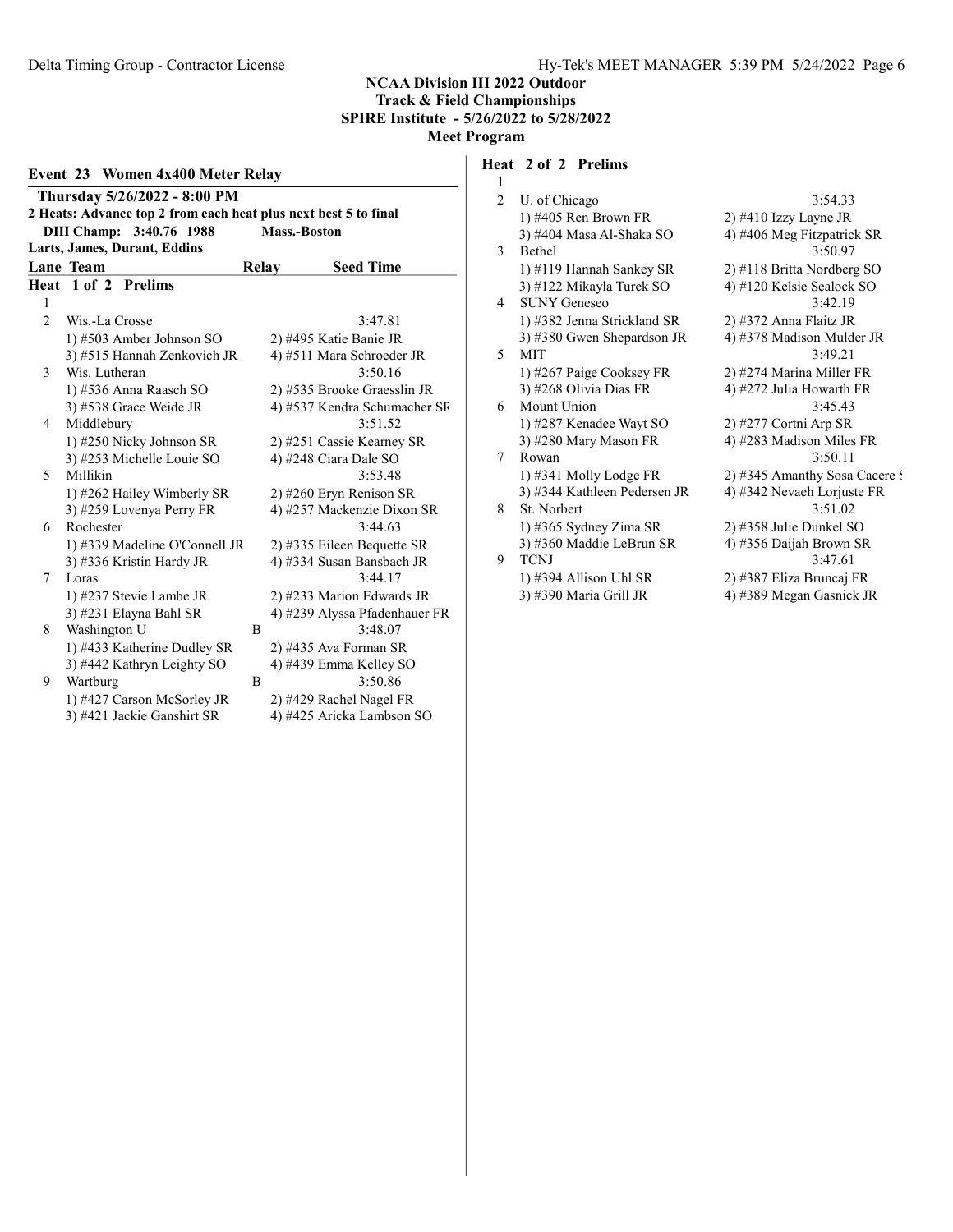| Event 25 Women High Jump |                                          |      |                   |                   |  |  |
|--------------------------|------------------------------------------|------|-------------------|-------------------|--|--|
|                          | Friday 5/27/2022 - 11:30 AM              |      |                   |                   |  |  |
|                          | Prog: 1.56-1.61-1.66-1.69-1.72-1.75 +3cm |      |                   |                   |  |  |
|                          | No five-alive                            |      |                   |                   |  |  |
|                          | 60 minute warm-up-period                 |      |                   |                   |  |  |
|                          | One hour time limit in effect            |      |                   |                   |  |  |
|                          | <b>DIII Champ:</b><br>1.81m 1999         |      | Laramee/Menin     |                   |  |  |
| Pos                      | Name                                     |      | Yr School         | Seed Mark         |  |  |
|                          | Flight 1 of 1 Finals                     |      |                   |                   |  |  |
| 1                        | 167 Danielle Fisk                        |      | SO Cortland St.   | 1.70m             |  |  |
| 2                        | 263 Casey Allen                          |      | FR Misericordia   | 1.68m             |  |  |
| $\mathfrak{Z}$           | 312 Emma Klosterman                      |      | FR Otterbein      | 1.70 <sub>m</sub> |  |  |
| 4                        | 129 Abigael Peterson                     |      | JR Bridgewater St | 1.71 <sub>m</sub> |  |  |
| 5                        | 279 Kennady Gibbins                      |      | JR Mount Union    | 1.70m             |  |  |
| 6                        | 160 Sharde Johnson                       |      | SR Colby          | 1.69m             |  |  |
| 7                        | 351 Chloe Dewhurst                       | SR - | Springfield       | 1.69m             |  |  |
| 8                        | 228 Jerrica Pachl                        |      | FR Linfield       | 1.70 <sub>m</sub> |  |  |
| 9                        | 130 Serenity Sands                       |      | SO Bridgewater St | 1.67m             |  |  |
| 10                       | 107 Julia Zacher                         | FR - | Amherst           | 1.67m             |  |  |
| 11                       | 400 Jaidyn Appel                         | SO.  | Tufts             | 1.75m             |  |  |
| 12                       | 346 Maya Verma                           | SО   | <b>RPI</b>        | 1.68m             |  |  |
| 13                       | 308 Peyton Howell                        | FR   | Ohio Wesleyan     | 1.71m             |  |  |

 397 Gabriella Grattan FR Trinity (CT) 1.70m 116 Kammann Brown SR Berry 1.67m 16 229 Grace Alley SO Loras 1.74m 17 101 Cailey Beaudoin SO Adrian 1.69m 539 Claudia Partridge SR Wooster 1.67m 510 Olivia Owens FR Wis.-La Crosse 1.68m 417 Kira Porzio JR USMMA 1.68m 419 Breya Christopher SO Wartburg 1.73m 22 273 Kimmy McPherson SO MIT 1.70m

|                | <b>Event 27 Women Pole Vault</b>                   |     |                         |                   |  |
|----------------|----------------------------------------------------|-----|-------------------------|-------------------|--|
|                | Thursday 5/26/2022 - 12:30 PM                      |     |                         |                   |  |
|                | Prog: 3.45-3.60-3.70-3.80-3.85-3.90-3.95-4.00 +5cm |     |                         |                   |  |
|                | No five-alive                                      |     |                         |                   |  |
|                | 90 minute warm-up-period                           |     |                         |                   |  |
|                | One hour time limit in effect                      |     |                         |                   |  |
|                | <b>DIII Champ:</b><br>$4.22m$ 5/25/2017            |     | <b>Marissa Kalsey</b>   |                   |  |
| Pos            | <b>Name</b>                                        |     | Yr School               | <b>Seed Mark</b>  |  |
|                | Flight 1 of 1 Finals                               |     |                         |                   |  |
| 1              | 477 Kelsie Hao                                     |     | JR Williams             | 3.85m             |  |
| 2              | 211 Sara Altonen                                   |     | SO Ithaca               | 3.80m             |  |
| $\overline{3}$ | 245 Kelby Tidwell                                  |     | SO McMurry              | 3.71m             |  |
| 4              | 533 Gracie Holland                                 |     | FR Wis.-Whitewater      | 3.83 <sub>m</sub> |  |
| 5              | 509 Abby Meidl                                     |     | SO Wis.-La Crosse       | 3.78m             |  |
| 6              | 359 Grace Kowalkowski                              |     | JR St. Norbert          | 3.79 <sub>m</sub> |  |
| 7              | 307 Anna Schatzle                                  |     | JR Ohio Northern        | 3.75m             |  |
| 8              | 108 Kat Krebasch                                   |     | SR Augustana            | 3.97 <sub>m</sub> |  |
| 9              | 214 Martha Kemp-Neilson                            | SO. | Ithaca                  | 3.80m             |  |
| 10             | 549 Alison Young                                   |     | SO George Fox           | 3.70 <sub>m</sub> |  |
| 11             | 157 Brooke Simon                                   |     | JR CMS                  | 3.90m             |  |
| 12             | 316 Kristine Nguyen                                |     | SO Pacific Lutheran     | 3.72 <sub>m</sub> |  |
| 13             | 124 Charlotte Hodge                                |     | FR Bowdoin              | 3.81 <sub>m</sub> |  |
| 14             | 314 Lily Luksich                                   |     | FR Pacific Lutheran     | 3.76m             |  |
| 15             | 458 Emma Rudolph                                   |     | JR Westminster (PA      | 3.90 <sub>m</sub> |  |
| 16             | 215 Meghan Matheny                                 |     | JR Ithaca               | 3.91 <sub>m</sub> |  |
| 17             | 221 Annie Gutierrez                                |     | SR Johns Hopkins        | 3.88m             |  |
| 18             | 300 Kathy Myrda                                    |     | <b>SR</b> North Central | 4.00 <sub>m</sub> |  |
| 19             | 339 Madeline O'Connell                             |     | JR Rochester            | 3.80 <sub>m</sub> |  |
| 20             | 401 Sarah Firth                                    |     | FR Tufts                | 3.83m             |  |
| 21             | 548 Julia Pena                                     | SO  | York (Pa.)              | 3.80m             |  |
| 22             | 445 Yasmin Ruff                                    |     | FR Washington U         | 3.85m             |  |

# Event 29 Women Long Jump

# Thursday 5/26/2022 - 5:30 PM

Two seeded flights; random draw within flight. 20 minute flight specific warm-up. No general warm-up. Max 15 min. before finals. May start early if all are ready. Advance best 9 AFTER ties to finals. Reverse order. DIII Champ: 6.17m 5/26/2011 Ashlynn Chavis

| Name                 |                      |           |                                                                                                                                                                                         |
|----------------------|----------------------|-----------|-----------------------------------------------------------------------------------------------------------------------------------------------------------------------------------------|
|                      |                      | Yr School | <b>Seed Mark</b>                                                                                                                                                                        |
|                      |                      |           |                                                                                                                                                                                         |
| 354 Michaela Kurbs   |                      |           | 5.81m                                                                                                                                                                                   |
| 379 Emily Salvemini  |                      |           | 5.78m                                                                                                                                                                                   |
| 437 Alicia Gupte     |                      |           | 5.76m                                                                                                                                                                                   |
| 515 Hannah Zenkovich |                      |           | 5.77m                                                                                                                                                                                   |
| 175 Demetria Johnson |                      |           | 5.81m                                                                                                                                                                                   |
| 399 Jordan Andrew    |                      |           | 5.80m                                                                                                                                                                                   |
| 477 Kelsie Hao       |                      |           | 5.78m                                                                                                                                                                                   |
| 353 Veronica Duell   |                      |           | 5.81m                                                                                                                                                                                   |
| 204 Jailyn Robinson  |                      |           | 5.80 <sub>m</sub>                                                                                                                                                                       |
| 176 Emma Seipel      |                      |           | 5.79m                                                                                                                                                                                   |
| 208 Kendra Fisher    |                      |           | 5.80m                                                                                                                                                                                   |
|                      | Flight 1 of 2 Finals |           | SO St. John Fis<br>SO SUNY Geneseo<br>SR Washington U<br>JR Wis.-La Crosse<br>JR Dubuque<br>FR Tufts<br>JR Williams<br>FR St. John Fis<br>SO Hamline<br>FR Dubuque<br>JR Hardin-Simmons |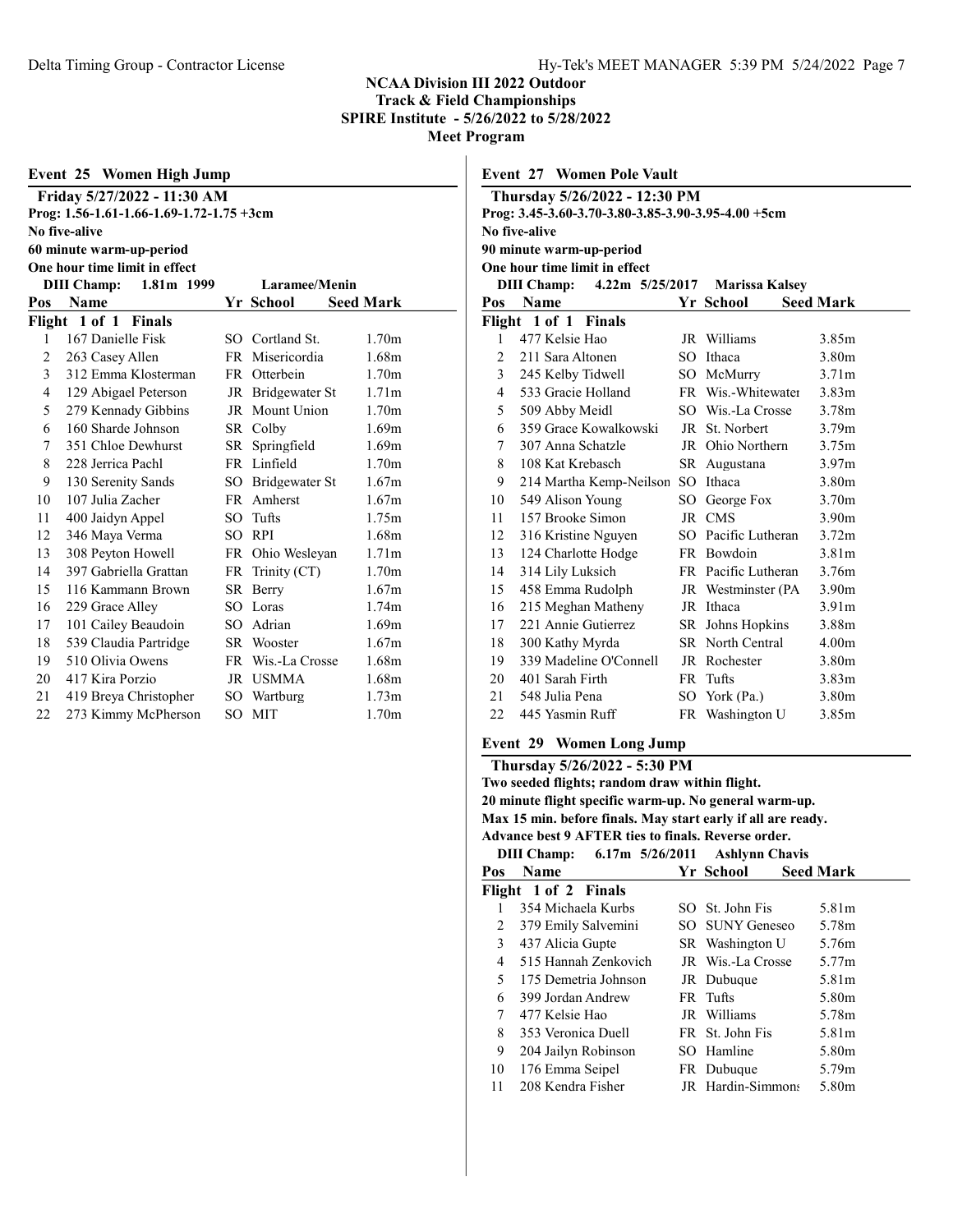# NCAA Division III 2022 Outdoor

Track & Field Championships SPIRE Institute - 5/26/2022 to 5/28/2022

Meet Program

#### Flight 2 of 2 Finals...(Event 29 Women Long Jump)

|                | 478 Morgan Nasir     | FR Williams         | 5.88m             |
|----------------|----------------------|---------------------|-------------------|
| $\mathfrak{D}$ | 285 Lauren Roncone   | SO Mount Union      | 5.84m             |
| 3              | 222 Victoria Kadiri  | FR Johns Hopkins    | 6.06 <sub>m</sub> |
| 4              | 367 Gina Dello Russo | SR Stevens          | 6.01 <sub>m</sub> |
| 5              | 221 Annie Gutierrez  | SR Johns Hopkins    | 5.93 <sub>m</sub> |
| 6              | 279 Kennady Gibbins  | JR Mount Union      | 5.83m             |
| 7              | 545 Katy Nippert     | SR WPI              | 6.06m             |
| 8              | 265 Sarah Wagner     | FR Misericordia     | 5.93 <sub>m</sub> |
| 9              | 523 Lexi LeFever     | JR Wis.-River Falls | 5.87m             |
| 10             | 330 Maddie Chandler  | SR Rhodes           | 5.82m             |
| 11             | 411 Isabel Maletich  | SR U. of Chicago    | 5.88m             |
|                |                      |                     |                   |

#### Event 31 Women Triple Jump

Saturday 5/28/2022 - 1:45 PM Two seeded flights; random draw within flight. 20 minute flight specific warm-up. No general warm-up.

Max 15 min. before finals. May start early if all are ready. Advance best 9 AFTER ties to finals. Reverse order.

|  | DIII Champ: 13.00m 5/27/2017 Alexa Wandy |
|--|------------------------------------------|
|  |                                          |

|     |                                     |        | $1000 \text{ m}$ $0.411 \text{ s}$ |                  |
|-----|-------------------------------------|--------|------------------------------------|------------------|
| Pos | Name                                |        | Yr School                          | <b>Seed Mark</b> |
|     | Flight 1 of 2 Finals                |        |                                    |                  |
| 1   | 229 Grace Alley                     |        | SO Loras                           | 11.98m           |
| 2   | 504 Miah Keller                     |        | SO Wis.-La Crosse                  | 11.92m           |
| 3   | 247 Cady Barns                      |        | SR Middlebury                      | 11.92m           |
| 4   | 448 Zi'Onay Walker                  |        | SR Washington U                    | 11.92m           |
| 5   | 230 De'ja Austin-Cherry             |        | FR Loras                           | 11.83m           |
| 6   | 375 Katelyn Jacques                 | $SO^-$ | <b>SUNY Geneseo</b>                | 11.88m           |
| 7   | 164 Zahra Sammour                   |        | SO Concordia U. Ch                 | 12.00m           |
| 8   | 424 Daekota Knott                   |        | FR Wartburg                        | 11.90m           |
| 9   | 491 Kady Kochendorfer               |        | SR Wis.-Eau Claire                 | 11.88m           |
| 10  | 529 Hannah Miller                   |        | SR Wis.-Stout                      | 11.98m           |
| 11  | 419 Breya Christopher               |        | SO Wartburg                        | 11.98m           |
|     | Flight 2 of 2 Finals                |        |                                    |                  |
| 1   | 444 Ebunoluwa Opata                 |        | FR Washington U                    | 12.32m           |
| 2   | 303 Malaika Djungu-Sung             | SR.    | Oberlin                            | 12.05m           |
| 3   | 131 Chanyce Powell                  |        | SR Brockport St                    | 12.10m           |
| 4   | 364 Sydney Spaeth                   | JR     | St. Norbert                        | 12.06m           |
| 5   | 496 Samantha Barrett                |        | FR Wis.-La Crosse                  | 12.17m           |
| 6   | 403 Lia Rotti                       | SО     | Tufts                              | 12.11m           |
| 7   | 222 Victoria Kadiri                 |        | FR Johns Hopkins                   | 12.42m           |
| 8   | 232 Harmony Creasy                  |        | FR Loras                           | 12.04m           |
| 9   | 437 Alicia Gupte                    |        | SR Washington U                    | 12.07m           |
| 10  | 411 Isabel Maletich                 |        | SR U. of Chicago                   | 12.55m           |
| 11  | 198 Carter Hinton-Ayodel FR Goucher |        |                                    | 12.01m           |

Event 33 Women Shot Put Friday 5/27/2022 - 2:00 PM Two seeded flights; random draw within flight. 20 minute flight specific warm-up. No general warm-up. Max 15 min. before finals. May start early if all are ready. Advance best 9 AFTER ties to finals. Reverse order. DIII Champ: 16.77m 2006 Robyn Jarocki Pos Name Yr School Seed Mark Flight 1 of 2 Finals 145 Vanessa Uitenbroek FR Carroll 14.00m 244 Annie Priest JR Marietta 13.78m 385 Adria Retter JR Swarthmore 13.69m 310 Lillian Albaugh SR Olivet 13.59m 5 146 Olivia Carel FR Carthage 13.80m 541 Skylar Barthelmes SR WPI 13.96m 243 Carley Camp FR Manchester 13.55m 527 Mackenzie Huber FR Wis.-Stout 13.67m 113 Kash Allen FR Benedictine 14.01m 309 Ari McPheters JR Ohio Wesleyan 13.70m 206 Jessie Stenger FR Hanover 13.60m Flight 2 of 2 Finals 266 Alexis Boykin FR MIT 14.17m 177 Kaitlyn Wilder FR Dubuque 14.59m 520 Brianna Leahy SR Wis.-Platteville 15.34m 474 Anna Cooney SO Widener 14.37m 202 Annika Poe FR Gustavus Adolph. 14.31m 486 Catie Fobbe JR Wis.-Eau Claire 15.33m 498 Skye Digman JR Wis.-La Crosse 14.66m 8 457 Megan Parker SR Westminster (PA 14.61m) 132 Rebecca Simpson SR Buena Vista 14.25m 517 Katie Fruth JR Wis.-Oshkosh 14.05m 521 Brenna Noon FR Wis.-Platteville 14.06m

## Event 35 Women Discus

| Thursday 5/26/2022 - 1:00 PM                                 |  |
|--------------------------------------------------------------|--|
| Two seeded flights; random draw within flight.               |  |
| 20 minute flight specific warm-up. No general warm-up.       |  |
| Max 15 min. before finals. May start early if all are ready. |  |
| Advance best 9 AFTER ties to finals. Reverse order.          |  |
| <b>DIII CL.,  55.00 1000.</b> 17.2.42.17.11                  |  |

|     | DIII CHAMP; 33.04M 1994 | KEISUH KUCIH        |                  |
|-----|-------------------------|---------------------|------------------|
| Pos | <b>Name</b>             | Yr School           | <b>Seed Mark</b> |
|     | Flight 1 of 2 Finals    |                     |                  |
|     | 494 Evelyn Walker       | FR Wis.-Eau Claire  | 44.08m           |
| 2   | 409 Molly Laumakis      | SO U. of Chicago    | 43.32m           |
| 3   | 520 Brianna Leahy       | SR Wis.-Platteville | 44.07m           |
| 4   | 206 Jessie Stenger      | FR Hanover          | 44.30m           |
| 5.  | 142 Cate Gudaitis       | FR Carroll          | 44.44m           |
| 6   | 205 Jenneel Rodney      | JR Hamline          | 44.07m           |
| 7   | 149 Nicole Tarpley      | FR Carthage         | 43.59m           |
| 8   | 266 Alexis Boykin       | FR MIT              | 44.19m           |
| 9   | 396 Valerie Obear       | SR Trine            | 44.10m           |
| 10  | 284 Sidney Rambo        | FR Mount Union      | 43.67m           |
| 11  | 209 Madelyn Klinkerman  | SR Hendrix          | 43.98m           |
|     |                         |                     |                  |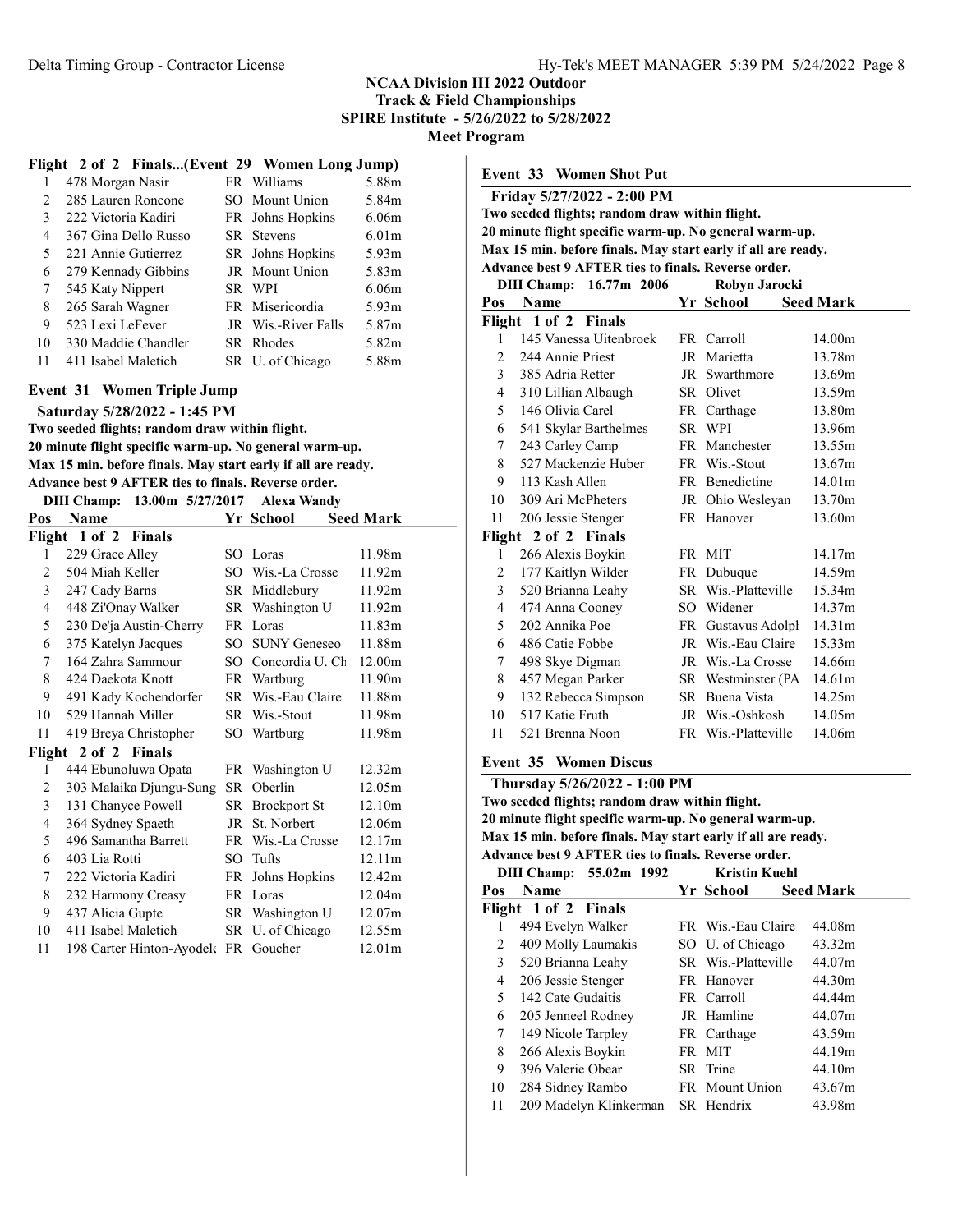SPIRE Institute - 5/26/2022 to 5/28/2022

Meet Program

#### Flight 2 of 2 Finals...(Event 35 Women Discus)

|    | 498 Skye Digman        | JR Wis.-La Crosse   | 45.93m |  |
|----|------------------------|---------------------|--------|--|
| 2  | 487 Gabby Hicks        | SR Wis.-Eau Claire  | 49.21m |  |
| 3  | 219 Olivia Hurtt       | JR John Carroll     | 45.94m |  |
| 4  | 473 Lauryn Rawls       | SO Whitworth        | 44.51m |  |
| 5  | 145 Vanessa Uitenbroek | FR Carroll          | 48.93m |  |
| 6  | 525 Brilyn Brecka      | SO Wis.-Stevens Pt. | 44.81m |  |
| 7  | 177 Kaitlyn Wilder     | FR Dubuque          | 47.22m |  |
| 8  | 483 Kayla Behnke       | FR Wis.-Eau Claire  | 47.47m |  |
| 9  | 217 Kelsey Dunn        | JR John Carroll     | 45.56m |  |
| 10 | 541 Skylar Barthelmes  | SR WPI              | 45.52m |  |
| 11 | 385 Adria Retter       | JR Swarthmore       | 46.03m |  |
|    |                        |                     |        |  |

#### Event 37 Women Hammer

Saturday 5/28/2022 - 11:00 AM

Two seeded flights; random draw within flight. 20 minute flight specific warm-up. No general warm-up. Max 15 min. before finals. May start early if all are ready.

| Advance best 9 AFTER ties to finals. Reverse order.     |  |                                      |
|---------------------------------------------------------|--|--------------------------------------|
| $\text{DIII}$ Champs $(4.03 \text{ m} \cdot 5/27/2017)$ |  | $\mathbf{W}$ kituar $\mathbf{C}$ imu |

| DIII Champ:<br>$64.03m$ $5/27/2017$ Whitney Simmons |                       |     |                    |                  |
|-----------------------------------------------------|-----------------------|-----|--------------------|------------------|
| Pos                                                 | Name                  |     | Yr School          | <b>Seed Mark</b> |
|                                                     | Flight 1 of 2 Finals  |     |                    |                  |
| 1                                                   | 266 Alexis Boykin     |     | FR MIT             | 52.94m           |
| $\overline{2}$                                      | 513 Leah Surprenant   |     | SO Wis.-La Crosse  | 52.48m           |
| 3                                                   | 102 Anna Albaugh      |     | SR Albion          | 52.11m           |
| 4                                                   | 366 Lily Beneke       |     | FR St. Scholast    | 52.95m           |
| 5                                                   | 409 Molly Laumakis    |     | SO U. of Chicago   | 52.55m           |
| 6                                                   | 294 Alexandra Draves  |     | SR North Central   | 52.27m           |
| 7                                                   | 490 Teagan Jones      |     | FR Wis.-Eau Claire | 52.72m           |
| 8                                                   | 347 Emily Hilt        |     | SR Rutgers-Camden  | 52.42m           |
| 9                                                   | 143 Jamie Pankratz    |     | SO Carroll         | 52.86m           |
| 10                                                  | 264 Brenna Karnish    |     | JR Misericordia    | 52.24m           |
| 11                                                  | 147 Alexis Mattox     |     | SO Carthage        | 53.31m           |
|                                                     | Flight 2 of 2 Finals  |     |                    |                  |
| 1                                                   | 396 Valerie Obear     |     | SR Trine           | 59.50m           |
| 2                                                   | 332 Chelsea Yang      | SR. | <b>RIC</b>         | 57.51m           |
| 3                                                   | 141 Kendra Noneman    |     | SR Carnegie Mellon | 60.15m           |
| 4                                                   | 132 Rebecca Simpson   |     | SR Buena Vista     | 54.22m           |
| 5                                                   | 530 Demi Ploor        |     | JR Wis.-Stout      | 53.87m           |
| 6                                                   | 474 Anna Cooney       | SO  | Widener            | 53.76m           |
| 7                                                   | 177 Kaitlyn Wilder    |     | FR Dubuque         | 58.22m           |
| 8                                                   | 219 Olivia Hurtt      | JR  | John Carroll       | 53.58m           |
| 9                                                   | 541 Skylar Barthelmes |     | SR WPI             | 54.16m           |
| 10                                                  | 498 Skye Digman       |     | JR Wis.-La Crosse  | 56.00m           |
| 11                                                  | 144 Emily Uitenbroek  |     | SR Carroll         | 57.97m           |
|                                                     |                       |     |                    |                  |

|                | <b>Event 39 Women Javelin</b>                                |    |                        |                  |
|----------------|--------------------------------------------------------------|----|------------------------|------------------|
|                | Thursday 5/26/2022 - 3:30 PM                                 |    |                        |                  |
|                | Two flights. Random draw                                     |    |                        |                  |
|                | 20 minute flight specific warm-up. No general warm-up.       |    |                        |                  |
|                | Max 15 min. before finals. May start early if all are ready. |    |                        |                  |
|                | <b>Advance best 9 AFTER ties to finals. Reverse order.</b>   |    |                        |                  |
|                | <b>DIII Champ:</b><br>55.34m 2003                            |    | Christina Scherwin     |                  |
| Pos            | <b>Name</b>                                                  |    | Yr School              | <b>Seed Mark</b> |
| Flight         | 1 of 2 Finals                                                |    |                        |                  |
| 1              | 318 Samantha Swartout                                        |    | JR Puget Sound         | 40.80m           |
| $\overline{2}$ | 196 Brecken VandenHoek                                       |    | SO George Fox          | 40.18m           |
| 3              | 540 Riley Sanderson                                          |    | <b>SR</b> Worcester St | 42.66m           |
| $\overline{4}$ | 163 Madeline Bobinski                                        |    | SR Concordia U. Ch     | 41.66m           |
| 5              | 423 Brenna Jacobs                                            |    | JR Wartburg            | 40.30m           |
| 6              | 192 Ellena Corwin                                            |    | SO George Fox          | 42.01m           |
| 7              | 180 Erin Miller                                              |    | SO Elizabethtow        | 42.25m           |
| 8              | 369 Rebecca Heuler                                           |    | FR SUNY Delhi          | 40.69m           |
| 9              | 207 Kaitlyn Callaway                                         |    | JR Hardin-Simmons      | 40.96m           |
| 10             | 170 Jordan Schucker                                          |    | FR Dickinson           | 40.52m           |
| 11             | 298 Faith Ladin                                              |    | SO North Central       | 41.13m           |
|                | Flight 2 of 2 Finals                                         |    |                        |                  |
| 1              | 132 Rebecca Simpson                                          |    | SR Buena Vista         | 44.29m           |
| 2              | 195 Chrissy Strickland                                       |    | JR George Fox          | 45.04m           |
| 3              | 416 Isabelle Deal                                            |    | JR Ursinus             | 44.15m           |
| 4              | 135 Kamryn Elgersma                                          |    | JR Calvin              | 43.45m           |
| 5              | 289 Avery Decker                                             |    | SO Neb. Wesleyan       | 43.68m           |
| 6              | 315 Ava Nelson                                               |    | JR Pacific Lutheran    | 45.79m           |
| 7              | 349 Anna Swanson                                             |    | JR Saint Mary's        | 42.99m           |
| 8              | 197 Holly Ferrara                                            |    | SO Gettysburg          | 44.08m           |
| 9              | 471 Jillian Weber                                            |    | JR Whittier            | 42.91m           |
| 10             | 456 Erynn Daubenmire                                         |    | JR Westminster (PA     | 44.00m           |
| 11             | 392 Amanda Murillo                                           | JR | <b>TCNJ</b>            | 42.68m           |

#### Event 41 Heptathlon: #4 Women 200 Meter

| Thursday 5/26/2022 - 4:30 PM<br>3 sections. Seeded heats. Random lanes. |                                      |  |                    |  |                  |  |
|-------------------------------------------------------------------------|--------------------------------------|--|--------------------|--|------------------|--|
|                                                                         | Lane Name                            |  | Yr School          |  | <b>Seed Time</b> |  |
|                                                                         | Section 1 of 3 Finals                |  |                    |  |                  |  |
| 1                                                                       |                                      |  |                    |  |                  |  |
| 2                                                                       |                                      |  |                    |  |                  |  |
| 3                                                                       | 534 Abigail Missiaen                 |  | JR Wis.-Whitewater |  | 27.38            |  |
| 4                                                                       | 514 Skylar White                     |  | FR Wis.-La Crosse  |  | 27.71            |  |
| 5                                                                       | 335 Eileen Bequette                  |  | SR Rochester       |  | 26.56            |  |
| 6                                                                       | 104 Susanna Pirollo                  |  | JR Alvernia        |  | 27.12            |  |
| 7                                                                       | 103 Elena Welker                     |  | JR Albion          |  | 27.92            |  |
| 8                                                                       | 550 Peyton Selle                     |  | SO Concordia-Moor  |  | 27.41            |  |
| 9                                                                       | 196 Brecken VandenHoek SO George Fox |  |                    |  | 26.65            |  |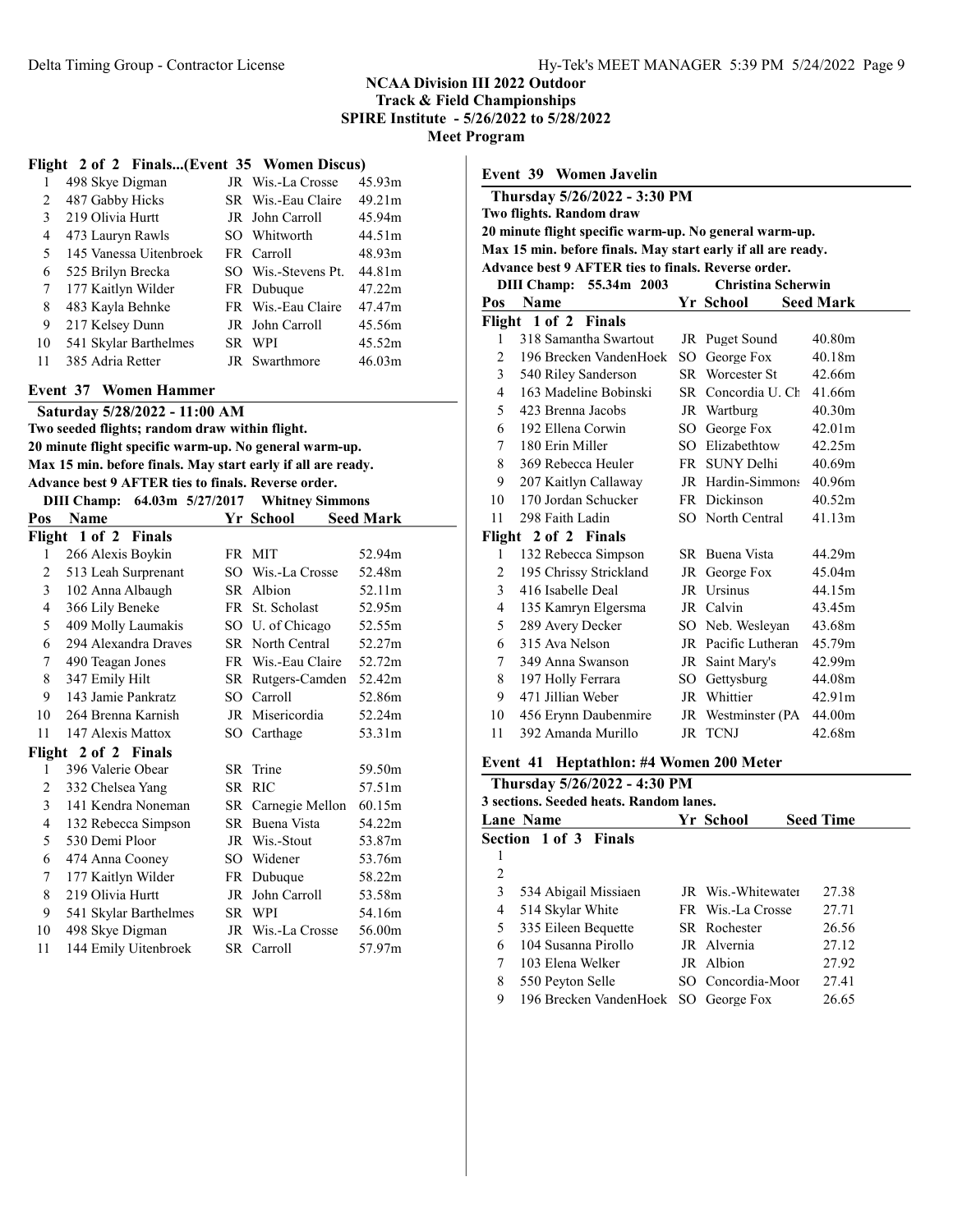Meet Program

Section 3 of 6 Finals

|                     | Section 2 of 3 Finals(Event 41 Heptathlon: #4 Women 200                  |                    |                  | Sec            |
|---------------------|--------------------------------------------------------------------------|--------------------|------------------|----------------|
| 1                   |                                                                          |                    |                  | 1              |
| $\overline{2}$      |                                                                          |                    |                  | $\overline{2}$ |
| 3                   | 212 Logan Bruce                                                          | JR Ithaca          | 25.98            | 3              |
| $\overline{4}$      | 363 Lauren Rottier                                                       | SR St. Norbert     | 26.54            | $\overline{4}$ |
| 5                   | 125 Serena Jonas                                                         | SR Bowdoin         | 26.39            | 5              |
| 6                   | 114 Eve Meintz                                                           | SR Benedictine     | 26.51            | 6              |
| $\tau$              | 381 Adriana Straughter                                                   | SR SUNY Geneseo    | 26.42            | 7              |
| 8                   | 221 Annie Gutierrez                                                      | SR Johns Hopkins   | 26.16            | 8              |
| 9                   | 229 Grace Alley                                                          | SO Loras           | 26.48            | 9              |
|                     | Section 3 of 3 Finals                                                    |                    |                  | Sec            |
| 1                   |                                                                          |                    |                  | 1              |
| $\overline{2}$      | 279 Kennady Gibbins                                                      | JR Mount Union     | 25.66            | $\overline{2}$ |
| 3                   | 139 Elizabeth Barre                                                      | JR Carnegie Mellon | 25.24            | 3              |
| 4                   | 304 Clare Tiedemann                                                      | SR Oberlin         | 25.97            | $\overline{4}$ |
| 5                   | 168 Erin Pasch                                                           | SR DePauw          | 25.65            | 5              |
| 6                   | 515 Hannah Zenkovich                                                     | JR Wis.-La Crosse  | 25.67            | 6              |
| $\tau$              | 459 Abi Gum                                                              | JR Wheaton (Ill)   | 25.26            | 7              |
| 8                   | 151 Alyssa Roach                                                         | SO Christopher     | 25.82            | 8              |
| 9                   | 199 Cayden Sharp                                                         | JR Greenville      | 25.59            | 9              |
|                     |                                                                          |                    |                  | Sec            |
|                     | Event 41 Heptathlon: #1 Women 100 Meter Hurdles                          |                    |                  | 1              |
|                     | Thursday 5/26/2022 - 12:30 PM<br>6 sections. Seeded heats. Random lanes. |                    |                  | $\overline{2}$ |
|                     | Lanes 2-4-6-8. Hurdles in all lanes.                                     |                    |                  | 3              |
|                     | <b>Lane Name</b>                                                         | Yr School          | <b>Seed Time</b> | $\overline{4}$ |
|                     | Section 1 of 6 Finals                                                    |                    |                  | 5              |
| 1                   |                                                                          |                    |                  | 6              |
| $\overline{2}$      |                                                                          |                    |                  | 7              |
| 3                   |                                                                          |                    |                  | 8              |
| 4                   | 363 Lauren Rottier                                                       | SR St. Norbert     | 15.77            | 9              |
| 5                   |                                                                          |                    |                  | Sec            |
| 6                   | 514 Skylar White                                                         | FR Wis.-La Crosse  | 16.17            | 1              |
| 7                   |                                                                          |                    |                  | $\overline{c}$ |
| 8                   |                                                                          | JR Albion          |                  | $\mathfrak{Z}$ |
| 9                   | 103 Elena Welker                                                         |                    | 15.66            | $\overline{4}$ |
|                     | Section 2 of 6 Finals                                                    |                    |                  | 5              |
|                     |                                                                          |                    |                  | 6              |
| 1<br>$\overline{2}$ |                                                                          |                    |                  | 7              |
| 3                   |                                                                          |                    |                  | 8              |
|                     |                                                                          |                    |                  | 9              |
| 4                   | 550 Peyton Selle                                                         | SO Concordia-Moor  | 15.51            |                |
| 5                   |                                                                          |                    |                  |                |
| 6                   | 534 Abigail Missiaen                                                     | JR Wis.-Whitewater | 15.59            |                |
| 7                   |                                                                          |                    |                  |                |

459 Abi Gum JR Wheaton (Ill) 15.66

| 1                   |                                      |      |                    |       |
|---------------------|--------------------------------------|------|--------------------|-------|
| $\overline{c}$      | 335 Eileen Bequette                  |      | SR Rochester       | 15.45 |
| 3<br>$\overline{4}$ | 114 Eve Meintz                       |      | SR Benedictine     | 15.34 |
| 5<br>6              | 104 Susanna Pirollo                  |      | JR Alvernia        | 15.26 |
| 7                   |                                      |      |                    |       |
| 8                   | 229 Grace Alley                      |      | SO Loras           | 15.44 |
| 9                   |                                      |      |                    |       |
|                     | Section 4 of 6 Finals                |      |                    |       |
| 1<br>$\overline{2}$ | 125 Serena Jonas                     |      | SR Bowdoin         | 15.17 |
| 3<br>$\overline{4}$ | 196 Brecken VandenHoek SO George Fox |      |                    | 14.98 |
| 5                   |                                      |      |                    |       |
| 6<br>7              | 381 Adriana Straughter               |      | SR SUNY Geneseo    | 14.92 |
| 8                   | 279 Kennady Gibbins                  |      | JR Mount Union     | 14.79 |
| 9                   |                                      |      |                    |       |
|                     | Section 5 of 6 Finals                |      |                    |       |
| 1                   |                                      |      |                    |       |
| $\overline{c}$      | 168 Erin Pasch                       |      | SR DePauw          | 14.66 |
| 3<br>$\overline{4}$ | 304 Clare Tiedemann                  |      | SR Oberlin         | 14.73 |
| 5                   |                                      |      |                    |       |
| 6                   | 199 Cayden Sharp                     |      | JR Greenville      | 14.69 |
| 7                   |                                      |      |                    |       |
| 8<br>9              | 139 Elizabeth Barre                  |      | JR Carnegie Mellon | 14.59 |
|                     | Section 6 of 6 Finals                |      |                    |       |
| 1                   |                                      |      |                    |       |
| $\overline{c}$      | 515 Hannah Zenkovich                 |      | JR Wis.-La Crosse  | 14.30 |
| 3                   |                                      |      |                    |       |
| $\overline{4}$      | 151 Alyssa Roach                     |      | SO Christopher     | 14.52 |
| 5<br>6              | 221 Annie Gutierrez                  | SR - | Johns Hopkins      | 14.57 |
| 7                   |                                      |      |                    |       |
| 8                   | 212 Logan Bruce                      |      | JR Ithaca          | 14.11 |
| 9                   |                                      |      |                    |       |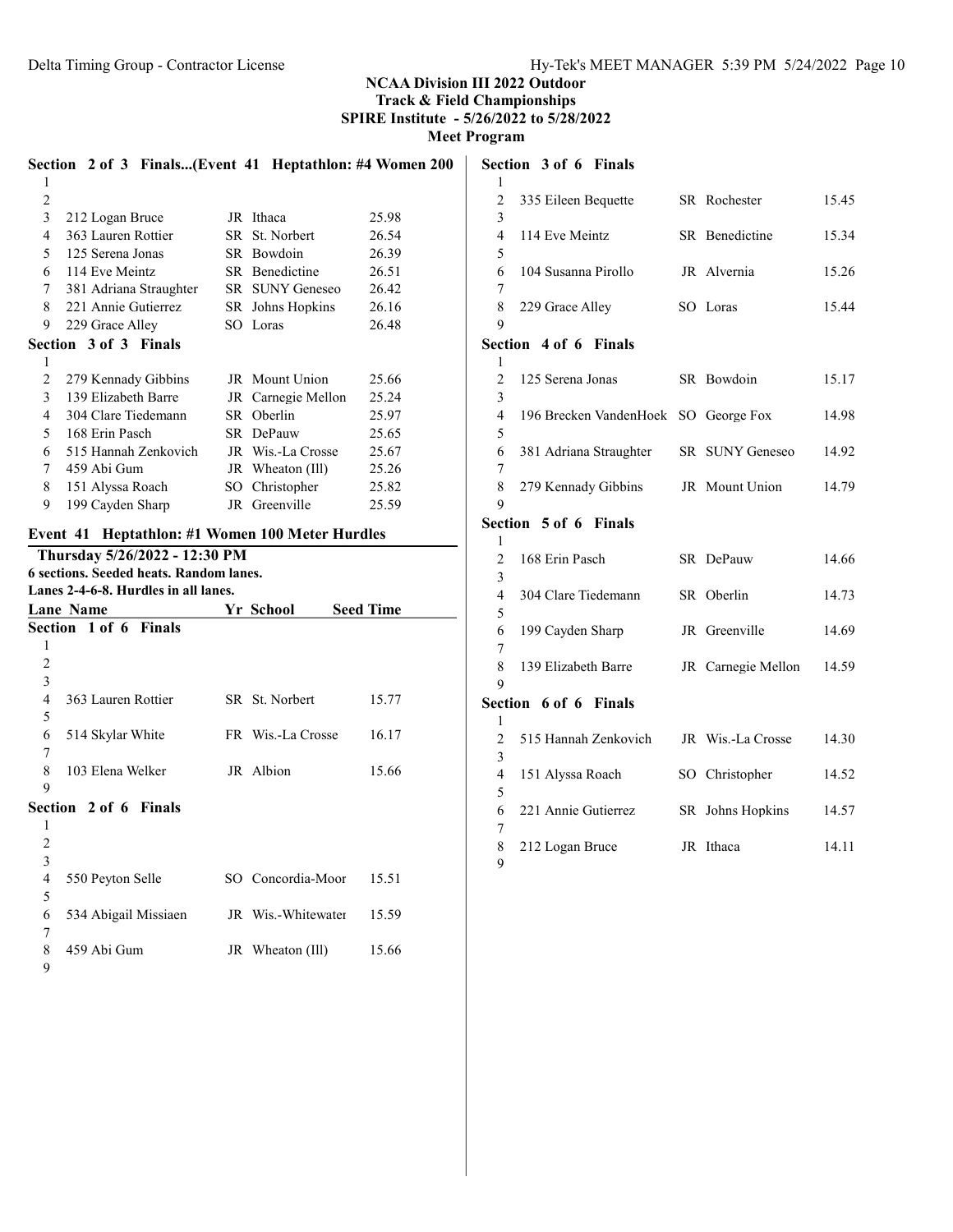#### Event 41 Heptathlon: #2 Women High Jump

| Thursday 5/26/2022 - 1:15 PM                  |
|-----------------------------------------------|
| Two pits/flights by entry mark. Random order. |
| No five-alive                                 |

| Pos            | <b>Name</b>            |      | Yr School              | <b>Seed Mark</b>  |
|----------------|------------------------|------|------------------------|-------------------|
|                | Flight 1 of 2 Finals   |      |                        |                   |
| 1              | 304 Clare Tiedemann    |      | SR Oberlin             | 1.36m             |
| 2              | 363 Lauren Rottier     | SR - | St. Norbert            | 1.57m             |
| 3              | 221 Annie Gutierrez    |      | SR Johns Hopkins       | 1.54m             |
| 4              | 514 Skylar White       |      | FR Wis.-La Crosse      | 1.54m             |
| 5              | 534 Abigail Missiaen   |      | JR Wis.-Whitewater     | 1.51 <sub>m</sub> |
| 6              | 104 Susanna Pirollo    |      | JR Alvernia            | 1.52m             |
| 7              | 550 Peyton Selle       |      | SO Concordia-Moor      | 1.56m             |
| 8              | 151 Alyssa Roach       | SO - | Christopher            | 1.55m             |
| 9              | 459 Abi Gum            |      | JR Wheaton (Ill)       | 1.45m             |
| 10             | 515 Hannah Zenkovich   |      | JR Wis.-La Crosse      | 1.57m             |
| 11             | 114 Eve Meintz         |      | SR Benedictine         | 1.54m             |
| Flight         | 2 of 2 Finals          |      |                        |                   |
| 1              | 381 Adriana Straughter |      | <b>SR SUNY Geneseo</b> | 1.61m             |
| $\overline{c}$ | 125 Serena Jonas       |      | SR Bowdoin             | 1.58m             |
| 3              | 279 Kennady Gibbins    |      | JR Mount Union         | 1.70m             |
| 4              | 139 Elizabeth Barre    |      | JR Carnegie Mellon     | 1.68m             |
| 5              | 196 Brecken VandenHoek |      | SO George Fox          | 1.60 <sub>m</sub> |
| 6              | 199 Cayden Sharp       | JR   | Greenville             | 1.63 <sub>m</sub> |
| 7              | 103 Elena Welker       |      | JR Albion              | 1.58m             |
| 8              | 168 Erin Pasch         |      | SR DePauw              | 1.64m             |
| 9              | 212 Logan Bruce        |      | JR Ithaca              | 1.65m             |
| 10             | 335 Eileen Bequette    |      | SR Rochester           | 1.58m             |
| 11             | 229 Grace Alley        |      | SO Loras               | 1.74m             |

## Event 41 Heptathlon: #5 Women Long Jump

|     | Friday 5/27/2022 - 11:30 AM                   |     |                   |                   |  |  |  |  |
|-----|-----------------------------------------------|-----|-------------------|-------------------|--|--|--|--|
|     | Two pits/flights by entry mark. Random order. |     |                   |                   |  |  |  |  |
| Pos | <b>Name</b>                                   |     | Yr School         | <b>Seed Mark</b>  |  |  |  |  |
|     | Flight 1 of 2 Finals                          |     |                   |                   |  |  |  |  |
| 1   | 550 Peyton Selle                              |     | SO Concordia-Moor | 4.96m             |  |  |  |  |
| 2   | 196 Brecken VandenHoek                        |     | SO George Fox     | 5.36m             |  |  |  |  |
| 3   | 514 Skylar White                              |     | FR Wis.-La Crosse | 5.31 <sub>m</sub> |  |  |  |  |
| 4   | 335 Eileen Bequette                           |     | SR Rochester      | 5.42m             |  |  |  |  |
| 5   | 459 Abi Gum                                   |     | JR Wheaton (Ill)  | 4.80 <sub>m</sub> |  |  |  |  |
| 6   | 125 Serena Jonas                              |     | SR Bowdoin        | 5.17m             |  |  |  |  |
| 7   | 114 Eve Meintz                                |     | SR Benedictine    | 4.94m             |  |  |  |  |
| 8   | 104 Susanna Pirollo                           |     | JR Alvernia       | 5.17m             |  |  |  |  |
| 9   | 103 Elena Welker                              |     | JR Albion         | 5.24m             |  |  |  |  |
| 10  | 363 Lauren Rottier                            |     | SR St. Norbert    | 5.23m             |  |  |  |  |
| 11  | 151 Alyssa Roach                              | SO. | Christopher       | 5.35m             |  |  |  |  |

## Flight 2 of 2 Finals

| 1  | 381 Adriana Straughter | <b>SR SUNY Geneseo</b> | 5.57m |
|----|------------------------|------------------------|-------|
| 2  | 304 Clare Tiedemann    | SR Oberlin             | 5.70m |
| 3  | 139 Elizabeth Barre    | JR Carnegie Mellon     | 5.48m |
| 4  | 279 Kennady Gibbins    | JR Mount Union         | 5.83m |
| 5  | 168 Erin Pasch         | SR DePauw              | 5.61m |
| 6  | 212 Logan Bruce        | JR Ithaca              | 5.71m |
| 7  | 221 Annie Gutierrez    | SR Johns Hopkins       | 5.93m |
| 8  | 515 Hannah Zenkovich   | JR Wis.-La Crosse      | 5.77m |
| 9  | 534 Abigail Missiaen   | JR Wis.-Whitewater     | 5.48m |
| 10 | 229 Grace Alley        | SO Loras               | 5.57m |
| 11 | 199 Cayden Sharp       | JR Greenville          | 5.54m |

### Event 41 Heptathlon: #3 Women Shot Put

| Thursday 5/26/2022 - 3:10 PM |                         |    |                        |                    |
|------------------------------|-------------------------|----|------------------------|--------------------|
|                              | One ring. Random Order. |    |                        |                    |
| Pos                          | Name                    |    | Yr School              | <b>Seed Mark</b>   |
|                              | Flight 1 of 1 Finals    |    |                        |                    |
| 1                            | 550 Peyton Selle        |    | SO Concordia-Moor      | 10.40m             |
| 2                            | 304 Clare Tiedemann     |    | SR Oberlin             | 7.84m              |
| 3                            | 459 Abi Gum             |    | JR Wheaton (Ill)       | 9.33 <sub>m</sub>  |
| 4                            | 279 Kennady Gibbins     |    | JR Mount Union         | 10.83 <sub>m</sub> |
| 5                            | 335 Eileen Bequette     |    | SR Rochester           | 9.84m              |
| 6                            | 168 Erin Pasch          |    | SR DePauw              | 11.81m             |
| 7                            | 229 Grace Alley         |    | SO Loras               | 12.12m             |
| 8                            | 534 Abigail Missiaen    |    | JR Wis.-Whitewater     | 10.25m             |
| 9                            | 125 Serena Jonas        |    | SR Bowdoin             | 9.27m              |
| 10                           | 199 Cayden Sharp        |    | JR Greenville          | 9.65m              |
| 11                           | 196 Brecken VandenHoek  | SO | George Fox             | 10.47m             |
| 12                           | 212 Logan Bruce         |    | JR Ithaca              | 10.55m             |
| 13                           | 103 Elena Welker        |    | JR Albion              | 9.93 <sub>m</sub>  |
| 14                           | 363 Lauren Rottier      |    | SR St. Norbert         | 11.16m             |
| 15                           | 139 Elizabeth Barre     |    | JR Carnegie Mellon     | 9.69 <sub>m</sub>  |
| 16                           | 514 Skylar White        |    | FR Wis.-La Crosse      | 10.29m             |
| 17                           | 104 Susanna Pirollo     |    | JR Alvernia            | 10.11m             |
| 18                           | 221 Annie Gutierrez     |    | SR Johns Hopkins       | 9.26m              |
| 19                           | 515 Hannah Zenkovich    |    | JR Wis.-La Crosse      | 11.41m             |
| 20                           | 381 Adriana Straughter  |    | <b>SR SUNY Geneseo</b> | 9.09 <sub>m</sub>  |
| 21                           | 114 Eve Meintz          |    | SR Benedictine         | 8.82m              |
| 22                           | 151 Alyssa Roach        |    | SO Christopher         | 8.80m              |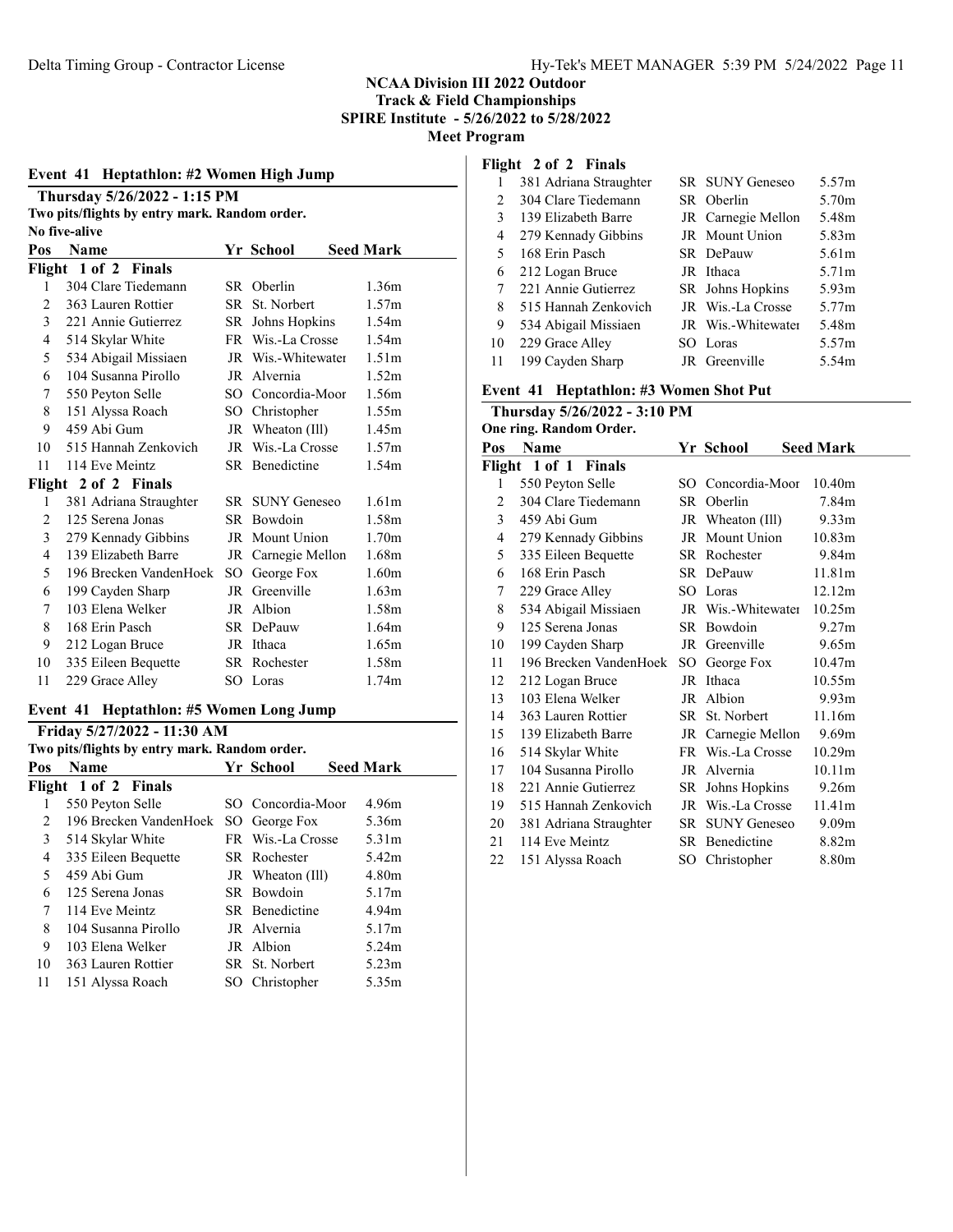| Event 41 Heptathlon: #6 Women Javelin |                                       |        |                     |                  |  |  |
|---------------------------------------|---------------------------------------|--------|---------------------|------------------|--|--|
|                                       | Friday 5/27/2022 - 12:15 PM           |        |                     |                  |  |  |
|                                       | One runway. One flight. Random order. |        |                     |                  |  |  |
| Pos                                   | <b>Name</b>                           |        | Yr School           | <b>Seed Mark</b> |  |  |
| Flight                                | 1 of 1 Finals                         |        |                     |                  |  |  |
| 1                                     | 168 Erin Pasch                        |        | SR DePauw           | 40.48m           |  |  |
| 2                                     | 151 Alyssa Roach                      | SO     | Christopher         | 21.23m           |  |  |
| 3                                     | 104 Susanna Pirollo                   | JR     | Alvernia            | 34.78m           |  |  |
| 4                                     | 335 Eileen Bequette                   |        | SR Rochester        | 37.14m           |  |  |
| 5                                     | 212 Logan Bruce                       | JR     | Ithaca              | 36.91m           |  |  |
| 6                                     | 114 Eve Meintz                        |        | SR Benedictine      | 33.74m           |  |  |
| 7                                     | 515 Hannah Zenkovich                  | JR     | Wis.-La Crosse      | 34.18m           |  |  |
| 8                                     | 103 Elena Welker                      | JR     | Albion              | 32.26m           |  |  |
| 9                                     | 304 Clare Tiedemann                   | SR -   | Oberlin             | 16.89m           |  |  |
| 10                                    | 221 Annie Gutierrez                   | SR.    | Johns Hopkins       | 25.88m           |  |  |
| 11                                    | 139 Elizabeth Barre                   | JR     | Carnegie Mellon     | 25.84m           |  |  |
| 12                                    | 196 Brecken VandenHoek                | SO.    | George Fox          | 40.18m           |  |  |
| 13                                    | 125 Serena Jonas                      | SR.    | <b>Bowdoin</b>      | 29.38m           |  |  |
| 14                                    | 199 Cayden Sharp                      | JR     | Greenville          | 28.67m           |  |  |
| 15                                    | 534 Abigail Missiaen                  |        | JR Wis.-Whitewater  | 35.93m           |  |  |
| 16                                    | 514 Skylar White                      | FR     | Wis.-La Crosse      | 38.02m           |  |  |
| 17                                    | 381 Adriana Straughter                | SR -   | <b>SUNY Geneseo</b> | 22.79m           |  |  |
| 18                                    | 550 Peyton Selle                      | $SO^-$ | Concordia-Moor      | 30.07m           |  |  |
| 19                                    | 229 Grace Alley                       | SO.    | Loras               | 32.26m           |  |  |
| 20                                    | 459 Abi Gum                           |        | JR Wheaton (Ill)    | 35.01m           |  |  |
| 21                                    | 363 Lauren Rottier                    | SR -   | St. Norbert         | 38.14m           |  |  |
| 22                                    | 279 Kennady Gibbins                   |        | JR Mount Union      | 32.79m           |  |  |
|                                       |                                       |        |                     |                  |  |  |

# Event 2 Men 100 Meter

|                          | Friday 5/27/2022 - 3:45 PM                                      |  |                            |                  |  |  |  |  |
|--------------------------|-----------------------------------------------------------------|--|----------------------------|------------------|--|--|--|--|
|                          | 3 Heats: Advance top 1 from each heat plus next best 6 to final |  |                            |                  |  |  |  |  |
|                          | 10.19 2002<br><b>DIII</b> Champ:                                |  | <b>Chaz Clemons</b>        |                  |  |  |  |  |
|                          | <b>Lane Name</b>                                                |  | Yr School                  | <b>Seed Time</b> |  |  |  |  |
|                          | Heat 1 of 3 Prelims                                             |  |                            |                  |  |  |  |  |
| 1                        |                                                                 |  |                            |                  |  |  |  |  |
| 2                        |                                                                 |  |                            |                  |  |  |  |  |
| 3                        | 1025 Robert Ogbuli                                              |  | SR Wis.-Oshkosh            | 10.41            |  |  |  |  |
| 4                        | 630 Matthew Lighten                                             |  | SR Bridgewater St          | 10.47            |  |  |  |  |
| $\overline{\phantom{0}}$ | 963 Shamar Love                                                 |  | JR Westminster (PA         | 10.48            |  |  |  |  |
| 6                        | 1028 Aaron Richardson                                           |  | SR Wis.-Oshkosh            | 10.40            |  |  |  |  |
| 7                        | 1040 Cade VanHout                                               |  | <b>IR</b> Wis.-Platteville | 10.29            |  |  |  |  |
| 8                        | 659 JP Vaught                                                   |  | JR Centre                  | 10.21            |  |  |  |  |
| $\Omega$                 |                                                                 |  |                            |                  |  |  |  |  |

#### Heat 2 of 3 Prelims

| 1 |                                     |                         |       |
|---|-------------------------------------|-------------------------|-------|
| 2 | 819 Jamauri Spivery                 | <b>SR</b> North Central | 10.48 |
| 3 | 884 Kevin Arthur                    | SO St. John's (MN)      | 10.43 |
| 4 | 601 Derek Plitt                     | SO Adrian               | 10.49 |
| 5 | 733 Parnelle Shands                 | SO Hardin-Simmons       | 10.37 |
| 6 | 1000 Sam Blaskowski                 | FR Wis.-La Crosse       | 10.14 |
| 7 | 1020 Jaylen Grant                   | JR Wis.-Oshkosh         | 10.37 |
| 8 | 692 Jeremiah Steed                  | JR Dubuque              | 10.44 |
| 9 |                                     |                         |       |
|   | <b>Heat 3 of 3 Prelims</b>          |                         |       |
| ı |                                     |                         |       |
| 2 | 701 Alijah Johnson                  | JR Eastern Menn         | 10.48 |
| 3 | 848 Markelle Raymond-Hi FR Redlands |                         | 10.46 |
|   |                                     |                         |       |

| $\mathcal{E}$ | 848 Markelle Raymond-Hi FR Redlands |                     | 10.46 |
|---------------|-------------------------------------|---------------------|-------|
|               | 4 902 Naquille Harris               | FR SUNY Delhi       | 10.35 |
|               | 5 717 CJ Anderson                   | FR Greenville       | 10.43 |
|               | 6 757 Derrick Jackson               | JR Knox             | 10.17 |
| 7             | 697 Detaveon Lewis                  | SR E. Texas Baptist | 10.40 |
| 8             | 699 Brandon Powell                  | SO E. Texas Baptist | 10.49 |
| -9            |                                     |                     |       |

### Event 4 Men 200 Meter

|                | Thursday 5/26/2022 - 6:55 PM                                    |  |                     |                  |  |  |
|----------------|-----------------------------------------------------------------|--|---------------------|------------------|--|--|
|                | 3 Heats: Advance top 1 from each heat plus next best 6 to final |  |                     |                  |  |  |
|                | 20.80 5/26/2012 Sean Bernstein<br>DIII Champ:                   |  |                     |                  |  |  |
|                | <b>Lane Name</b>                                                |  | Yr School           | <b>Seed Time</b> |  |  |
|                | Heat 1 of 3 Prelims                                             |  |                     |                  |  |  |
| 1              |                                                                 |  |                     |                  |  |  |
| 2              |                                                                 |  |                     |                  |  |  |
| 3              | 601 Derek Plitt                                                 |  | SO Adrian           | 21.25            |  |  |
| $\overline{4}$ | 1040 Cade VanHout                                               |  | JR Wis.-Platteville | 21.18            |  |  |
| 5 <sup>1</sup> | 856 Jah'mere Beasley                                            |  | FR Rowan            | 21.26            |  |  |
| 6              | 843 Cheickna Traore                                             |  | SO Ramapo           | 20.96            |  |  |
| $7^{\circ}$    | 699 Brandon Powell                                              |  | SO E. Texas Baptist | 21.11            |  |  |
| 8              | 1000 Sam Blaskowski                                             |  | FR Wis.-La Crosse   | 20.80            |  |  |
| 9              |                                                                 |  |                     |                  |  |  |
|                | <b>Heat 2 of 3 Prelims</b>                                      |  |                     |                  |  |  |
| 1              |                                                                 |  |                     |                  |  |  |
| 2              |                                                                 |  |                     |                  |  |  |
| 3              | 729 Aidan Matthews                                              |  | FR Hardin-Simmons   | 21.20            |  |  |
| 4              | 902 Naquille Harris                                             |  | FR SUNY Delhi       | 21.07            |  |  |
| 5              | 701 Alijah Johnson                                              |  | JR Eastern Menn     | 21.09            |  |  |
| 6              | 663 Jamie Cockburn                                              |  | JR CMS              | 21.33            |  |  |

 743 Garrett Clark SO John Carroll 21.24 8 659 JP Vaught JR Centre 20.66<br>
9 691 Nolan Lentz FR Dubuque 21.26

9 691 Nolan Lentz FR Dubuque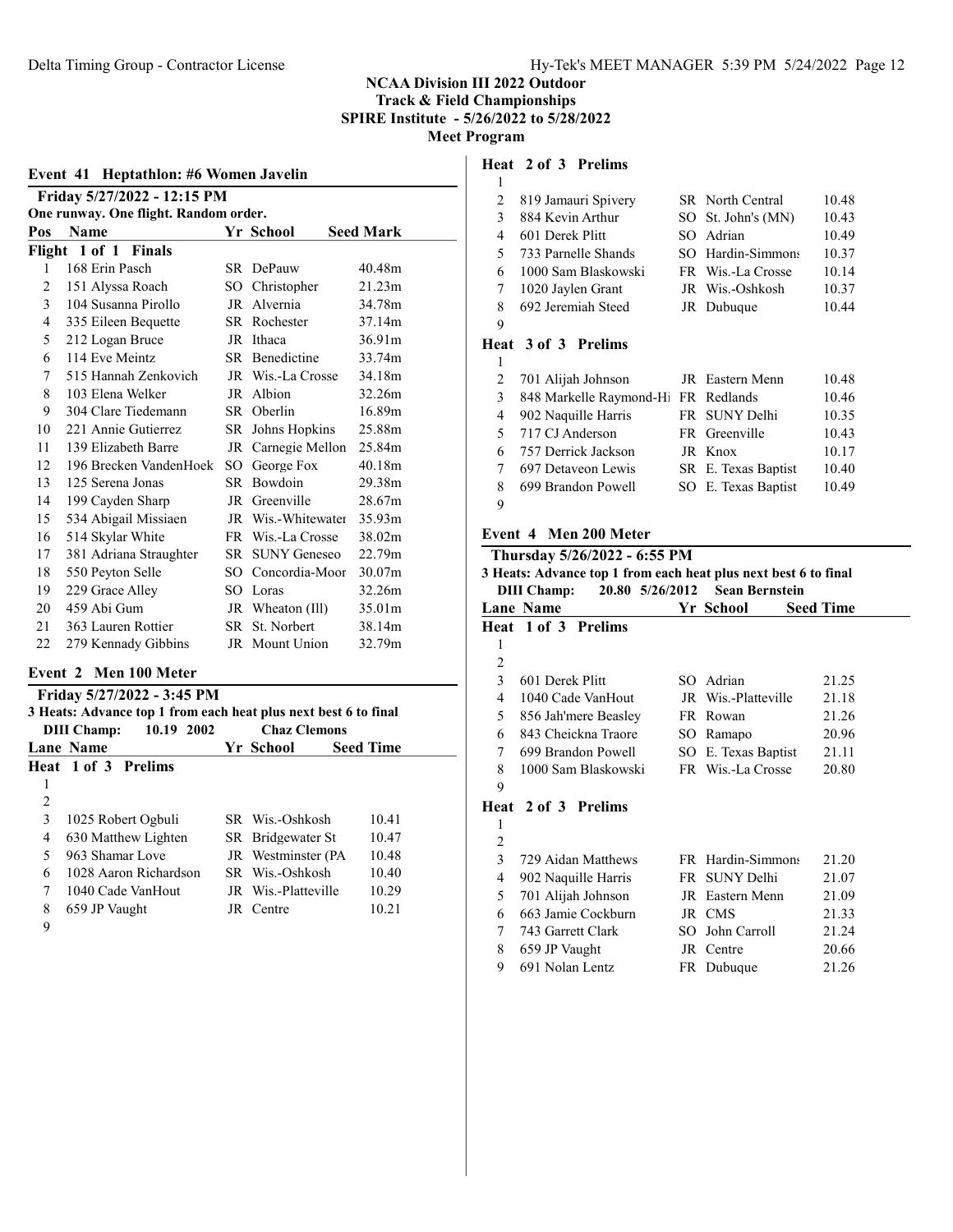# Heat 3 of 3 Prelims...(Event 4 Men 200 Meter)

| 2  |                     |                   |       |
|----|---------------------|-------------------|-------|
| 3  | 610 DJ Anderson     | SR Benedictine    | 21.29 |
| 4  | 711 Eric Gregory    | SO Gallaudet      | 20.62 |
| 5  | 712 Dom Data        | SR Geneva         | 21.08 |
| 6. | 692 Jeremiah Steed  | JR Dubuque        | 21.22 |
|    | 630 Matthew Lighten | SR Bridgewater St | 21.28 |
| 8  | 838 Corey Carter    | SR Principia      | 21.21 |
| 9  | 789 Dazhaun Walton  | FR McMurry        | 21.09 |
|    |                     |                   |       |

### Event 6 Men 400 Meter

Friday 5/27/2022 - 3:15 PM

|                    |            | 3 Heats: Advance top 1 from each heat plus next best 6 to final |
|--------------------|------------|-----------------------------------------------------------------|
| <b>DIII Champ:</b> | 45.29 2003 | <b>Andrew Rock</b>                                              |

|                | <b>Lane Name</b>     |                 | Yr School            | <b>Seed Time</b> |
|----------------|----------------------|-----------------|----------------------|------------------|
| Heat           | 1 of 3 Prelims       |                 |                      |                  |
| 1              |                      |                 |                      |                  |
| $\overline{c}$ |                      |                 |                      |                  |
| 3              | 703 Braxston Redmond |                 | FR Elmhurst          | 47.41            |
| 4              | 788 Jayden Sloan     |                 | FR McMurry           | 47.27            |
| 5              | 816 Kyle Dickinson   |                 | JR Neb. Wesleyan     | 47.83            |
| 6              | 610 DJ Anderson      |                 | SR Benedictine       | 46.75            |
| 7              | 924 David Bennett    | FR.             | <b>UMass Dartmou</b> | 47.57            |
| 8              | 903 Josh Jeffes      | FR -            | <b>SUNY Delhi</b>    | 47.71            |
| 9              | 679 Cal Wright       | SR -            | Concordia-Moor       | 47.56            |
| Heat           | 2 of 3 Prelims       |                 |                      |                  |
| 1              |                      |                 |                      |                  |
| $\overline{c}$ |                      |                 |                      |                  |
| 3              | 823 Jordon Brown     | JR              | Olivet               | 47.42            |
| 4              | 606 Colin Cianciolo  | SR              | Babson               | 47.61            |
| 5              | 688 JoJo Frost       | SO.             | Dubuque              | 47.86            |
| 6              | 814 Jared Storm      |                 | SO Mount Union       | 47.69            |
| 7              | 698 Rangel Miller    | $SO_{\odot}$    | E. Texas Baptist     | 47.24            |
| 8              | 918 Luke Botsford    | $SO_{-}$        | Tufts                | 47.53            |
| 9              | 944 Dallas Wright    |                 | SR Wartburg          | 46.87            |
| Heat           | 3 of 3 Prelims       |                 |                      |                  |
| 1              |                      |                 |                      |                  |
| $\overline{c}$ |                      |                 |                      |                  |
| 3              | 758 Tyrell Pierce    |                 | SO Knox              | 47.43            |
| 4              | 711 Eric Gregory     | SO              | Gallaudet            | 46.89            |
| 5              | 843 Cheickna Traore  | SO <sub>2</sub> | Ramapo               | 46.89            |
| 6              | 812 Matt McBride     | SO.             | Mount Union          | 47.65            |
| 7              | 910 Kieran Sheridan  | JR              | <b>SUNY Geneseo</b>  | 47.69            |
| 8              | 731 Malik Pratt      | JR              | Hardin-Simmons       | 47.42            |

| Event 8 Men 800 Meter |                                                                 |  |                         |                  |  |
|-----------------------|-----------------------------------------------------------------|--|-------------------------|------------------|--|
|                       | Friday 5/27/2022 - 4:15 PM                                      |  |                         |                  |  |
|                       | 3 Heats: Advance top 2 from each heat plus next best 3 to final |  |                         |                  |  |
|                       | <b>DIII Champ:</b><br>1:47.56 1991                              |  | <b>Clive Terrelonge</b> |                  |  |
|                       | <b>Lane Name</b>                                                |  | Yr School               | <b>Seed Time</b> |  |
|                       | Heat 1 of 3 Prelims                                             |  |                         |                  |  |
| $\mathbf{1}$          |                                                                 |  |                         |                  |  |
| $\overline{c}$        |                                                                 |  |                         |                  |  |
| 3                     | 894 Timothy Boyce                                               |  | FR St. Lawrence         | 1:50.76          |  |
| 4                     | 778 Tor Hotung-Davidsen                                         |  | SO Lynchburg            | 1:49.04          |  |
| 5                     | 939 Dalton Martin                                               |  | JR Wartburg             | 1:50.18          |  |
| 6                     | 792 Ben Kuxmann                                                 |  | JR Millikin             | 1:49.19          |  |
| 7                     | 822 Levi Kilian                                                 |  | SO Ohio Wesleyan        | 1:50.78          |  |
| 8                     | 1060 Benjamin Steeves                                           |  | SR WPI                  | 1:50.39          |  |
| 9                     |                                                                 |  |                         |                  |  |
| Heat                  | 2 of 3 Prelims                                                  |  |                         |                  |  |
| 1                     |                                                                 |  |                         |                  |  |
| $\overline{c}$        |                                                                 |  |                         |                  |  |
| 3                     | 799 Ryan Wilson                                                 |  | SO MIT                  | 1:50.48          |  |
| $\overline{4}$        | 942 Wyatt Schmidt                                               |  | JR Wartburg             | 1:50.71          |  |
| 5                     | 793 Jake Shumaker                                               |  | SO Millikin             | 1:51.34          |  |
| 6                     | 817 Garrett Lenners                                             |  | SO Neb. Wesleyan        | 1:50.07          |  |
| 7                     | 844 Tucker Cargile                                              |  | SR Redlands             | 1:48.89          |  |
| $\,$ 8 $\,$           | 639 Alex Ivanov                                                 |  | SO Carnegie Mellon      | 1:51.11          |  |
| 9                     | 949 Will Houser                                                 |  | SO Washington U         | 1:49.39          |  |
|                       | Heat 3 of 3 Prelims                                             |  |                         |                  |  |
| $\mathbf{1}$          |                                                                 |  |                         |                  |  |
| $\overline{c}$        |                                                                 |  |                         |                  |  |
| 3                     | 664 Kai Dettman                                                 |  | JR CMS                  | 1:50.58          |  |
| $\overline{4}$        | 898 Iddriss Iddriss                                             |  | SR Stevenson            | 1:51.13          |  |
| 5                     | 769 Mike Jasa                                                   |  | SO Loras                | 1:48.70          |  |
| 6                     | 1027 Steven Potter                                              |  | JR Wis.-Oshkosh         | 1:49.51          |  |
| 7                     | 774 Carter Oberfoell                                            |  | JR Loras                | 1:49.57          |  |
| 8                     | 754 Arthur Beyer                                                |  | SR Johns Hopkins        | 1:51.27          |  |
| 9                     | 1047 Grant Magnuson                                             |  | FR Wis.-Stout           | 1:50.70          |  |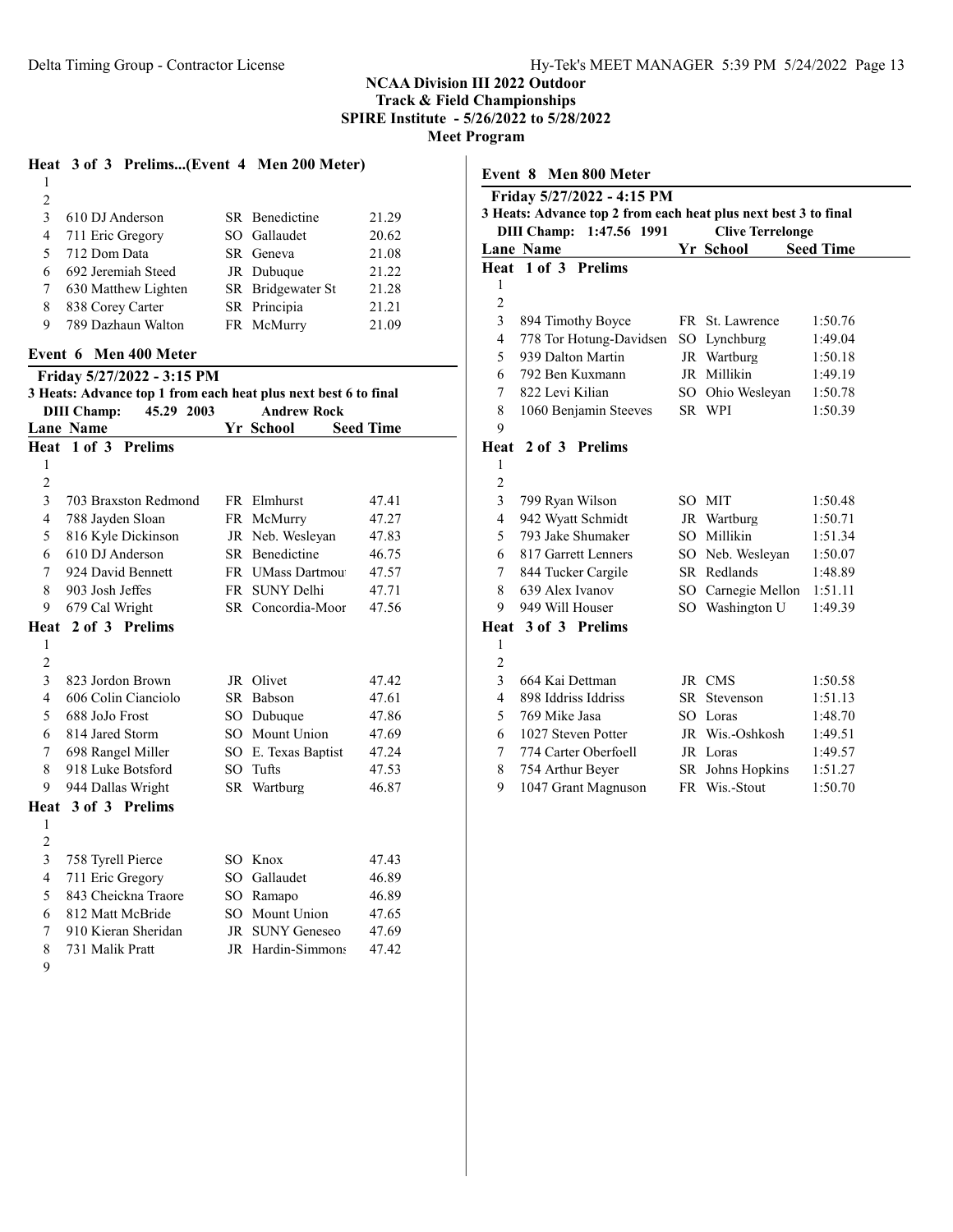|                | Event 10 Men 1500 Meter                                      |      |                    |                  |  |  |  |
|----------------|--------------------------------------------------------------|------|--------------------|------------------|--|--|--|
|                | Thursday 5/26/2022 - 5:50 PM                                 |      |                    |                  |  |  |  |
|                | 2 Heats: Advance top 4 from each heat plus next best 4 times |      |                    |                  |  |  |  |
|                | DIII Champ: 3:44.50 1982                                     |      | <b>Kevin Foley</b> |                  |  |  |  |
|                | <b>Lane Name</b>                                             |      | Yr School          | <b>Seed Time</b> |  |  |  |
|                | Heat 1 of 2 Prelims                                          |      |                    |                  |  |  |  |
| 1              | 700 Isaac Alderfer                                           |      | JR Eastern Menn    | 3:48.08          |  |  |  |
| 2              | 1054 Justin Krause                                           |      | FR Wis.-Whitewater | 3:47.46          |  |  |  |
| $\overline{3}$ | 977 Aidan Ryan                                               |      | JR Williams        | 3:45.18          |  |  |  |
| 4              | 826 Cal Yackin                                               |      | FR Otterbein       | 3:47.31          |  |  |  |
| 5              | 768 Ryan Harvey                                              |      | FR Loras           | 3:47.53          |  |  |  |
| 6              | 832 Bennett Booth-Genthe SO Pomona-Pitze                     |      |                    | 3:45.40          |  |  |  |
| 7              | 853 Scott Sikorski                                           |      | JR Rochester       | 3:46.84          |  |  |  |
| 8              | 954 Jacob Ridderhoff                                         |      | SR Washington U    | 3:46.72          |  |  |  |
| 9              | 1009 Michael Madoch                                          |      | SO Wis.-La Crosse  | 3:47.74          |  |  |  |
| 10             | 736 Jamie Moreland                                           |      | JR Haverford       | 3:47.10          |  |  |  |
|                | Heat 2 of 2 Prelims                                          |      |                    |                  |  |  |  |
| 1              | 646 Aleksei Seletskiy                                        |      | FR Carnegie Mellon | 3:47.65          |  |  |  |
| 2              | 993 Sam Verkerke                                             |      | FR Wis.-Eau Claire | 3:46.18          |  |  |  |
| 3              | 909 Ezra Ruggles                                             |      | SO SUNY Geneseo    | 3:44.90          |  |  |  |
| 4              | 779 Sam Llaneza                                              |      | SO Lynchburg       | 3:46.89          |  |  |  |
| 5              | 770 Wyatt Kelly                                              |      | JR Loras           | 3:48.24          |  |  |  |
| 6              | 669 Daniel Sealand                                           | SR - | <b>CMS</b>         | 3:46.99          |  |  |  |
| 7              | 737 Nicholas Hoffman                                         |      | SR Hope            | 3:47.31          |  |  |  |
| 8              | 897 Calvin Boone                                             | FR - | St. Scholast       | 3:47.65          |  |  |  |
| 9              | 837 Jack Rosencrans                                          |      | JR Pomona-Pitze    | 3:46.07          |  |  |  |
| 10             | 1027 Steven Potter                                           |      | JR Wis.-Oshkosh    | 3:47.41          |  |  |  |
|                |                                                              |      |                    |                  |  |  |  |

Event 12 Men 5000 Meter

| Saturday 5/28/2022 - 3:25 PM               |                          |        |                              |                  |  |
|--------------------------------------------|--------------------------|--------|------------------------------|------------------|--|
|                                            | Final only. Random draw. |        |                              |                  |  |
|                                            | Double Waterfall (14/6)  |        |                              |                  |  |
| DIII Champ: 13:55.00 1979<br>Dan Henderson |                          |        |                              |                  |  |
|                                            | <b>Lane Name</b>         |        | Yr School                    | <b>Seed Time</b> |  |
|                                            | Section 1 of 1 Finals    |        |                              |                  |  |
| 1                                          | 901 Matyas Csiki-Fejer   | SO.    | Suffolk                      | 14:09.18         |  |
| 2                                          | 905 Nick Andrews         | $SO^-$ | <b>SUNY Geneseo</b>          | 14:11.44         |  |
| $\overline{3}$                             | 644 Michael Obroin       |        | SR Carnegie Mellon 14:08.49  |                  |  |
| $\overline{4}$                             | 935 Joe Freiburger       |        | SR Wartburg                  | 14:10.93         |  |
| 5                                          | 977 Aidan Ryan           |        | JR Williams                  | 14:01.12         |  |
| 6                                          | 833 Lucas Florsheim      |        | SO Pomona-Pitze              | 14:13.04         |  |
| 7                                          | 763 George Karamitsos    |        | FR Lewis & Clark             | 14:17.32         |  |
| 8                                          | 934 Christopher Collet   |        | SO Wartburg                  | 14:12.16         |  |
| 9                                          | 1056 Christian Patzka    |        | FR Wis.-Whitewater 14:15.21  |                  |  |
| 10                                         | 668 Henry Pick           |        | JR CMS                       | 14:15.92         |  |
| 11                                         | 976 Elias Lindgren       |        | JR Williams                  | 14:17.87         |  |
| 12                                         | 842 Colin Monaghan       |        | SR Puget Sound               | 14:12.91         |  |
| 13                                         | 978 Grahm Tuohy Gaydos   |        | FR Williams                  | 14:08.29         |  |
| 14                                         | 829 Ryan Stracke         |        | SO Pacific Lutheran 14:15.83 |                  |  |
| 15                                         | 702 Christian Schaaf     |        | SR Elizabethtow              | 14:14.38         |  |
| 16                                         | 651 Joseph Jaster        |        | FR Case Western              | 14:14.74         |  |
| 17                                         | 751 Alex Phillip         | SO.    | John Carroll                 | 13:58.78         |  |
| 18                                         | 670 Stevie Steinberg     |        | SR CMS                       | 14:15.36         |  |
| 19                                         | 870 Matthew Lecky        |        | FR RPI                       | 14:12.93         |  |
| 20                                         | 744 Jamie Dailey         |        | JR John Carroll              | 14:08.22         |  |
|                                            |                          |        |                              |                  |  |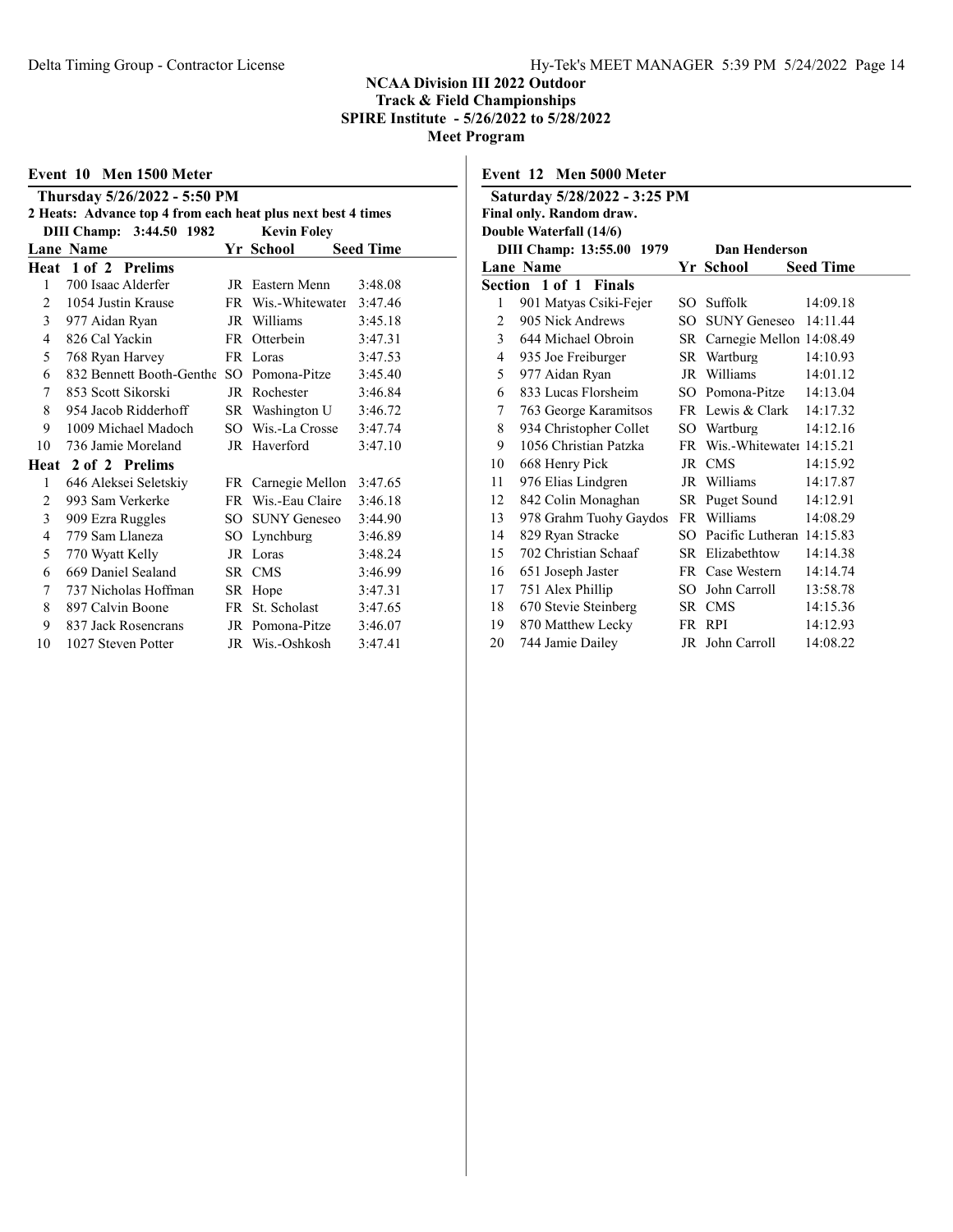| Event 14 Men 10000 Meter |                              |      |                             |                  |  |  |  |  |
|--------------------------|------------------------------|------|-----------------------------|------------------|--|--|--|--|
|                          | Thursday 5/26/2022 - 9:15 PM |      |                             |                  |  |  |  |  |
|                          | Final only. Random draw.     |      |                             |                  |  |  |  |  |
|                          | Double Waterfall (14/6)      |      |                             |                  |  |  |  |  |
|                          | DIII Champ: 28:53.22 1994    |      | Dan Mayer                   |                  |  |  |  |  |
|                          | <b>Lane Name</b>             |      | Yr School                   | <b>Seed Time</b> |  |  |  |  |
|                          | Section 1 of 1 Finals        |      |                             |                  |  |  |  |  |
| 1                        | 978 Grahm Tuohy Gaydos       |      | FR Williams                 | 29:47.78         |  |  |  |  |
| 2                        | 759 TK Berhe                 |      | FR La Verne                 | 29:56.46         |  |  |  |  |
| 3                        | 921 Sam Craig                |      | SR U. of Chicago            | 29:44.99         |  |  |  |  |
| 4                        | 716 Peter Weiss              |      | JR George Fox               | 29:40.36         |  |  |  |  |
| 5                        | 751 Alex Phillip             | SO.  | John Carroll                | 28:48.88         |  |  |  |  |
| 6                        | 675 Tyler Morris             |      | SO Colby                    | 29:36.14         |  |  |  |  |
| 7                        | 842 Colin Monaghan           |      | SR Puget Sound              | 29:52.78         |  |  |  |  |
| 8                        | 744 Jamie Dailey             | JR   | John Carroll                | 29:28.87         |  |  |  |  |
| 9                        | 979 Simon Heys               |      | SO Wilmington (OH 29:38.89) |                  |  |  |  |  |
| 10                       | 1057 Gunner Schlender        | FR - | Wis.-Whitewater 29:57.41    |                  |  |  |  |  |
| 11                       | 972 Benjamin White           | JR   | Whittier                    | 29:42.33         |  |  |  |  |
| 12                       | 976 Elias Lindgren           |      | JR Williams                 | 29:55.57         |  |  |  |  |
| 13                       | 680 Jeffrey Love             |      | JR CT College               | 29:56.53         |  |  |  |  |
| 14                       | 1003 Ethan Gregg             |      | SO Wis.-La Crosse           | 29:36.86         |  |  |  |  |
| 15                       | 1050 Spencer Schultz         |      | SO Wis.-Stout               | 29:54.50         |  |  |  |  |
| 16                       | 922 Henry Myers              |      | SR U. of Chicago            | 29:44.34         |  |  |  |  |
| 17                       | 1051 David Fassbender        |      | JR Wis.-Whitewater 29:45.93 |                  |  |  |  |  |
| 18                       | 876 Spencer Moon             | SO.  | Simpson                     | 29:53.79         |  |  |  |  |
| 19                       | 780 Enrique Salazar          |      | JR Manchester               | 29:46.52         |  |  |  |  |
| 20                       | 637 Stephen Lavey            |      | SR Carleton                 | 29:42.58         |  |  |  |  |
|                          |                              |      |                             |                  |  |  |  |  |

#### Event 16 Men 110 Meter Hurdles

#### Friday 5/27/2022 - 2:30 PM

3 Heats: Advance top 1 from each heat plus next best 6 to final Hurdles in all lanes.

|   | <b>DIII</b> Champ:   | 13.72 5/29/2021 | <b>Taylor Rooney</b> |                  |
|---|----------------------|-----------------|----------------------|------------------|
|   | Lane Name            |                 | Yr School            | <b>Seed Time</b> |
|   | Heat 1 of 3 Prelims  |                 |                      |                  |
|   |                      |                 |                      |                  |
| 2 |                      |                 |                      |                  |
| 3 | 938 Deyton Love      |                 | FR Wartburg          | 14.22            |
| 4 | 824 Cwinn Febus      |                 | SR Otterbein         | 14.31            |
| 5 | 798 Kenneth Wei      |                 | FR MIT               | 14.32            |
| 6 | 831 Terrell Lewis    |                 | SR Plymouth State    | 14.43            |
| 7 | 895 Lucas Kramarczuk |                 | SO St. Olaf          | 14.41            |
| 8 | 1061 Oliver Thomas   |                 | SR WPI               | 14.20            |
| 9 |                      |                 |                      |                  |

#### Heat 2 of 3 Prelims

| 1 |                            |     |                     |       |
|---|----------------------------|-----|---------------------|-------|
| 2 | 915 Jake Gladieux          |     | JR Trine            | 14.26 |
| 3 | 681 Brett Morse            |     | SO Cortland St.     | 14.38 |
| 4 | 946 Giovanni Alfred        |     | JR Washington U     | 14.28 |
| 5 | 869 Marquise Young         | SO. | Rowan               | 14.37 |
| 6 | 674 Tanner Burton          |     | SR Colby            | 14.46 |
| 7 | 614 Koren Leonard          |     | FR Benedictine      | 14.08 |
| 8 | 628 Desmond Gist           |     | SO Bluffton         | 14.46 |
| 9 |                            |     |                     |       |
|   | <b>Heat 3 of 3 Prelims</b> |     |                     |       |
| 1 |                            |     |                     |       |
| 2 | 1048 Kaden Martin          |     | FR Wis.-Stout       | 14.29 |
| 3 | 1043 Jared Schrang         |     | SR Wis.-Stevens Pt. | 14.44 |
| 4 | 825 Michael Rennette       | JR  | Otterbein           | 14.40 |
| 5 | 797 Walter Truitt          | FR  | <b>MIT</b>          | 14.46 |
| 6 | 618 Jayson Ekiyor          | FR  | Bethel              | 14.24 |
| 7 | 760 Zachary Reid           |     | FR La Verne         | 14.18 |
| 8 | 1053 Landon Keefover       |     | SO Wis.-Whitewater  | 14.37 |
| 9 |                            |     |                     |       |

#### Event 18 Men 400 Meter Hurdles

### Thursday 5/26/2022 - 6:25 PM 3 Heats: Advance top 1 from each heat plus next best 6 to final Hurdles in all lanes. DIII Champ: 49.59 1977 Edwin Moses Lane Name **Seed Time Seed Time Seed Time** Heat 1 of 3 Prelims 938 Deyton Love FR Wartburg 52.40 907 Lance Jensen SO SUNY Geneseo 52.94 623 Tyler Sealock JR Bethel 52.95 818 Erik Musgrave SR North Central 53.24 864 John Owens JR Rowan 52.86 8 964 Jacob Patton JR Westminster (PA 53.28 624 Joel Smith JR Bethel 52.32 Heat 2 of 3 Prelims  $\mathfrak{D}$  868 Treshan Stevenson FR Rowan 53.24 4 925 Cameron Rodgers FR UMass Dartmou 52.95 781 Nicholas Razze SO McDaniel 52.94 944 Dallas Wright SR Wartburg 50.88 791 Peter Hansen JR Middlebury 52.76

 755 Kevin Sommer SO Johns Hopkins 53.25 741 Nate Oczkowski JR Ithaca 52.45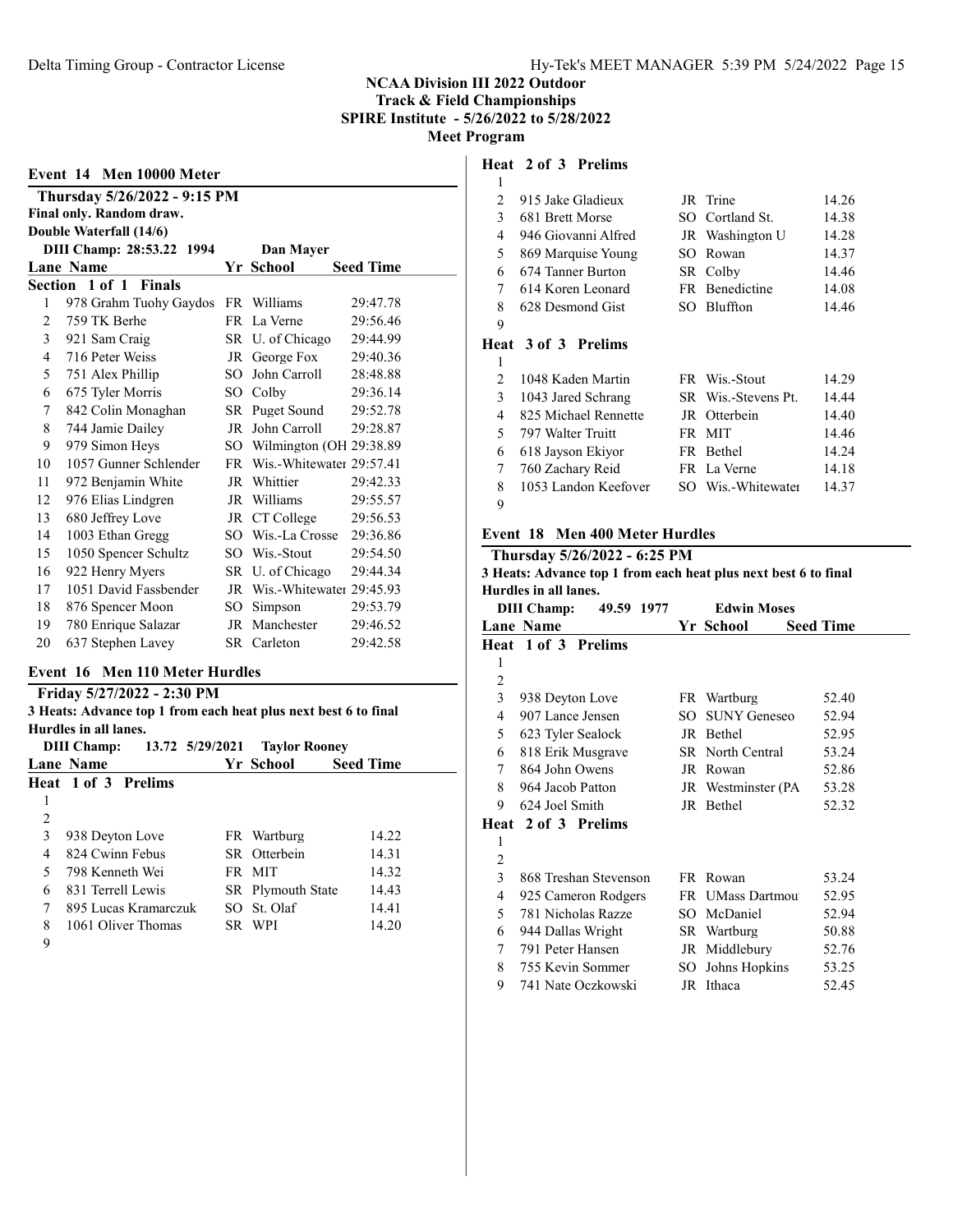SPIRE Institute - 5/26/2022 to 5/28/2022

Meet Program

# Heat 3 of 3 Prelims...(Event 18 Men 400 Meter Hurdles)

| $\mathcal{E}$ | 640 Grant Johnson   | SR Carnegie Mellon | 52.94 |
|---------------|---------------------|--------------------|-------|
| 4             | 761 Owen Buhr       | JR Lebanon Valley  | 52.91 |
|               | 5 915 Jake Gladieux | JR Trine           | 52.37 |
| 6             | 688 JoJo Frost      | SO Dubuque         | 52.37 |
|               | 7 788 Jayden Sloan  | FR McMurry         | 53.02 |
| 8             | 968 Eli Odell       | JR Wheaton (Ill)   | 53.23 |
| -9            |                     |                    |       |

#### Event 20 Men 3000 Meter Steeplechase

Thursday 5/26/2022 - 7:35 PM

| 2 Heats: Advance top 4 from each heat plus next best 4 times |                                         |          |                    |                  |  |
|--------------------------------------------------------------|-----------------------------------------|----------|--------------------|------------------|--|
|                                                              | <b>Single Waterfall</b>                 |          |                    |                  |  |
|                                                              | DIII Champ: 8:43.93 1986                |          | <b>Jim Gathje</b>  |                  |  |
|                                                              | Lane Name                               |          | Yr School          | <b>Seed Time</b> |  |
| Heat                                                         | 1 of 2 Prelims                          |          |                    |                  |  |
| 1                                                            | 750 Cormac Peppard-Kran FR John Carroll |          |                    | 9:05.72          |  |
| $\overline{2}$                                               | 947 Jeff Candell                        | JR       | Washington U       | 9:04.59          |  |
| 3                                                            | 1056 Christian Patzka                   |          | FR Wis.-Whitewater | 8:56.87          |  |
| 4                                                            | 912 Kevin Christensen                   | $SO_{-}$ | <b>TCNJ</b>        | 9:07.87          |  |
| 5                                                            | 672 Adam Wilkinson                      | SR.      | <b>CMS</b>         | 9:04.65          |  |
| 6                                                            | 835 Cameron Hatler                      |          | FR Pomona-Pitze    | 9:03.18          |  |
| 7                                                            | 745 Ethan Domitrovich                   | FR       | John Carroll       | 8:59.66          |  |
| 8                                                            | 980 Connor Dolan                        |          | SR Wis.-Eau Claire | 9:06.45          |  |
| 9                                                            | 937 Connor Lancial                      |          | FR Wartburg        | 9:04.29          |  |
| 10                                                           | 720 Dylan Goodyear                      |          | SR Greenville      | 9:07.86          |  |
| Heat                                                         | 2 of 2 Prelims                          |          |                    |                  |  |
| 1                                                            | 708 Spencer Moore                       |          | JR Emory           | 9:05.24          |  |
| 2                                                            | 849 Jared Briant                        |          | SR Rhodes          | 9:04.46          |  |
| 3                                                            | 934 Christopher Collet                  |          | SO Wartburg        | 9:02.87          |  |
| 4                                                            | 686 Tyler Cernohous                     |          | JR Dubuque         | 9:08.79          |  |
| 5                                                            | 1008 Adam Loenser                       | FR       | Wis.-La Crosse     | 9:05.71          |  |
| 6                                                            | 834 Nathaniel Getachew                  |          | JR Pomona-Pitze    | 9:04.39          |  |
| 7                                                            | 969 Kevin Riley                         | SR       | Wheaton (Ill)      | 9:02.80          |  |
| 8                                                            | 752 Ian Pierson                         | JR       | John Carroll       | 9:07.84          |  |
| 9                                                            | 950 Michael Ly                          |          | SR Washington U    | 9:07.81          |  |
| 10                                                           | 836 Colin Kirkpatrick                   | SО       | Pomona-Pitze       | 8:46.96          |  |
|                                                              |                                         |          |                    |                  |  |

| Event 22 Men 4x100 Meter Relay |                                                                                                 |       |                              |  |  |  |  |  |
|--------------------------------|-------------------------------------------------------------------------------------------------|-------|------------------------------|--|--|--|--|--|
|                                | Thursday 5/26/2022 - 5:25 PM<br>2 Heats: Advance top 2 from each heat plus next best 5 to final |       |                              |  |  |  |  |  |
|                                |                                                                                                 |       |                              |  |  |  |  |  |
|                                | 40.01 5/28/2016<br><b>DIII Champ:</b><br>Wesley                                                 |       |                              |  |  |  |  |  |
|                                | D Trader, A Simpson, D Lowery, G Taylor                                                         |       |                              |  |  |  |  |  |
|                                | Lane Team                                                                                       | Relay | <b>Seed Time</b>             |  |  |  |  |  |
|                                | Heat 1 of 2 Prelims                                                                             |       |                              |  |  |  |  |  |
| 1                              |                                                                                                 |       |                              |  |  |  |  |  |
| $\overline{c}$                 | Benedictine                                                                                     |       | 40.17                        |  |  |  |  |  |
|                                | 1) #614 Koren Leonard FR                                                                        |       | $2)$ #610 DJ Anderson SR     |  |  |  |  |  |
|                                | 3) #609 Marvin Agwomoh SO                                                                       |       | 4) #612 Matt Fleming SR      |  |  |  |  |  |
| 3                              | Springfield                                                                                     |       | 41.01                        |  |  |  |  |  |
|                                | 1) #882 Evan Weber SO                                                                           |       | 2) #878 Anik Dole SO         |  |  |  |  |  |
|                                | 3) #880 Michael Scott FR                                                                        |       | 4) #879 Tyler Hansen SR      |  |  |  |  |  |
| 4                              | Wis.-Eau Claire                                                                                 |       | 40.92                        |  |  |  |  |  |
|                                | 1) #991 Arik Skifstad JR                                                                        |       | 2) #988 Colin McClowry FR    |  |  |  |  |  |
|                                | 3) #996 Charlie Wolter FR                                                                       |       | 4) #985 Stefan Klechefski FR |  |  |  |  |  |
| 5                              | Hardin-Simmons                                                                                  |       | 40.74                        |  |  |  |  |  |
|                                | 1) #728 Edashall Konah JR                                                                       |       | 2) #729 Aidan Matthews FR    |  |  |  |  |  |
|                                | 3) #735 Daelen Warren-Fruge J                                                                   |       | 4) #733 Parnelle Shands SO   |  |  |  |  |  |
| 6                              | Dubuque                                                                                         |       | 40.59                        |  |  |  |  |  |
|                                | 1) #684 Jaylen Bell SO                                                                          |       | 2) #692 Jeremiah Steed JR    |  |  |  |  |  |
|                                | 3) #690 Kobe Howell SO                                                                          |       | 4) #691 Nolan Lentz FR       |  |  |  |  |  |
| 7                              | McMurry                                                                                         |       | 40.52                        |  |  |  |  |  |
|                                | 1) #788 Jayden Sloan FR                                                                         |       | 2) #783 Jacorian Colbert FR  |  |  |  |  |  |
|                                | 3) #790 Jamari Williams FR                                                                      |       | 4) #789 Dazhaun Walton FR    |  |  |  |  |  |
| 8                              | Westminster (PA)                                                                                |       | 40.74                        |  |  |  |  |  |
|                                | 1) #965 Amon Sams SR                                                                            |       | 2) #960 Ryan Beard JR        |  |  |  |  |  |
|                                | 3) #964 Jacob Patton JR                                                                         |       | 4) #963 Shamar Love JR       |  |  |  |  |  |
| 9                              | Emory                                                                                           |       | 41.14                        |  |  |  |  |  |
|                                | 1) #710 Sam Ryba FR                                                                             |       | 2) #705 Tommy Davis JR       |  |  |  |  |  |
|                                | 3) #707 Liam Fost SR                                                                            |       | 4) #709 Jackson Price FR     |  |  |  |  |  |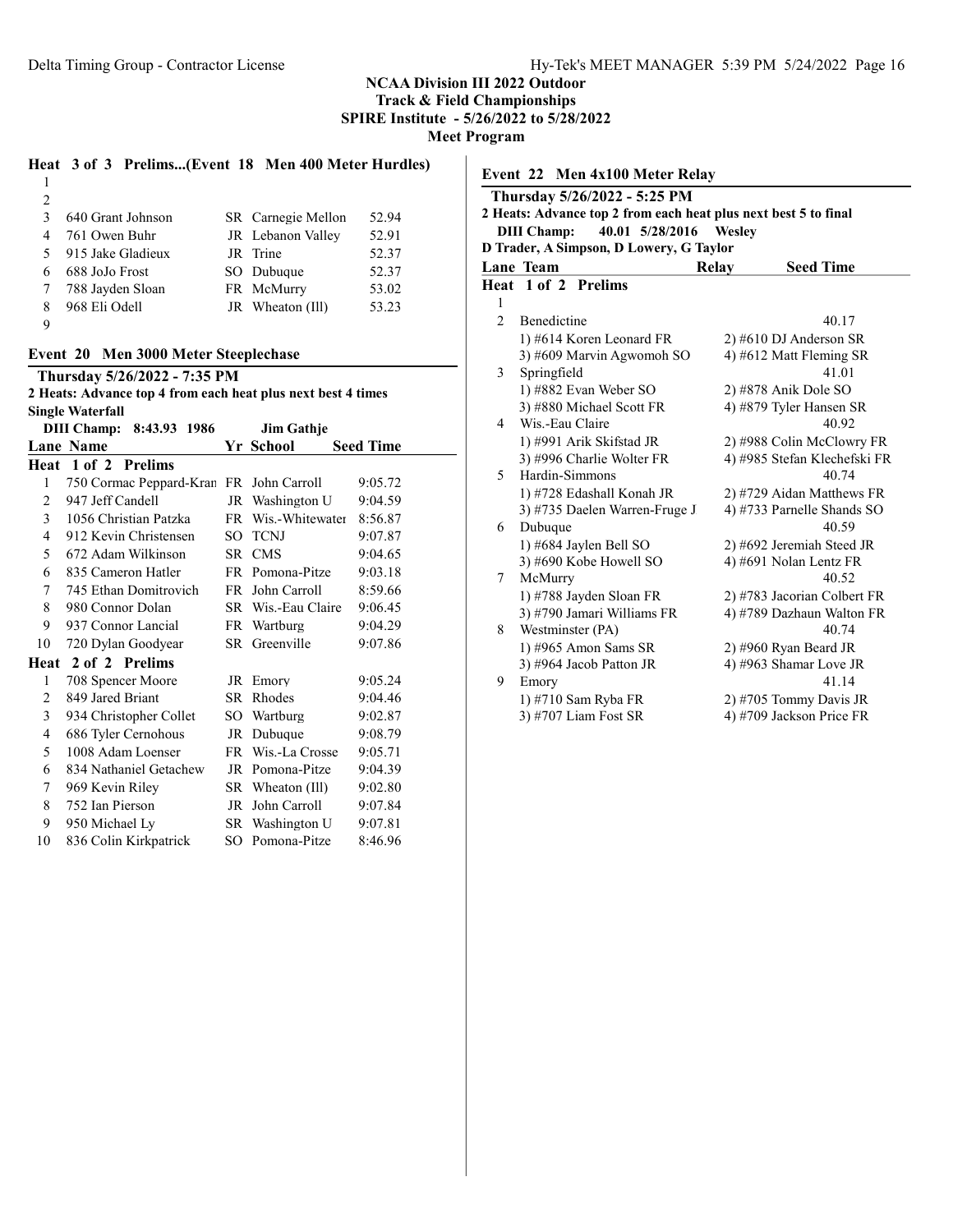SPIRE Institute - 5/26/2022 to 5/28/2022

Event 24 Men 4x400 Meter Relay

Meet Program

#### Heat 2 of 2 Prelims...(Event 22 Men 4x100 Meter Relay)

1 2 Redlands 40.92 1) #845 Jamir Jones SR 2) #846 Cooper Malerstein SR 3)  $\#847$  Cristian Megas JR  $\qquad \qquad$  4)  $\#848$  Markelle Raymond-Hil 3 E. Texas Baptist 40.29 1) #694 Malik Cooper FR 2) #699 Brandon Powell SO 3) #693 Caster Brandon SO 4) #697 Detaveon Lewis SR 4 Greenville 41.11 1) #722 Chase LaTouche FR 2) #723 Carson Rantanen SO<br>3) #721 Tyshawn Hamilton FR 4) #717 CJ Anderson FR 3) #721 Tyshawn Hamilton FR 5 Wartburg 40.69 1) #936 Sean Henson FR 2) #938 Deyton Love FR 3) #944 Dallas Wright SR  $\qquad \qquad$  4) #941 Riley Nolan JR 6 Wis.-La Crosse 40.85 1) #1010 Jordan Montgomery F 2) #1000 Sam Blaskowski FR 3)  $\#1005$  Justin Kotarak SR 4)  $\#1014$  Kaleb Schuster SR 7 St. John's (MN) 40.65 1) #893 Jack Young JR 2) #884 Kevin Arthur SO 3)  $\#888$  Brady Labine JR  $\qquad \qquad$  4)  $\#889$  Ryan Miller JR 8 John Carroll 41.07 1) #746 Mick Doyle SO 2) #743 Garrett Clark SO 3) #753 Mark Zahren JR  $\begin{array}{ccc} 4) \#747 \end{array}$  Jimmy Kartsonas FR Wis.-Oshkosh  $\begin{array}{ccc} 40.19 \end{array}$ 9 Wis.-Oshkosh 1) #1022 Joey Kean SO 2) #1028 Aaron Richardson SR

3) #1025 Robert Ogbuli SR  $\qquad \qquad$  4) #1020 Jaylen Grant JR

Thursday 5/26/2022 - 8:15 PM 2 Heats: Advance top 2 from each heat plus next best 5 to final DIII Champ: 3:08.10 5/24/2018 Mount Union Roth, Neff, Etzler, Digby Lane Team Relay Seed Time Heat 1 of 2 Prelims 1 2 Wis.-Eau Claire 3:13.42 1) #989 Sam Schreiber FR 2) #987 Jordan Lijewski SR 3) #997 Josiah Ziebell SO 4) #991 Arik Skifstad JR 3 Emory 3:12.76 1) #705 Tommy Davis JR 2) #707 Liam Fost SR  $3)$  #706 Dawit Dean SO  $4)$  #709 Jackson Price FR Wis.-Oshkosh 3:12.07 1) #1021 Rashaad Henderson S 2) #1034 Amitai Wheat SR 3) #1023 Bo Koehn JR  $\qquad \qquad$  4) #1026 Ryan Potter SO 5 CMS 3:12.34 1) #661 Massimo Bertini FR 2) #671 Nicholas Teresi SO 3) #662 Christian Campbell JR  $4$ ) #663 Jamie Cockburn JR 6 McMurry 3:13.28 1) #789 Dazhaun Walton FR 2) #782 Jaheim Billison FR 3) #785 Griffin Gayler FR  $\qquad \qquad$  4) #788 Jayden Sloan FR 7 Dubuque 3:10.85 1) #692 Jeremiah Steed JR 2) #691 Nolan Lentz FR 3) #689 Nehemiah Griffin FR  $4$ ) #688 JoJo Frost SO 8 SUNY Geneseo 3:12.77

1) #906 John Goldszer SO 2) #908 Jason Rappazzo JR 3) #907 Lance Jensen SO 4) #910 Kieran Sheridan JR 9 Washington U 3:13.63 1) #955 Arthur Santoro SR 2) #952 Harry Mills JR 3) #949 Will Houser SO 4) #957 John Harry Wagner SR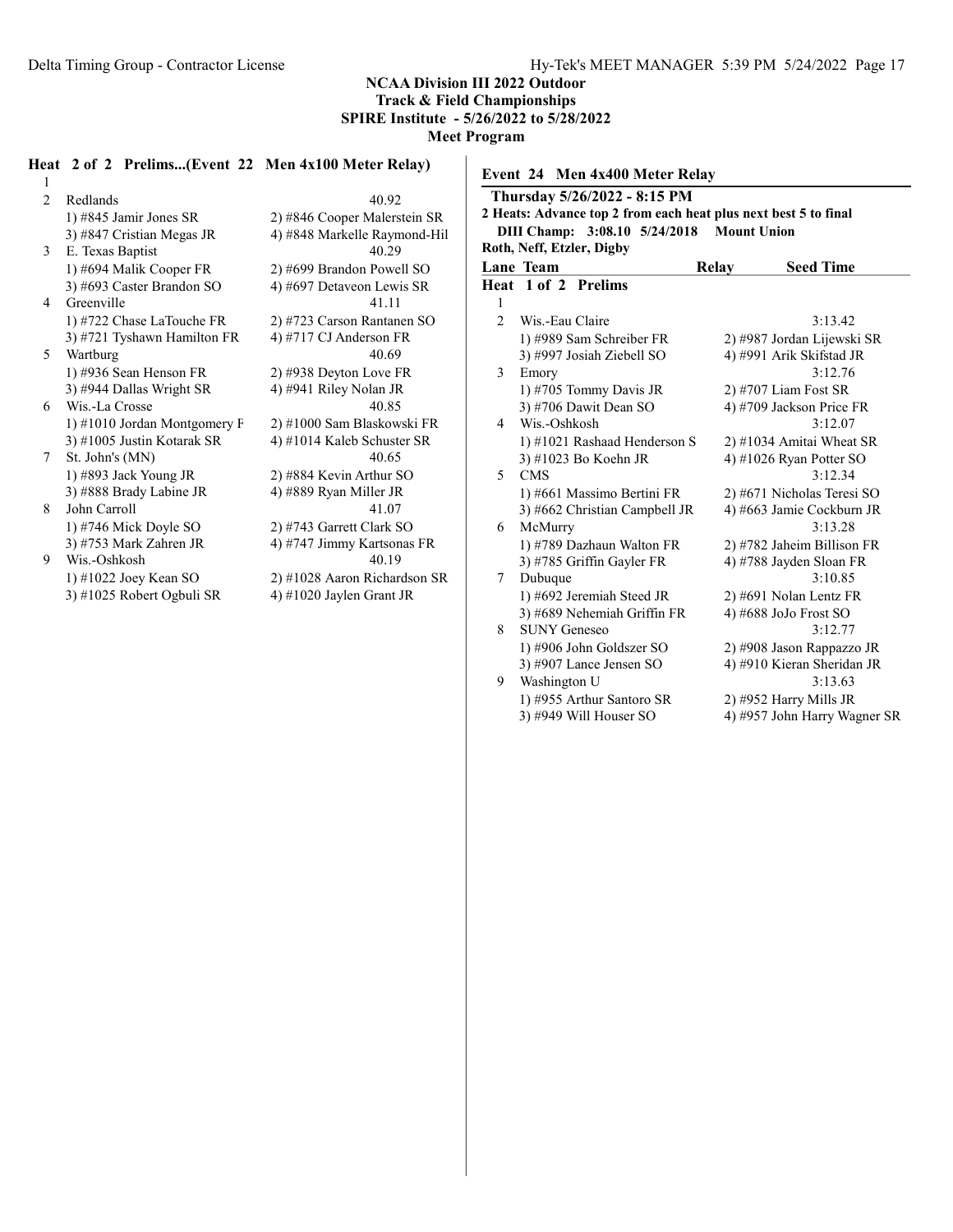SPIRE Institute - 5/26/2022 to 5/28/2022

Meet Program

# Heat 2 of 2 Prelims...(Event 24 Men 4x400 Meter Relay)

| 1              |                             |                            |
|----------------|-----------------------------|----------------------------|
| $\mathfrak{D}$ | Wis.-La Crosse              | 3:13.13                    |
|                | 1) $\#1002$ Payton Flood FR | $2)$ #1004 Addison Hill FR |
|                | 3) #1000 Sam Blaskowski FR  | 4) #1012 Caden Pearce SO   |
| 3              | Rowan                       | 3:12.77                    |
|                | 1) #869 Marquise Young SO   | 2) #855 Nana Agyemang FR   |
|                | 3) #856 Jah'mere Beasley FR | 4) #857 Amara Conte FR     |
| 4              | Hardin-Simmons              | 3:13.61                    |
|                | 1) #731 Malik Pratt JR      | 2) #733 Parnelle Shands SO |
|                | 3) #732 Ethan Ramirez JR    | 4) #729 Aidan Matthews FR  |
| 5              | Wartburg                    | 3:12.40                    |
|                | 1) #944 Dallas Wright SR    | 2) #938 Deyton Love FR     |
|                | 3) #936 Sean Henson FR      | 4) #942 Wyatt Schmidt JR   |
| 6              | <b>Ursinus</b>              | 3:13.62                    |
|                | 1) #930 Daniel Tabor JR     | 2) #926 Devon Greaves SO   |
|                | 3) #929 Payton Stanziani JR | 4) #928 Tyler Reilly SR    |
| 7              | <b>Bethel</b>               | 3:12.41                    |
|                | 1) #621 Jacob Parent FR     | 2) #623 Tyler Sealock JR   |
|                | 3) #622 Josh Sampson SO     | 4) #624 Joel Smith JR      |
| 8              | Loras                       | 3:11.65                    |
|                | 1) #776 Josh Smith JR       | $2)$ #772 Ted Kruse FR     |
|                | 3) #774 Carter Oberfoell JR | 4) #769 Mike Jasa SO       |
| 9              | Mount Union                 | 3:11.23                    |
|                | 1) #812 Matt McBride SO     | $2)$ #809 Tyler Gill JR    |
|                | 3) #806 Dylon Campbell JR   | 4) #814 Jared Storm SO     |

| 3:13.13                    |
|----------------------------|
| 2) #1004 Addison Hill FR   |
| 4) #1012 Caden Pearce SO   |
| 3:12.77                    |
| 2) #855 Nana Agyemang FR   |
| 4) #857 Amara Conte FR     |
| 3:13.61                    |
| 2) #733 Parnelle Shands SO |
| 4) #729 Aidan Matthews FR  |
| 3:12.40                    |
| $2)$ #938 Deyton Love FR   |
| 4) #942 Wyatt Schmidt JR   |
| 3:13.62                    |
| 2) #926 Devon Greaves SO   |
| 4) #928 Tyler Reilly SR    |
| 3:12.41                    |
| 2) #623 Tyler Sealock JR   |
| 4) #624 Joel Smith JR      |
| 3:11.65                    |
| 2) #772 Ted Kruse FR       |
| 4) #769 Mike Jasa SO       |
| 3:11.23                    |
| 2) #809 Tyler Gill JR      |
| 4) #814 Jared Storm SO     |

| Event 26 Men High Jump |                                                    |      |                          |                   |  |
|------------------------|----------------------------------------------------|------|--------------------------|-------------------|--|
|                        | Friday 5/27/2022 - 2:00 PM                         |      |                          |                   |  |
|                        | Prog: 1.92-1.97-2.02-2.05-2.08-2.11-2.14-2.17 +3cm |      |                          |                   |  |
|                        | No five-alive                                      |      |                          |                   |  |
|                        | 60 minute warm-up-period                           |      |                          |                   |  |
|                        | One hour time limit in effect                      |      |                          |                   |  |
|                        | $2.20m$ 2000<br><b>DIII</b> Champ:                 |      | <b>Rahiem Greenridge</b> |                   |  |
| Pos                    | Name                                               |      | Yr School                | <b>Seed Mark</b>  |  |
|                        | Flight 1 of 1<br>Finals                            |      |                          |                   |  |
| 1                      | 911 Bryce Ellinger                                 |      | SO Susquehanna           | 2.06 <sub>m</sub> |  |
| 2                      | 984 Wes Keller                                     |      | FR Wis.-Eau Claire       | 2.05m             |  |
| 3                      | 653 Sam Beatty                                     |      | FR Central College       | 2.09 <sub>m</sub> |  |
| $\overline{4}$         | 858 Earnest Daniel                                 |      | JR Rowan                 | 2.04 <sub>m</sub> |  |
| 5                      | 883 Kyle Rollins                                   |      | SR St. John Fis          | 2.12 <sub>m</sub> |  |
| 6                      | 840 Samuel Hetrick                                 |      | FR PSU-Behrend           | 2.08 <sub>m</sub> |  |
| 7                      | 890 Maguire Petersen                               | SO - | St. John's (MN)          | 2.05 <sub>m</sub> |  |
| 8                      | 854 Kyle Brownell                                  |      | SO Rose-Hulman           | 2.06 <sub>m</sub> |  |
| 9                      | 896 Stephen Peper                                  |      | JR St. Olaf              | 2.08 <sub>m</sub> |  |
| 10                     | 813 Tanner Slack                                   |      | <b>SR</b> Mount Union    | 2.06 <sub>m</sub> |  |
| 11                     | 919 Harry Rienecker-Foun                           | SO.  | Tufts                    | 2.04 <sub>m</sub> |  |
| 12                     | 767 Matt Bandy                                     |      | SR Loras                 | 2.04 <sub>m</sub> |  |
| 13                     | 974 Valiant McKee                                  |      | JR Widener               | 2.03 <sub>m</sub> |  |
| 14                     | 841 Brady Smith                                    |      | JR PSU-Behrend           | 2.05m             |  |
| 15                     | 807 Elijah Cobb                                    |      | FR Mount Union           | 2.05 <sub>m</sub> |  |
| 16                     | 1017 Caleb Cornelius                               |      | FR Wis.-Oshkosh          | 2.05 <sub>m</sub> |  |
| 17                     | 810 Evan Hershberger                               |      | <b>SR</b> Mount Union    | 2.05 <sub>m</sub> |  |
| 18                     | 956 Michael Snyder                                 |      | JR Washington U          | 2.05 <sub>m</sub> |  |
| 19                     | 998 Nathan Andringa                                |      | FR Wis.-La Crosse        | 2.05m             |  |
| 20                     | 730 Isaiah Poston                                  |      | FR Hardin-Simmons        | 2.05 <sub>m</sub> |  |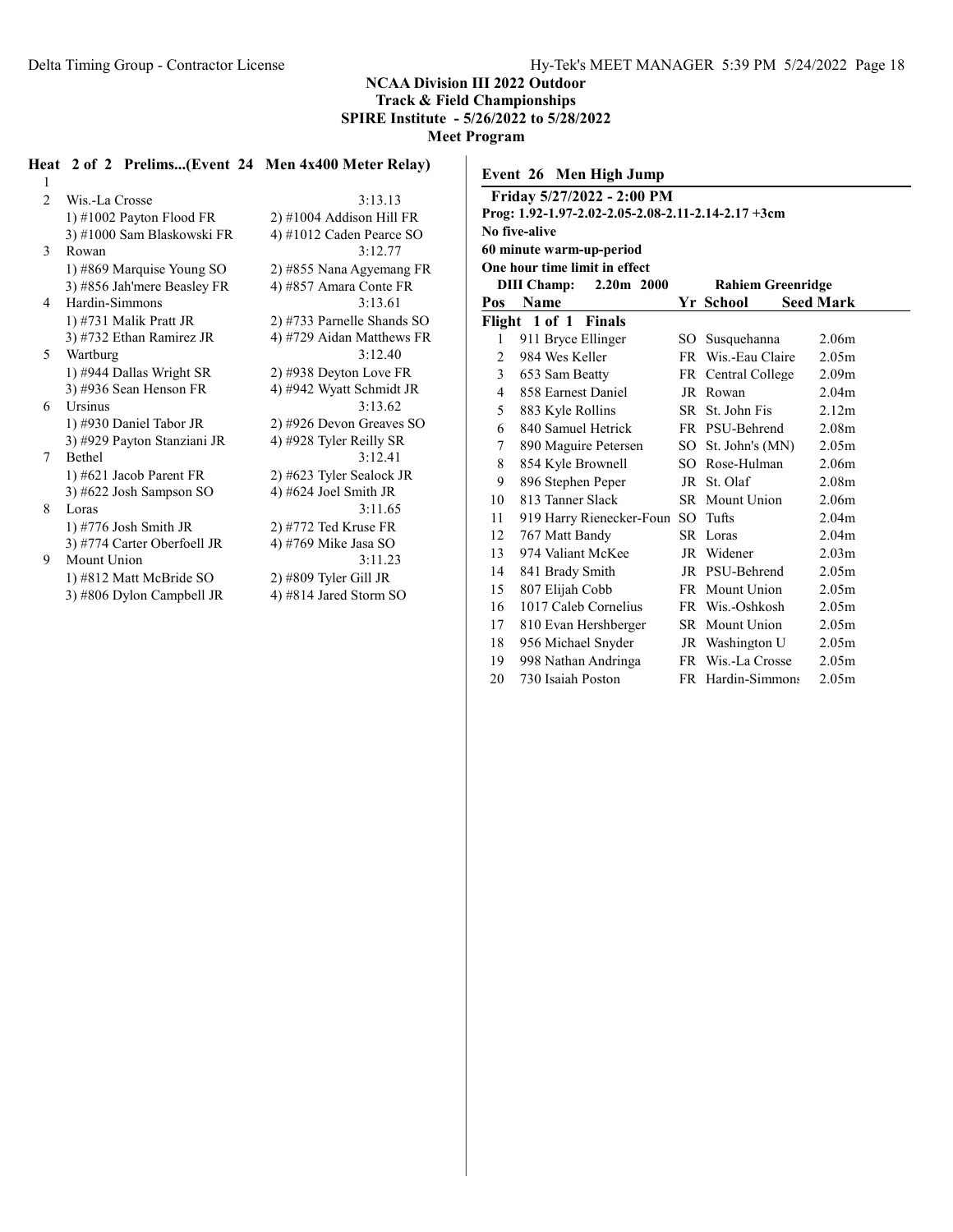|               | <b>Event 28 Men Pole Vault</b>                |     |                    |                   |
|---------------|-----------------------------------------------|-----|--------------------|-------------------|
|               | Saturday 5/28/2022 - 12:00 PM                 |     |                    |                   |
|               | Prog: 4.50-4.65-4.80-4.90-4.95-5.00-5.05 +5cm |     |                    |                   |
|               | No five-alive                                 |     |                    |                   |
|               | 90 minute warm-up-period                      |     |                    |                   |
|               | One hour time limit in effect                 |     |                    |                   |
|               | <b>DIII Champ:</b><br>5.45m 5/27/2017         |     | <b>Luke Winder</b> |                   |
| Pos           | <b>Name</b>                                   |     | Yr School          | <b>Seed Mark</b>  |
|               | Flight 1 of 1 Finals                          |     |                    |                   |
| 1             | 899 Keith Holland                             | SR. | Stockton           | 4.90m             |
| 2             | 1044 Jacob Backes                             | FR. | Wis.-Stout         | 4.88m             |
| $\mathcal{E}$ | 971 Garrett Silva                             | SR. | Whittier           | 5.05m             |
| 4             | 892 Shawn Schindler                           | JR  | St. John's (MN)    | 4.86m             |
| 5             | 740 Dominic Mikula                            |     | JR Ithaca          | 5.00 <sub>m</sub> |
| 6             | 794 Liam Ackerman                             |     | SR MIT             | 4.96m             |
| 7             | 966 David Bradley                             | SR  | Wheaton (Ill)      | 4.87m             |
| 8             | 801 Reed Wilson                               |     | JR Monmouth (IL)   | 4.95m             |
| 9             | 951 Tommaso Majocco                           | SO. | Washington U       | 4.85m             |
| 10            | 851 Nicholas John                             |     | SR RIT             | 4.92m             |
| 11            | 660 Jesse McMillan                            | FR. | Chapman            | 4.90 <sub>m</sub> |
| 12.           | 1033 Eli Tranel                               |     | JR Wis.-Oshkosh    | 5.01 $m$          |
| 13            | 923 Brandon Shin                              |     | SO U. of Chicago   | 4.90 <sub>m</sub> |
| 14            | 820 Andrew Buderer                            |     | SR Ohio Northern   | 4.86m             |
| 15            | 990 Abrahm Schroedl                           |     | SR Wis.-Eau Claire | 4.95m             |
| 16            | 945 Joe O'Connor                              |     | JR Wash, and Lee   | 5.05m             |
| 17            | 1006 Logan Larson                             |     | SO Wis.-La Crosse  | 4.86m             |
| 18            | 762 Jack Miller                               | JR  | LeTourneau         | 4.96m             |
| 19            | 1059 Dylan Garretson                          | SΟ  | Wooster            | 4.91 <sub>m</sub> |
| 20            | 796 Luka Srsic                                | FR. | MIT                | 5.06m             |

#### Event 30 Men Long Jump

Thursday 5/26/2022 - 2:30 PM Two seeded flights; random draw within flight. 20 minute flight specific warm-up. No general warm-up. Max 15 min. before finals. May start early if all are ready. Advance best 9 AFTER ties to finals. Reverse order. DIII Champ: 7.82m 1974 David Boyd (25' 8") Pos Name Seed Mark Flight 1 of 2 Finals 612 Matt Fleming SR Benedictine 7.38m 756 Matthew Su SR Johns Hopkins 7.40m 677 Landon Norsworthy SO Concordia TX 7.29m 726 Jordan Flores SO Hardin-Simmons 7.28m 643 Varun Narayan SO Carnegie Mellon 7.36m 633 Josh Jeziorski SO Brockport St 7.41m 920 Drew Svoboda SO Tufts 7.33m 953 Matt Moore SR Washington U 7.31m

 860 Ahmir Johnson FR Rowan 7.36m 714 Ethan Kassebaum SR George Fox 7.32m

#### Flight 2 of 2 Finals

|               | 917 Sean Majors     | SR Trinity (TX)    | 7.52m             |
|---------------|---------------------|--------------------|-------------------|
| $\mathcal{L}$ | 656 Brock Lewis     | SO Central College | 7.58m             |
| 3             | 855 Nana Agyemang   | FR Rowan           | 7.54m             |
| 4             | 641 Justin Kiefel   | JR Carnegie Mellon | 7.55m             |
| 5             | 1000 Sam Blaskowski | FR Wis.-La Crosse  | 7.54m             |
| 6             | 734 Jacob Torrez    | FR Hardin-Simmons  | 7.53m             |
|               | 798 Kenneth Wei     | FR MIT             | 7.52m             |
| 8             | 830 Anthony Jordan  | SR Piedmont        | 7.42m             |
| 9             | 850 Dameco Walker   | JR Ripon           | 7.44m             |
| 10            | 970 Mateo Gomez     | FR Whittier        | 7.47 <sub>m</sub> |

#### Event 32 Men Triple Jump

|   | Saturday 5/28/2022 - 11:00 AM                  |  |                                                              |                                           |
|---|------------------------------------------------|--|--------------------------------------------------------------|-------------------------------------------|
|   | Two seeded flights; random draw within flight. |  |                                                              |                                           |
|   |                                                |  | 20 minute flight specific warm-up. No general warm-up.       |                                           |
|   |                                                |  | Max 15 min. before finals. May start early if all are ready. |                                           |
|   |                                                |  | Advance best 9 AFTER ties to finals. Reverse order.          |                                           |
|   | DIII Champ: 16.88m 1989                        |  | <b>Jan Cado</b>                                              |                                           |
|   | Pos Name                                       |  |                                                              | Yr School Seed Mark                       |
|   |                                                |  |                                                              |                                           |
|   | Flight 1 of 2 Finals                           |  |                                                              |                                           |
| 1 |                                                |  |                                                              | 916 Kinnard Hughes JR Trinity (CT) 14.78m |

| 3  | 676 Ravon Davis Conway |    | SR Concordia TX     | 14.71m |
|----|------------------------|----|---------------------|--------|
| 4  | 1001 William Cady      |    | FR Wis.-La Crosse   | 14.64m |
| 5  | 933 Geni Roberts       |    | JR Vir. Wesleyan    | 14.68m |
| 6  | 627 Maurice Sutherland |    | JR B-Ham Southern   | 14.75m |
| 7  | 805 Justin Dreyling    |    | JR Mt. St. Joseph   | 14.69m |
| 8  | 787 Dontre Sinegal     |    | FR McMurry          | 14.74m |
| 9  | 641 Justin Kiefel      |    | JR Carnegie Mellon  | 14.73m |
| 10 | 617 Jake Marzinske     |    | SO Bethany Luthera  | 14.74m |
|    | Flight 2 of 2 Finals   |    |                     |        |
| 1  | 626 Jordan Jones       |    | SR B-Ham Southern   | 14.79m |
| 2  | 874 Rashawn Markman    |    | FR Salisbury        | 14.89m |
| 3  | 883 Kyle Rollins       |    | SR St. John Fis     | 15.11m |
| 4  | 738 Will Ross          |    | FR Illinois College | 15.03m |
| 5  | 1052 Shelvin Garrett   |    | FR Wis.-Whitewater  | 15.06m |
| 6  | 726 Jordan Flores      |    | SO Hardin-Simmons   | 15.00m |
| 7  | 605 Robbie Peterson Jr |    | FR Aurora           | 14.86m |
| 8  | 860 Ahmir Johnson      |    | FR Rowan            | 15.00m |
| 9  | 932 Ka'Sean Watlington |    | SR Utica            | 15.10m |
| 10 | 881 Joshua Silvester   | SR | Springfield         | 14.97m |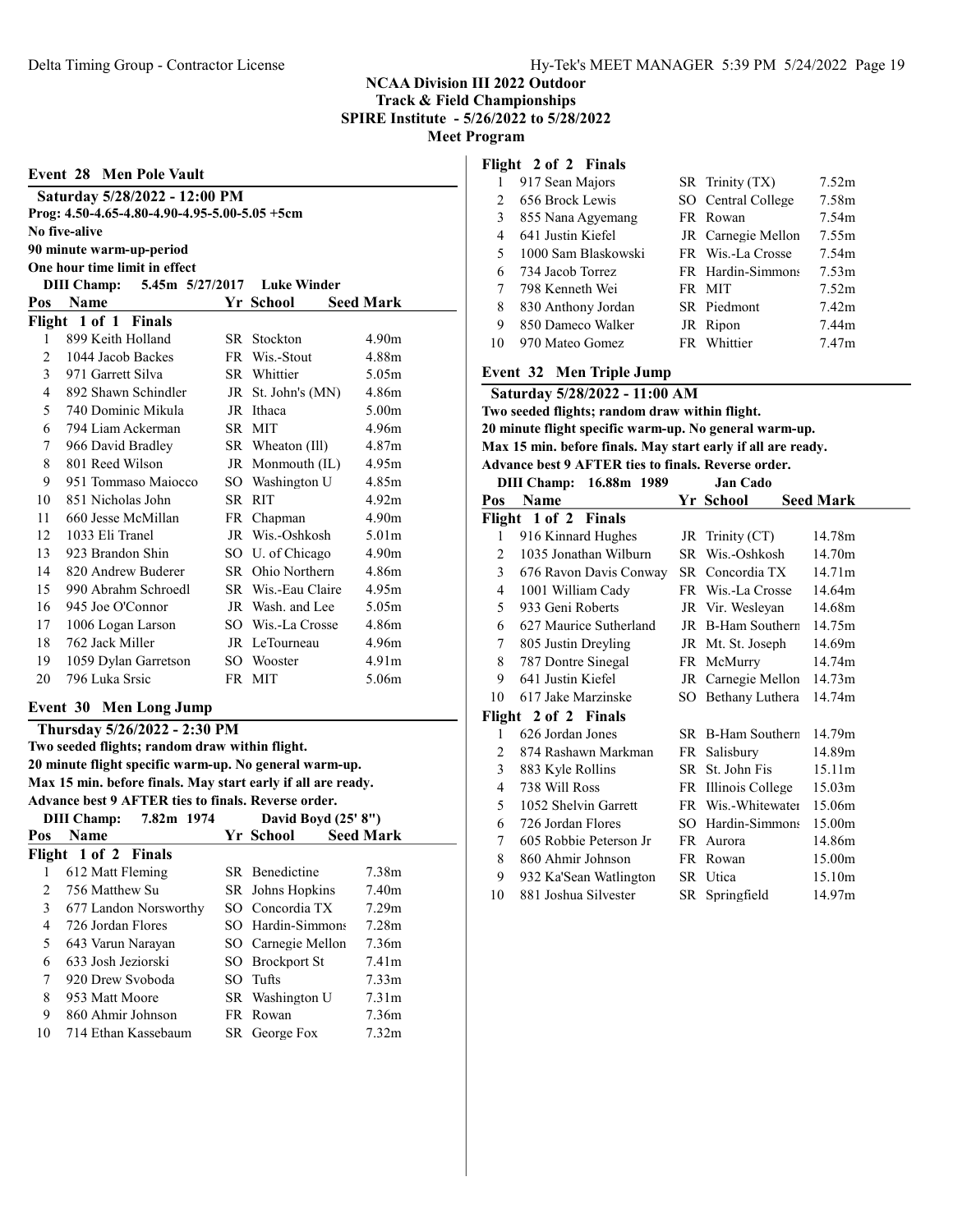|                                                        | <b>Event 34 Men Shot Put</b>                                 |     |                     |                    |  |  |  |
|--------------------------------------------------------|--------------------------------------------------------------|-----|---------------------|--------------------|--|--|--|
|                                                        | Friday 5/27/2022 - 11:30 AM                                  |     |                     |                    |  |  |  |
|                                                        | Two seeded flights; random draw within flight.               |     |                     |                    |  |  |  |
| 20 minute flight specific warm-up. No general warm-up. |                                                              |     |                     |                    |  |  |  |
|                                                        | Max 15 min. before finals. May start early if all are ready. |     |                     |                    |  |  |  |
|                                                        | Advance best 9 AFTER ties to finals. Reverse order.          |     |                     |                    |  |  |  |
|                                                        | 19.56m 1983<br><b>DIII Champ:</b>                            |     | <b>Mike Manders</b> |                    |  |  |  |
| Pos                                                    | <b>Name</b>                                                  |     | Yr School           | <b>Seed Mark</b>   |  |  |  |
|                                                        | Flight 1 of 2 Finals                                         |     |                     |                    |  |  |  |
| 1                                                      | 914 Scottie Reyes                                            |     | SO Texas Lutheran   | 16.07m             |  |  |  |
| $\mathfrak{D}$                                         | 635 Alex Rood                                                |     | FR Brockport St     | 15.98m             |  |  |  |
| 3                                                      | 913 Zachary Herman                                           |     | SR Texas Lutheran   | 15.90m             |  |  |  |
| 4                                                      | 719 Nate Brown                                               |     | SR Greenville       | 16.01 <sub>m</sub> |  |  |  |
| 5                                                      | 802 John Griffith                                            |     | SO Montclair St     | 16.23m             |  |  |  |
| 6                                                      | 678 Cooper Folkestad                                         |     | SO Concordia-Moor   | 16.26m             |  |  |  |
| 7                                                      | 739 Kevin Danaher                                            |     | SR Ithaca           | 16.22m             |  |  |  |
| 8                                                      | 1031 Nick Tegtmeier                                          |     | SR Wis.-Oshkosh     | 16.32m             |  |  |  |
| 9                                                      | 804 Shane Mastro                                             |     | SR Moravian         | 16.11m             |  |  |  |
| 10                                                     | 1062 Derrelle Murray                                         | SO. | Albion              | 15.81m             |  |  |  |
| Flight                                                 | 2 of 2 Finals                                                |     |                     |                    |  |  |  |
| 1                                                      | 619 Gabe Irons                                               |     | JR Bethel           | 16.52m             |  |  |  |
| $\overline{c}$                                         | 931 Hunter Logan                                             |     | SO Utica            | 16.52m             |  |  |  |
| 3                                                      | 642 Bram Miller                                              |     | SR Carnegie Mellon  | 17.67m             |  |  |  |
| $\overline{\mathcal{L}}$                               | 634 Art Jordan                                               |     | SR Brockport St     | 16.87m             |  |  |  |
| 5                                                      | 1049 Kevin Ruechel                                           |     | JR Wis.-Stout       | 18.29m             |  |  |  |
| 6                                                      | 1030 Jackson Sheckler                                        |     | SR Wis.-Oshkosh     | 16.49m             |  |  |  |
| 7                                                      | 821 Keegan Digby                                             |     | SO Ohio Northern    | 16.34m             |  |  |  |
| 8                                                      | 687 Cade Collier                                             |     | FR Dubuque          | 16.56m             |  |  |  |
| 9                                                      | 982 Yakob Ekoue                                              |     | SO Wis.-Eau Claire  | 16.42m             |  |  |  |
| 10                                                     | 650 Joseph White                                             |     | FR Carthage         | 18.01m             |  |  |  |
|                                                        | <b>Event 36 Men Discus</b>                                   |     |                     |                    |  |  |  |
|                                                        | Thursday 5/26/2022 - 10:30 AM                                |     |                     |                    |  |  |  |

Two seeded flights; random draw within flight. 20 minute flight specific warm-up. No general warm-up. Max 15 min. before finals. May start early if all are ready. Advance best 9 AFTER ties to finals. Reverse order. DIII Champ: 60.38m 5/23/2013 Carter Comito Pos Name Seed Mark Yr School Seed Mark

|               | Flight 1 of 2 Finals    |                     |        |
|---------------|-------------------------|---------------------|--------|
|               | 839 Dan Dabrowski       | FR PSU-Behrend      | 50.92m |
| $\mathcal{P}$ | 1041 Alexander Walechka | SR Wis.-Platteville | 50.39m |
| 3             | 642 Bram Miller         | SR Carnegie Mellon  | 51.38m |
| 4             | 652 Theo Baldus         | SO Central College  | 50.36m |
| 5             | 982 Yakob Ekoue         | SO Wis.-Eau Claire  | 51.17m |
| 6             | 682 Gabriel Springer    | <b>IR</b> Denison   | 50.34m |
| 7             | 607 Liam Byrne          | JR Bates            | 50.34m |
| 8             | 773 Holden Murphy       | FR Loras            | 50.88m |
| 9             | 795 Sam Engebretson     | FR MIT              | 50.24m |
| 10            | 650 Joseph White        | FR Carthage         | 50.54m |
|               |                         |                     |        |

#### Flight 2 of 2 Finals

|                | 872 Timaul Williams   | SR Rutgers-Newark   | 51.96m |
|----------------|-----------------------|---------------------|--------|
| $\mathfrak{D}$ | 1049 Kevin Ruechel    | JR Wis.-Stout       | 54.45m |
| 3              | 1042 Blake Orr        | SR Wis.-Stevens Pt. | 51.83m |
| 4              | 683 Bennett Decoursey | FR DePauw           | 52.23m |
| 5              | 1037 Alex Girard      | SR Wis.-Platteville | 52.83m |
| 6              | 647 Steven Hermsen    | SO Carroll          | 58.60m |
| 7              | 914 Scottie Reyes     | SO Texas Lutheran   | 51.76m |
| 8              | 603 Dylan Perlino     | SR Alfred State     | 52.82m |
| 9              | 815 Andrew Davis      | JR Neb. Wesleyan    | 51.59m |
| 10             | 619 Gabe Irons        | JR Bethel           | 55.55m |

#### Event 38 Men Hammer

Saturday 5/28/2022 - 1:45 PM Two flights. Random draw 20 minute flight specific warm-up. No general warm-up.

Max 15 min. before finals. May start early if all are ready. Advance best 9 AFTER ties to finals. Reverse order.

#### DIII Champ: 66.35m 2010 Eric Flores

| Pos | Name                  |    | Yr School                  | <b>Seed Mark</b> |
|-----|-----------------------|----|----------------------------|------------------|
|     | Flight 1 of 2 Finals  |    |                            |                  |
| 1   | 1055 Daustin Martin   |    | JR Wis.-Whitewater         | 55.60m           |
| 2   | 607 Liam Byrne        |    | JR Bates                   | 55.71m           |
| 3   | 1042 Blake Orr        |    | SR Wis.-Stevens Pt. 55.81m |                  |
| 4   | 742 Luke Tobia        |    | SR Ithaca                  | 57.34m           |
| 5   | 602 Mason Darden      |    | JR Albion                  | 55.94m           |
| 6   | 632 Matthew Jackson   |    | FR Brockport St            | 56.64m           |
| 7   | 875 John Kindig       |    | SO Shenandoah              | 57.02m           |
| 8   | 629 Peter Fulton      |    | SO Bridgewater VA 56.82m   |                  |
| 9   | 638 Cody Breidenbach  |    | FR Carnegie Mellon         | 56.32m           |
| 10  | 648 Jimmy Hinkley     |    | FR Carroll                 | 56.37m           |
|     | Flight 2 of 2 Finals  |    |                            |                  |
| 1   | 871 Jude Misko        |    | SR Rutgers-Camden          | 62.21m           |
| 2   | 649 Matt Ausse        | SО | Carthage                   | 61.68m           |
| 3   | 900 Darren Wan        |    | SR Stockton                | 58.12m           |
| 4   | 687 Cade Collier      |    | FR Dubuque                 | 57.66m           |
| 5   | 973 Alex Kristeller   |    | FR Widener                 | 62.39m           |
| 6   | 1036 Justin Eichler   |    | SO Wis.-Platteville        | 60.39m           |
| 7   | 636 Elijah Washington |    | SR Brockport St            | 59.81m           |
| 8   | 1046 Jacob Bugella    |    | JR Wis.-Stout              | 60.30m           |
| 9   | 650 Joseph White      |    | FR Carthage                | 58.10m           |
| 10  | 1015 Aiden Williams   |    | SO Wis.-La Crosse          | 57.36m           |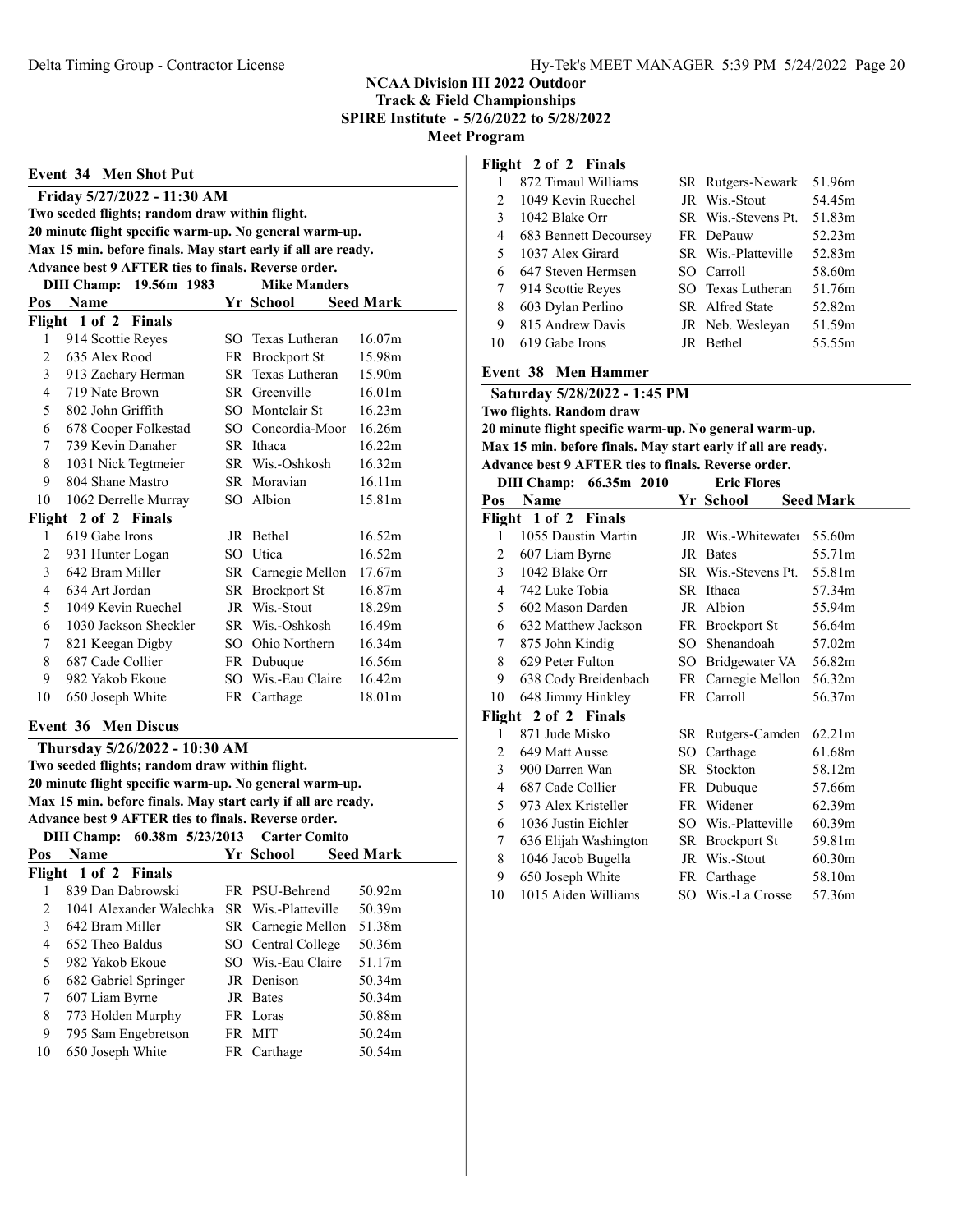Event 40 Men Javelin Thursday 5/26/2022 - 5:45 PM Two seeded flights; random draw within flight. 20 minute flight specific warm-up. No general warm-up. Max 15 min. before finals. May start early if all are ready. Advance best 9 AFTER ties to finals. Reverse order. DIII Champ: 75.55m 5/25/2013 Tim VanLiew Pos Name Yr School Seed Mark Flight 1 of 2 Finals 724 Seth Ray SR Grove City 58.56m 862 Julio Lebron SO Rowan 58.20m 828 Darius Chaffin FR Pacific Lutheran 60.93m 1038 Will Lawrence FR Wis.-Platteville 60.69m 665 Maxwell Knowles SR CMS 58.00m 713 Jack Ellis JR George Fox 57.95m 764 Matt Metcalf JR Linfield 58.70m 8 873 Cameron Hasko SO Salisbury 60.40m 608 Benjamin Adams SR Belhaven 58.10m 10 666 Truman Knowles JR CMS 60.65m Flight 2 of 2 Finals 863 Dan McAleavey JR Rowan 67.11m 994 Marcus Weaver SO Wis.-Eau Claire 64.78m 803 Damien Valentine SR Montclair St 60.93m 867 Edgar Rosa JR Rowan 64.90m 5 887 Brett Hague SO St. John's (MN) 61.96m 865 Lane Owens FR Rowan 63.89m 604 Jacob Boord SO Allegheny 62.58m 8 827 Dominic Funk JR Pacific (Ore.) 64.56m 866 Greg Poloso SO Rowan 70.39m 10 631 Corey Stalters SO Bridgewater St 66.74m

## Event 42 Decathlon: #1 Men 100 Meter

|                | Thursday 5/26/2022 - 11:30 AM<br>3 sections. Seeded heats. Random lanes. |                    |                  |  |
|----------------|--------------------------------------------------------------------------|--------------------|------------------|--|
|                | <b>Lane Name</b>                                                         | Yr School          | <b>Seed Time</b> |  |
|                | <b>Section 1 of 3 Finals</b>                                             |                    |                  |  |
|                |                                                                          |                    |                  |  |
| $\overline{2}$ |                                                                          |                    |                  |  |
| 3              | 852 Aeden Angelone                                                       | SO Rochester       | 11.76            |  |
| 4              | 1058 Sam Rodmyre                                                         | SR Wis. Lutheran   | 11.77            |  |
| 5              | 658 Jaxon Thompson                                                       | FR Central College | 11.57            |  |
| 6              | 990 Abrahm Schroedl                                                      | SR Wis.-Eau Claire | 11.67            |  |
| 7              | 1045 Mason Barth                                                         | FR Wis.-Stout      | 11.59            |  |
| 8              | 654 Lucas Heitz                                                          | FR Central College | 11.59            |  |
| $\Omega$       |                                                                          |                    |                  |  |

#### Section 2 of 3 Finals

| 1 |                              |                     |       |
|---|------------------------------|---------------------|-------|
| 2 | 992 Mitch Stegeman           | SO Wis.-Eau Claire  | 11.36 |
| 3 | 655 Brody Klein              | FR Central College  | 11.34 |
| 4 | 994 Marcus Weaver            | SO Wis.-Eau Claire  | 11.57 |
| 5 | 715 Tayler Phillips          | SR George Fox       | 11.19 |
| 6 | 890 Maguire Petersen         | SO St. John's (MN)  | 11.37 |
| 7 | 896 Stephen Peper            | JR St. Olaf         | 11.36 |
| 8 | 625 Lukas Walton             | JR Bethel           | 11.38 |
| 9 |                              |                     |       |
|   | <b>Section 3 of 3 Finals</b> |                     |       |
| 1 |                              |                     |       |
| 2 | 765 Keaton Wood              | SR Linfield         | 11.01 |
| 3 | 967 Isaiah Clausen           | JR Wheaton (Ill)    | 11.07 |
| 4 | 975 Jackson Anderson         | FR Williams         | 10.90 |
| 5 | 657 Reid Pakkebier           | FR Central College  | 11.11 |
| 6 | 1039 Jacob Rice              | SR Wis.-Platteville | 11.11 |
| 7 | 877 Charles Moody            | SR Southern Maine   | 10.96 |
| 8 | 645 Thomas Rich              | SO Carnegie Mellon  | 11.19 |
| 9 |                              |                     |       |

#### Event 42 Decathlon: #5 Men 400 Meter

| Thursday 5/26/2022 - 4:40 PM |                                                   |  |                     |       |  |  |  |  |  |  |  |
|------------------------------|---------------------------------------------------|--|---------------------|-------|--|--|--|--|--|--|--|
|                              | 3 sections. Seeded heats. Random lanes.           |  |                     |       |  |  |  |  |  |  |  |
|                              | <b>Seed Time</b><br><b>Lane Name</b><br>Yr School |  |                     |       |  |  |  |  |  |  |  |
|                              | <b>Section 1 of 3 Finals</b>                      |  |                     |       |  |  |  |  |  |  |  |
| 1                            |                                                   |  |                     |       |  |  |  |  |  |  |  |
| 2                            |                                                   |  |                     |       |  |  |  |  |  |  |  |
| 3                            | 1045 Mason Barth                                  |  | FR Wis.-Stout       | 53.76 |  |  |  |  |  |  |  |
| 4                            | 1058 Sam Rodmyre                                  |  | SR Wis. Lutheran    | 52.77 |  |  |  |  |  |  |  |
| 5                            | 877 Charles Moody                                 |  | SR Southern Maine   | 52.30 |  |  |  |  |  |  |  |
| 6                            | 655 Brody Klein                                   |  | FR Central College  | 52.59 |  |  |  |  |  |  |  |
| 7 <sup>7</sup>               | 990 Abrahm Schroedl                               |  | SR Wis.-Eau Claire  | 54.02 |  |  |  |  |  |  |  |
| 8                            | 994 Marcus Weaver                                 |  | SO Wis.-Eau Claire  | 52.53 |  |  |  |  |  |  |  |
| 9                            |                                                   |  |                     |       |  |  |  |  |  |  |  |
|                              | <b>Section 2 of 3 Finals</b>                      |  |                     |       |  |  |  |  |  |  |  |
| 1                            |                                                   |  |                     |       |  |  |  |  |  |  |  |
| 2                            |                                                   |  |                     |       |  |  |  |  |  |  |  |
| 3                            | 654 Lucas Heitz                                   |  | FR Central College  | 52.02 |  |  |  |  |  |  |  |
| 4                            | 715 Tayler Phillips                               |  | SR George Fox       | 51.91 |  |  |  |  |  |  |  |
| 5                            | 657 Reid Pakkebier                                |  | FR Central College  | 52.05 |  |  |  |  |  |  |  |
| 6                            | 992 Mitch Stegeman                                |  | SO Wis.-Eau Claire  | 52.22 |  |  |  |  |  |  |  |
| 7                            | 852 Aeden Angelone                                |  | SO Rochester        | 52.12 |  |  |  |  |  |  |  |
| 8                            | 1039 Jacob Rice                                   |  | SR Wis.-Platteville | 51.52 |  |  |  |  |  |  |  |
| 9                            | 967 Isaiah Clausen                                |  | JR Wheaton (Ill)    | 51.89 |  |  |  |  |  |  |  |
|                              |                                                   |  |                     |       |  |  |  |  |  |  |  |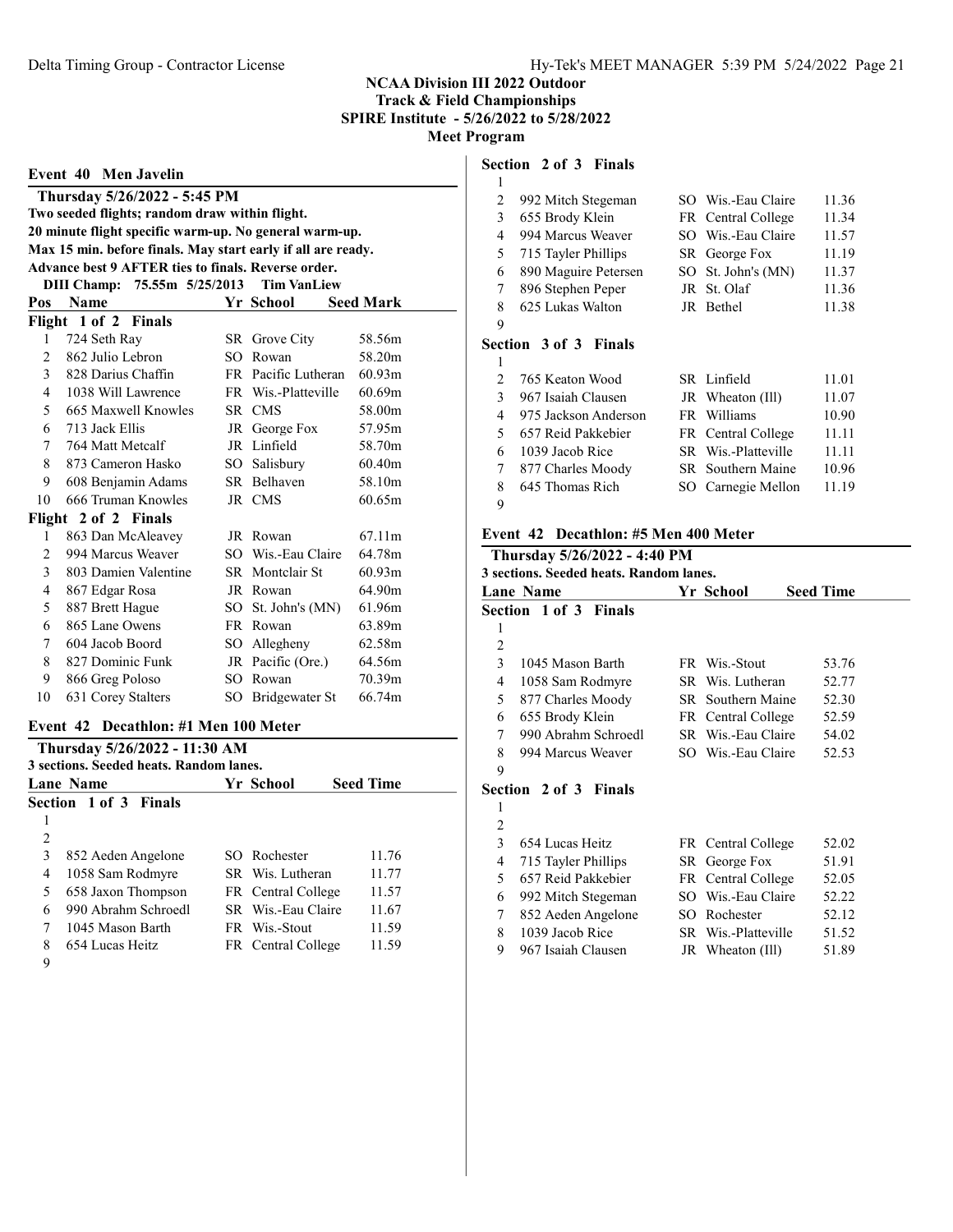|                  |                       |                                         |           |                                              | Section 3 of 3 Finals(Event 42 Decathlon: #5 Men 400 Met |
|------------------|-----------------------|-----------------------------------------|-----------|----------------------------------------------|----------------------------------------------------------|
| 1                |                       |                                         |           |                                              |                                                          |
| $\overline{2}$   |                       |                                         |           |                                              |                                                          |
| 3                |                       | 658 Jaxon Thompson                      |           | FR Central College                           | 51.50                                                    |
| 4                | 765 Keaton Wood       |                                         |           | SR Linfield                                  | 49.07                                                    |
| 5                |                       | 975 Jackson Anderson                    |           | FR Williams                                  | 50.71                                                    |
| 6                |                       | 890 Maguire Petersen                    |           | SO St. John's (MN)                           | 51.43                                                    |
| 7                | 896 Stephen Peper     |                                         |           | JR St. Olaf                                  | 50.31                                                    |
| 8                | 625 Lukas Walton      |                                         | JR Bethel |                                              | 51.06                                                    |
| 9.               | 645 Thomas Rich       |                                         |           | SO Carnegie Mellon                           | 50.80                                                    |
|                  |                       |                                         |           | Event 42 Decathlon: #6 Men 110 Meter Hurdles |                                                          |
|                  |                       | Friday 5/27/2022 - 10:00 AM             |           |                                              |                                                          |
|                  |                       | 5 sections. Seeded heats. Random lanes. |           |                                              |                                                          |
|                  |                       | Lanes 2-4-6-8. Hurdles in all lanes.    |           |                                              |                                                          |
| <b>Lane Name</b> |                       |                                         |           | Yr School                                    | <b>Seed Time</b>                                         |
|                  | Section 1 of 5 Finals |                                         |           |                                              |                                                          |
| 1                |                       |                                         |           |                                              |                                                          |
| 2                | 896 Stephen Peper     |                                         |           | JR St. Olaf                                  | 16.73                                                    |
| 3                |                       |                                         |           |                                              |                                                          |
| $\overline{4}$   | 994 Marcus Weaver     |                                         |           | SO Wis.-Eau Claire                           | 16.12                                                    |
| 5                |                       |                                         |           |                                              |                                                          |
| 6                |                       | 852 Aeden Angelone                      |           | SO Rochester                                 | 16.33                                                    |
| 7                |                       |                                         |           |                                              |                                                          |
| 8                | 655 Brody Klein       |                                         |           | FR Central College                           | 16.94                                                    |
| 9                |                       |                                         |           |                                              |                                                          |
|                  | Section 2 of 5 Finals |                                         |           |                                              |                                                          |
| 1                |                       |                                         |           |                                              |                                                          |
| $\overline{c}$   |                       | 990 Abrahm Schroedl                     |           | SR Wis.-Eau Claire                           | 15.77                                                    |
| 3                |                       |                                         |           |                                              |                                                          |
| 4                | 1058 Sam Rodmyre      |                                         |           | SR Wis. Lutheran                             | 16.08                                                    |
| 5                |                       |                                         |           |                                              |                                                          |
| 6                |                       | 890 Maguire Petersen                    |           | SO St. John's (MN)                           | 15.75                                                    |
| 7                |                       |                                         |           |                                              |                                                          |
| 8                | 877 Charles Moody     |                                         |           | SR Southern Maine                            | 15.87                                                    |
| 9                |                       |                                         |           |                                              |                                                          |
|                  | Section 3 of 5 Finals |                                         |           |                                              |                                                          |
| 1                |                       |                                         |           |                                              |                                                          |
| 2                | 992 Mitch Stegeman    |                                         |           | SO Wis.-Eau Claire                           | 15.67                                                    |
| 3                |                       |                                         |           |                                              |                                                          |
| 4                | 625 Lukas Walton      |                                         | JR Bethel |                                              | 15.36                                                    |
| 5                |                       |                                         |           |                                              |                                                          |
| 6                |                       | 658 Jaxon Thompson                      |           | FR Central College                           | 15.48                                                    |
| 7                |                       |                                         |           |                                              |                                                          |
| 8                | 645 Thomas Rich       |                                         |           | SO Carnegie Mellon                           |                                                          |
| 9                |                       |                                         |           |                                              | 15.32                                                    |
|                  |                       |                                         |           |                                              |                                                          |

#### Section 4 of 5 Finals

| 1              |                              |                     |       |
|----------------|------------------------------|---------------------|-------|
| 2              | 715 Tayler Phillips          | SR George Fox       | 15.16 |
| 3              |                              |                     |       |
| 4              | 967 Isaiah Clausen           | JR Wheaton (Ill)    | 15.14 |
| 5              |                              |                     |       |
| 6              | 1045 Mason Barth             | FR Wis.-Stout       | 15.17 |
| 7              |                              |                     |       |
| 8              | 657 Reid Pakkebier           | FR Central College  | 15.21 |
| 9              |                              |                     |       |
|                | <b>Section 5 of 5 Finals</b> |                     |       |
|                |                              |                     |       |
| 1              |                              |                     |       |
| $\mathfrak{D}$ | 654 Lucas Heitz              | FR Central College  | 15.04 |
| 3              |                              |                     |       |
| 4              | 975 Jackson Anderson         | FR Williams         | 14.53 |
| 5              |                              |                     |       |
| 6              | 765 Keaton Wood              | SR Linfield         | 14.60 |
| 7              |                              |                     |       |
| 8<br>9         | 1039 Jacob Rice              | SR Wis.-Platteville | 15.10 |

## Event 42 Decathlon: #4 Men High Jump

# Thursday 5/26/2022 - 2:45 PM

Two pits/flights by entry mark. Random order. No five-alive.

| Pos                  | <b>Name</b>          |  | Yr School           | <b>Seed Mark</b>  |  |  |
|----------------------|----------------------|--|---------------------|-------------------|--|--|
| Flight 1 of 2 Finals |                      |  |                     |                   |  |  |
| 1                    | 877 Charles Moody    |  | SR Southern Maine   | 1.81m             |  |  |
| 2                    | 1058 Sam Rodmyre     |  | SR Wis. Lutheran    | 1.69m             |  |  |
| 3                    | 657 Reid Pakkebier   |  | FR Central College  | 1.76m             |  |  |
| 4                    | 975 Jackson Anderson |  | FR Williams         | 1.84m             |  |  |
| 5                    | 992 Mitch Stegeman   |  | SO Wis.-Eau Claire  | 1.82 <sub>m</sub> |  |  |
| 6                    | 1039 Jacob Rice      |  | SR Wis.-Platteville | 1.77m             |  |  |
| 7                    | 655 Brody Klein      |  | FR Central College  | 1.81 <sub>m</sub> |  |  |
| 8                    | 645 Thomas Rich      |  | SO Carnegie Mellon  | 1.80m             |  |  |
| 9                    | 967 Isaiah Clausen   |  | JR Wheaton (Ill)    | 1.82 <sub>m</sub> |  |  |
| 10                   | 1045 Mason Barth     |  | FR Wis.-Stout       | 1.83 <sub>m</sub> |  |  |
|                      | Flight 2 of 2 Finals |  |                     |                   |  |  |
| 1                    | 990 Abrahm Schroedl  |  | SR Wis.-Eau Claire  | 1.97m             |  |  |
| 2                    | 715 Tayler Phillips  |  | SR George Fox       | 1.99m             |  |  |
| 3                    | 654 Lucas Heitz      |  | FR Central College  | 1.87 <sub>m</sub> |  |  |
| 4                    | 994 Marcus Weaver    |  | SO Wis.-Eau Claire  | 1.95m             |  |  |
| 5                    | 658 Jaxon Thompson   |  | FR Central College  | 1.97 <sub>m</sub> |  |  |
| 6                    | 852 Aeden Angelone   |  | SO Rochester        | 1.89m             |  |  |
| 7                    | 625 Lukas Walton     |  | JR Bethel           | 1.95m             |  |  |
| 8                    | 896 Stephen Peper    |  | JR St. Olaf         | 2.08 <sub>m</sub> |  |  |
| 9                    | 890 Maguire Petersen |  | SO St. John's (MN)  | 2.05 <sub>m</sub> |  |  |
| 10                   | 765 Keaton Wood      |  | SR Linfield         | 1.96m             |  |  |
|                      |                      |  |                     |                   |  |  |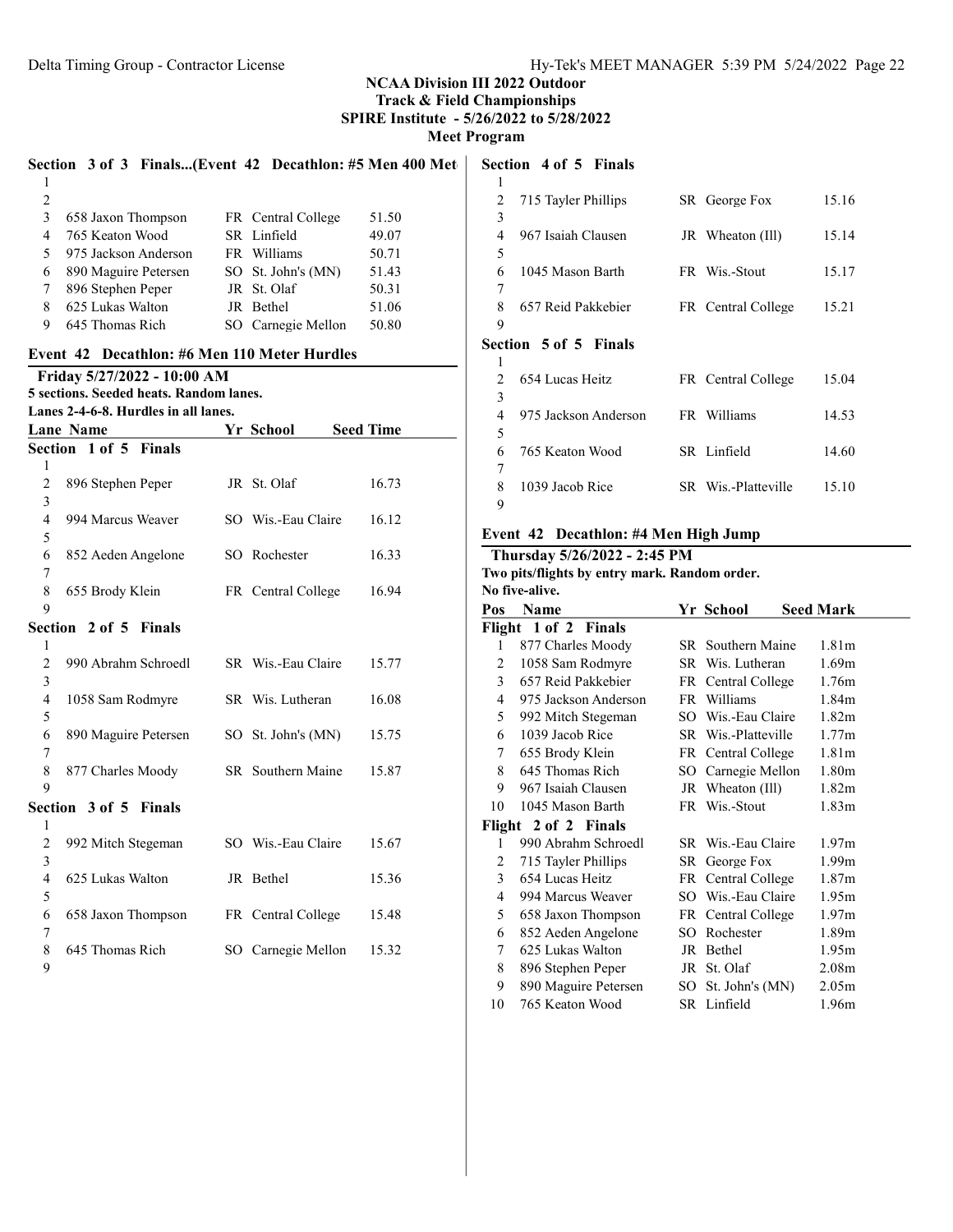#### Event 42 Decathlon: #8 Men Pole Vault

| Friday 5/27/2022 - 12:00 PM                   |
|-----------------------------------------------|
| Two pits/flights by entry mark. Random order. |
| No five-alive.                                |

| Pos                  | <b>Name</b>          |      | Yr School           | <b>Seed Mark</b>  |  |
|----------------------|----------------------|------|---------------------|-------------------|--|
| Flight 1 of 2 Finals |                      |      |                     |                   |  |
| 1                    | 890 Maguire Petersen | SO - | St. John's (MN)     | 3.90 <sub>m</sub> |  |
| $\overline{c}$       | 896 Stephen Peper    | JR   | St. Olaf            | 3.70 <sub>m</sub> |  |
| 3                    | 654 Lucas Heitz      |      | FR Central College  | 4.00 <sub>m</sub> |  |
| 4                    | 1039 Jacob Rice      |      | SR Wis.-Platteville | 4.05m             |  |
| 5                    | 657 Reid Pakkebier   |      | FR Central College  | 3.25m             |  |
| 6                    | 975 Jackson Anderson | FR   | Williams            | 4.00 <sub>m</sub> |  |
| 7                    | 658 Jaxon Thompson   |      | FR Central College  | 3.75m             |  |
| 8                    | 715 Tayler Phillips  |      | SR George Fox       | 3.97m             |  |
| 9                    | 852 Aeden Angelone   | SO.  | Rochester           | 3.80m             |  |
| 10                   | 645 Thomas Rich      |      | SO Carnegie Mellon  | 3.40m             |  |
| Flight 2 of 2 Finals |                      |      |                     |                   |  |
| 1                    | 765 Keaton Wood      |      | SR Linfield         | 4.31m             |  |
| 2                    | 1058 Sam Rodmyre     |      | SR Wis. Lutheran    | 4.15m             |  |
| 3                    | 1045 Mason Barth     |      | FR Wis.-Stout       | 4.75m             |  |
| 4                    | 655 Brody Klein      |      | FR Central College  | 4.55m             |  |
| 5                    | 994 Marcus Weaver    |      | SO Wis.-Eau Claire  | 4.55m             |  |
| 6                    | 967 Isaiah Clausen   |      | JR Wheaton (Ill)    | 4.10m             |  |
| 7                    | 990 Abrahm Schroedl  |      | SR Wis.-Eau Claire  | 4.95m             |  |
| 8                    | 625 Lukas Walton     | JR   | <b>Bethel</b>       | 4.40m             |  |
| 9                    | 992 Mitch Stegeman   |      | SO Wis.-Eau Claire  | 4.84m             |  |
| 10                   | 877 Charles Moody    | SR - | Southern Maine      | 4.05m             |  |

## Event 42 Decathlon: #2 Men Long Jump

| Thursday 5/26/2022 - 12:15 PM                 |                      |  |                    |                  |  |
|-----------------------------------------------|----------------------|--|--------------------|------------------|--|
| Two pits/flights by entry mark. Random order. |                      |  |                    |                  |  |
| Pos                                           | Name                 |  | <b>Yr School</b>   | <b>Seed Mark</b> |  |
|                                               | Flight 1 of 2 Finals |  |                    |                  |  |
|                                               | 654 Lucas Heitz      |  | FR Central College | 6.24m            |  |
| 2                                             | 852 Aeden Angelone   |  | SO Rochester       | 6.46m            |  |
| 3                                             | 890 Maguire Petersen |  | SO St. John's (MN) | 6.51m            |  |
| 4                                             | 658 Jaxon Thompson   |  | FR Central College | 6.42m            |  |
| 5                                             | 992 Mitch Stegeman   |  | SO Wis.-Eau Claire | 6.54m            |  |
| 6                                             | 657 Reid Pakkebier   |  | FR Central College | 6.44m            |  |
| 7                                             | 896 Stephen Peper    |  | JR St. Olaf        | 6.44m            |  |
| 8                                             | 1058 Sam Rodmyre     |  | SR Wis. Lutheran   | 6.37m            |  |
| 9                                             | 655 Brody Klein      |  | FR Central College | 6.53m            |  |
| 10                                            | 625 Lukas Walton     |  | JR Bethel          | 6.47m            |  |

# Flight 2 of 2 Finals

|                | 1045 Mason Barth     | FR Wis.-Stout       | 6.87m             |
|----------------|----------------------|---------------------|-------------------|
| $\mathfrak{D}$ | 975 Jackson Anderson | FR Williams         | 7.05 <sub>m</sub> |
| 3              | 877 Charles Moody    | SR Southern Maine   | 7.04 <sub>m</sub> |
| 4              | 967 Isaiah Clausen   | JR Wheaton (Ill)    | 6.96m             |
| 5.             | 1039 Jacob Rice      | SR Wis.-Platteville | 6.59m             |
| 6              | 645 Thomas Rich      | SO Carnegie Mellon  | 7.07 <sub>m</sub> |
| 7              | 994 Marcus Weaver    | SO Wis.-Eau Claire  | 6.70 <sub>m</sub> |
| 8              | 765 Keaton Wood      | SR Linfield         | 6.62m             |
| 9              | 990 Abrahm Schroedl  | SR Wis.-Eau Claire  | 6.94 <sub>m</sub> |
| 10             | 715 Tayler Phillips  | SR George Fox       | 6.77m             |

# Event 42 Decathlon: #3 Men Shot Put

| Thursday 5/26/2022 - 1:25 PM        |                      |    |                     |                    |  |  |
|-------------------------------------|----------------------|----|---------------------|--------------------|--|--|
| One ring. One flight. Random order. |                      |    |                     |                    |  |  |
| Pos                                 | <b>Name</b>          |    | Yr School           | <b>Seed Mark</b>   |  |  |
|                                     | Flight 1 of 1 Finals |    |                     |                    |  |  |
| 1                                   | 967 Isaiah Clausen   |    | JR Wheaton (Ill)    | 10.51 <sub>m</sub> |  |  |
| 2                                   | 896 Stephen Peper    | JR | St. Olaf            | 11.71m             |  |  |
| 3                                   | 655 Brody Klein      |    | FR Central College  | 12.09m             |  |  |
| 4                                   | 1045 Mason Barth     |    | FR Wis.-Stout       | 10.08 <sub>m</sub> |  |  |
| 5                                   | 645 Thomas Rich      |    | SO Carnegie Mellon  | 11.37m             |  |  |
| 6                                   | 658 Jaxon Thompson   |    | FR Central College  | 10.23m             |  |  |
| 7                                   | 765 Keaton Wood      |    | SR Linfield         | 12.14m             |  |  |
| 8                                   | 994 Marcus Weaver    |    | SO Wis.-Eau Claire  | 14.27m             |  |  |
| 9                                   | 715 Tayler Phillips  |    | SR George Fox       | 13.71m             |  |  |
| 10                                  | 992 Mitch Stegeman   |    | SO Wis.-Eau Claire  | 11.35m             |  |  |
| 11                                  | 877 Charles Moody    |    | SR Southern Maine   | 11.63m             |  |  |
| 12                                  | 657 Reid Pakkebier   |    | FR Central College  | 11.95m             |  |  |
| 13                                  | 625 Lukas Walton     |    | JR Bethel           | 10.42m             |  |  |
| 14                                  | 1058 Sam Rodmyre     |    | SR Wis. Lutheran    | 11.48m             |  |  |
| 15                                  | 1039 Jacob Rice      |    | SR Wis.-Platteville | 11.88m             |  |  |
| 16                                  | 890 Maguire Petersen |    | SO St. John's (MN)  | 13.15m             |  |  |
| 17                                  | 990 Abrahm Schroedl  |    | SR Wis.-Eau Claire  | 12.30m             |  |  |
| 18                                  | 654 Lucas Heitz      |    | FR Central College  | 10.80m             |  |  |
| 19                                  | 975 Jackson Anderson |    | FR Williams         | 9.57m              |  |  |
| 20                                  | 852 Aeden Angelone   | SO | Rochester           | 11.79m             |  |  |